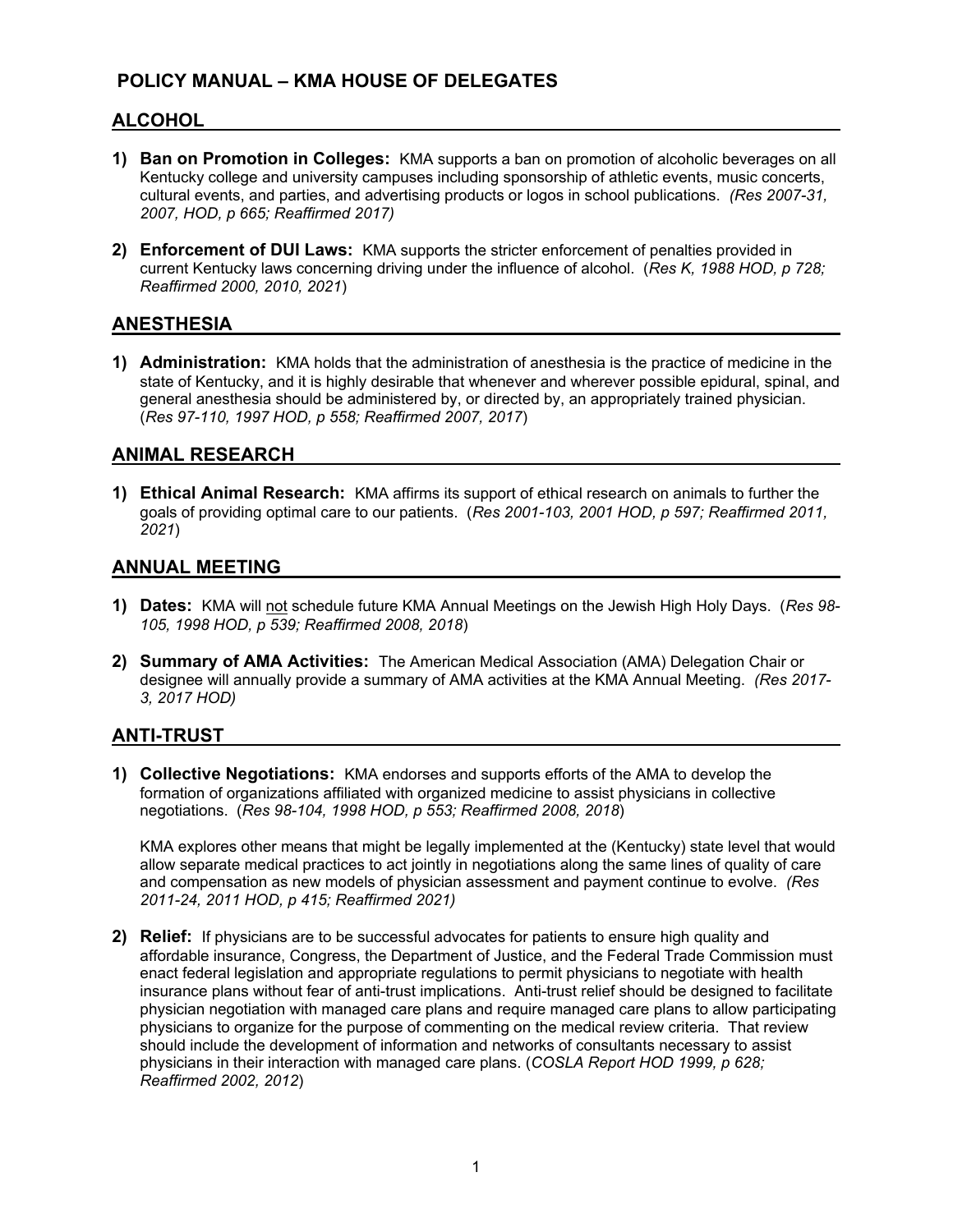#### **ANY WILLING PROVIDER**

- **1) Discrimination:** Health care benefit plans should not discriminate against any provider, located within the geographic coverage area of the health benefit plan, willing to meet the terms and conditions for participation established by the health benefit plan. (*COSLA HOD 1999; Reaffirmed 2009, 2019)*
- **2) ERISA:** KMA supports a change in the federal ERISA law to allow any willing provider statutes and other patient protections to apply to all self-insured health benefit plans. *(Res 2009-19; 2009 HOD, p 533; Reaffirmed 2019)*
- **3) Freedom of Choice of Physicians:** Enrollees must have adequate choice among accessible and qualified participating primary care physicians. Patients should be permitted to choose their primary care physician from a list of current physicians and the list must be updated as physicians are added or removed from the plan. Women should be permitted to choose a qualified physician for routine and preventative women's medical services. Access to a consultation with participating physicians for second opinions should be available. (*COSLA HOD 1999; Reaffirmed 2009, 2019)*

KMA supports the patient's freedom of choice of physician; and supports and encourages a pluralistic approach to healthcare delivery that allows patients the option of choosing their own physician. (*Res A, 1993 HOD, p 579; Reaffirmed 2003, 2013)* 

# **ATHLETICS**

- **1) Health and Safety Guidelines:** Kentucky Medical Association communicates to the Kentucky Department of Education its support for extending the Kentucky High School Athletic Association health and safety guidelines to all school-aged athletes. (*Res 2012-12, 2012 HOD, p 521)*
- **2) Protective eyewear:** KMA supports the use of protective eyewear by all young athletes using guidelines adopted by the American Academy of Pediatrics and American Academy of Ophthalmology, or similar directives, regarding sports injury risk factors, certified eyewear manufacturers and materials, and medical conditions of athletes. *(Res 2005-15, 2005 HOD, p 677, Reaffirmed 2015)*
- **3) Sports Physicals:** All physical examinations for participation in school-sponsored sports should be done under the supervision of a physician. (*Report of the Comm on Physical Education and Medical Aspects of Sports, 1995 HOD, p 620; Reaffirmed 2005, 2015*)

KMA urges that a preparticipation history and physical examination be completed on every Kentucky student involved in organized sports, and that this evaluation should include a thorough family history to inquire regarding cardiomyopathy and life-threatening arrhythmias. (*Res 2012-12, 2012 HOD, p 521)* 

**4) Use of Creatine (Monohydrate**)**:** KMA opposes the use of performance enhancing drugs. (*Res 2000-108, 2000 HOD, p 607; Reaffirmed 2010, 2021*)

# **AUDIOLOGY**

**1) Scope of Practice:** KMA strongly opposes any legislation that would expand the scope of practice of audiologists or other non-physician providers to independently diagnose, treat, or manage hearing or balance disorders. *(Res 2011-19, 2011 HOD, p 413; Reaffirmed 2021)*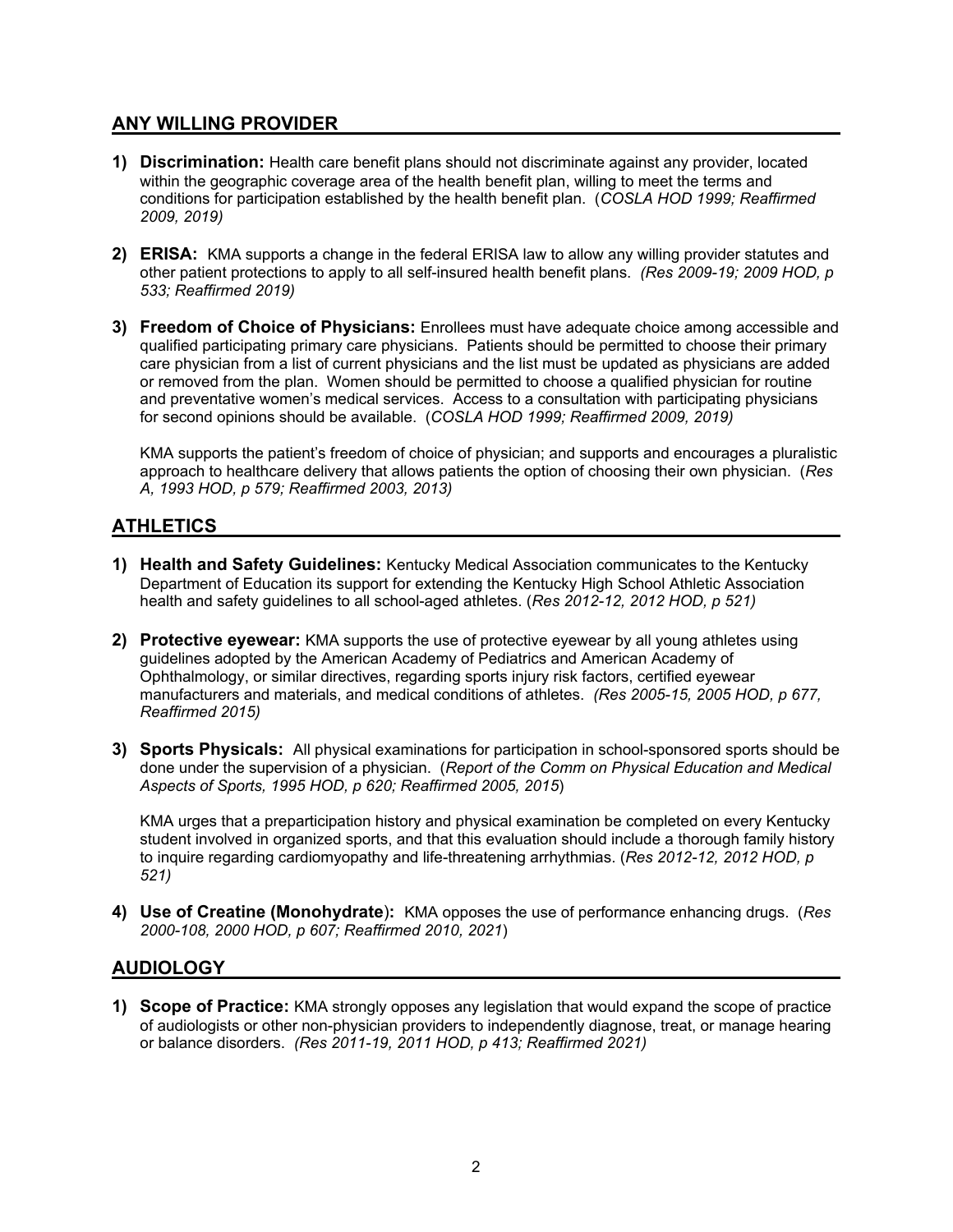# **AUDITS – RECOVERY AUDIT CONTRACTORS**

- **1) Credentials of Auditors:** Health plan claims audits of physicians' medical records must be conducted by certified professional coders trained in abstracting medical records to determine appropriate billing codes and any clinical review must be performed by a board-certified specialist within the specialty of the provider being audited. (*Res 2006-11, 2006 HOD, p 628; Reaffirmed 2016*)
- **2) Oversight:** Federal oversight of private recovery audit contractors should specifically be designed to stop, and prevent further occurrences of, misrepresentation, harassment, and intimidation of physicians by these private contractors. *(Res 2009-07, 2009 HOD, p 532; Reaffirmed 2019)*
- **3) Retroactive Audits:** All insurance companies should have no more than 18 months past the date of filing of a claim to request a refund; claims denied retroactively would not be subject to timely filing requirements; and providers should have a minimum of 12 months from the date of notification of retroactive denial to challenge the refund request or submit a new claim for reimbursement for the service to the responsible party, insurer, medical assistance, or Medicare program responsible for payment at the time the service was rendered. *(Res 2006-15, 2006 HOD, p 634; Reaffirmed 2016)*
- **4) Retrospective Audits:** Insurance companies should be prohibited from performing retroactive audits beyond one year from the date of service and from extrapolating the results to demand larger refunds. *(Res 2006-10, 2006 HOD, p 633; Reaffirmed 2016)*

# **BOARD CERTIFICATION**

**1) Maintenance of Licensure/Maintenance of Certification:** KMA joins the American Medical Association in advocating for an impact study that addresses the effect of maintenance of certification, osteopathic continuous certification, and maintenance of licensure principles on workforce, costs, access to care, and quality improvement in patient care.

KMA urges the Kentucky Board of Medical Licensure to reject any action that would implement any requirement of maintenance of certification, osteopathic continuous certification, or the Federation of State Medical Boards maintenance of licensure program as a condition of licensure until results of an impact study are known.

KMA works with the American Medical Association and other organizations, hospitals/employers, and payers to make them aware of the onerous impact on Kentucky's physician workforce that could result from mandating maintenance of certification and osteopathic continuous certification as a condition of employment or of inclusion in health plans' provider panels.

KMA continues to encourage physicians to strive to constantly improve their care of patients by the means they find most effective, within the standards of accepted and prevailing medical practices. *(Res 2014-03, 2014 HOD, p 333)* 

KMA opposes hospital systems, employers, insurers and other entities restricting a physician's right to practice medicine without interference due to lack of maintenance of certification or due to a lapse of time-limited board certification as long as the physician is in good standing with the Kentucky Board of Medical Licensure and has completed the required Continuing Medical Education activities necessary for maintaining a license. (*Res 2016-13, 2016 HOD*)

**2) National Board of Physicians and Surgeons:** KMA request that the American Medical Association consider recognizing the National Board of Physicians and Surgeons (NBPAS) as an alternative to the American Board of Medical Specialties (ABMS) re-certification. (*Res 2016-7, 2016 HOD*)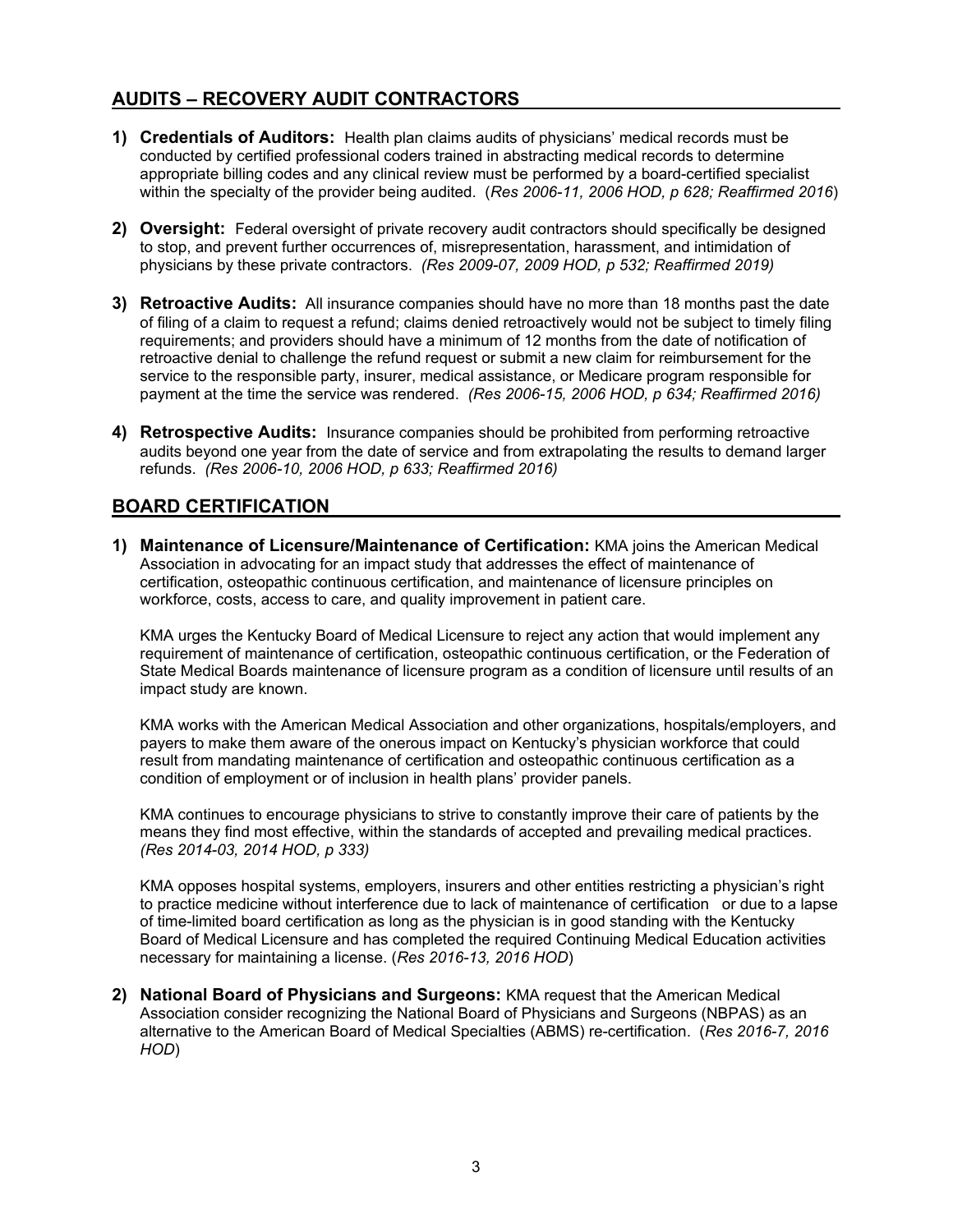**3) Physician to Physician Opinions:** KMA supports allowing physicians licensed in Kentucky to obtain opinions from physicians licensed in other jurisdictions without requiring the opining physician to obtain a Kentucky license. *(Res 2017-19, 2017 HOD)* 

#### **CANCER SCREENING**

- **1) Cancer Screening:** KMA recognizes the necessity for and supports expansion of cancer screening and full development of a screening registry as acknowledged by the KMA Cancer Committee. KMA supports all appropriate efforts by affected agencies to direct actions and to obtain and coordinate necessary resources to develop an effective comprehensive screening registry. (*Res 129, 1999 HOD; Reaffirmed 2009, 2019*)
- **2) Cervical and Colorectal Cancer Screening:** All entities that serve as payers for medical services should be required to include cervical and colorectal screening, in accordance with nationally accepted standards, as covered services to get reimbursed at a rate that reflects the cost of the procedure and the professional service provided. (*Res 134, 1999 HOD; Reaffirmed 2009, 2019*)

KMA actively promotes activities that support colorectal cancer screening, including support for the National Colorectal Cancer Roundtable "80% by 2018" goal. *(Res 2015-2, 2015 HOD)*

- **3) Colon Cancer Screening:** KMA supports funding the colon cancer screening program. *(Res 2008-07, 2008 HOD, p 624; Reaffirmed 2018)*
- **4) Skin Cancer Screening:** In an effort to detect skin cancer in the early stages, the KMA encourages physicians to follow their specialty's standards of acceptable and prevailing medical practice when performing skin examinations and educating patients regarding monthly skin selfexaminations. *(Res 2021-7, 2021 HOD)*

# **CAPITAL PUNISHMENT**

**1) Physician Participation in Capital Punishment:** In accordance with the AMA current ethical opinions, which have been adopted by the Kentucky Board of Medical Licensure as conditions of Licensure, physician participation in executions, except to certify cause of death, provided that the condemned has been declared dead by another person, is a serious violation of medical ethics. (*Res 97-131, 1997 HOD, p 564; Reaffirmed 2007, 2017*)

#### **CERTIFICATE OF NEED**

**1) Certificate of Need Law:** KMA supports that laws requiring a certificate of need to establish health care facilities be repealed. (*Res 2006-01, 2006 HOD; Reaffirmed 2016)* 

KMA work with the Kentucky legislature and all interested parties to modify or eliminate the certificate of need as a requirement to build a health care facility in the Commonwealth of Kentucky. *(Res 2021- 18, HOD 2021)*

# **CHILD HEALTH**

- **1) Childhood Obesity/Competitive School Foods:** KMA supports the proposal that schools sell healthy foods in vending machines for student use and on the cafeteria a la carte line; KMA discourages the use of unhealthy foods as rewards for good behavior and academic performance in school; and KMA supports schools providing more exercise opportunities for all students. (*Res 2002- 112, 2002 HOD, p 591; Reaffirmed 2004, 2014*)
- **2) CPR Training in High Schools:** KMA supports the American Medical Association policies on reducing the risk of death from cardiac arrest through: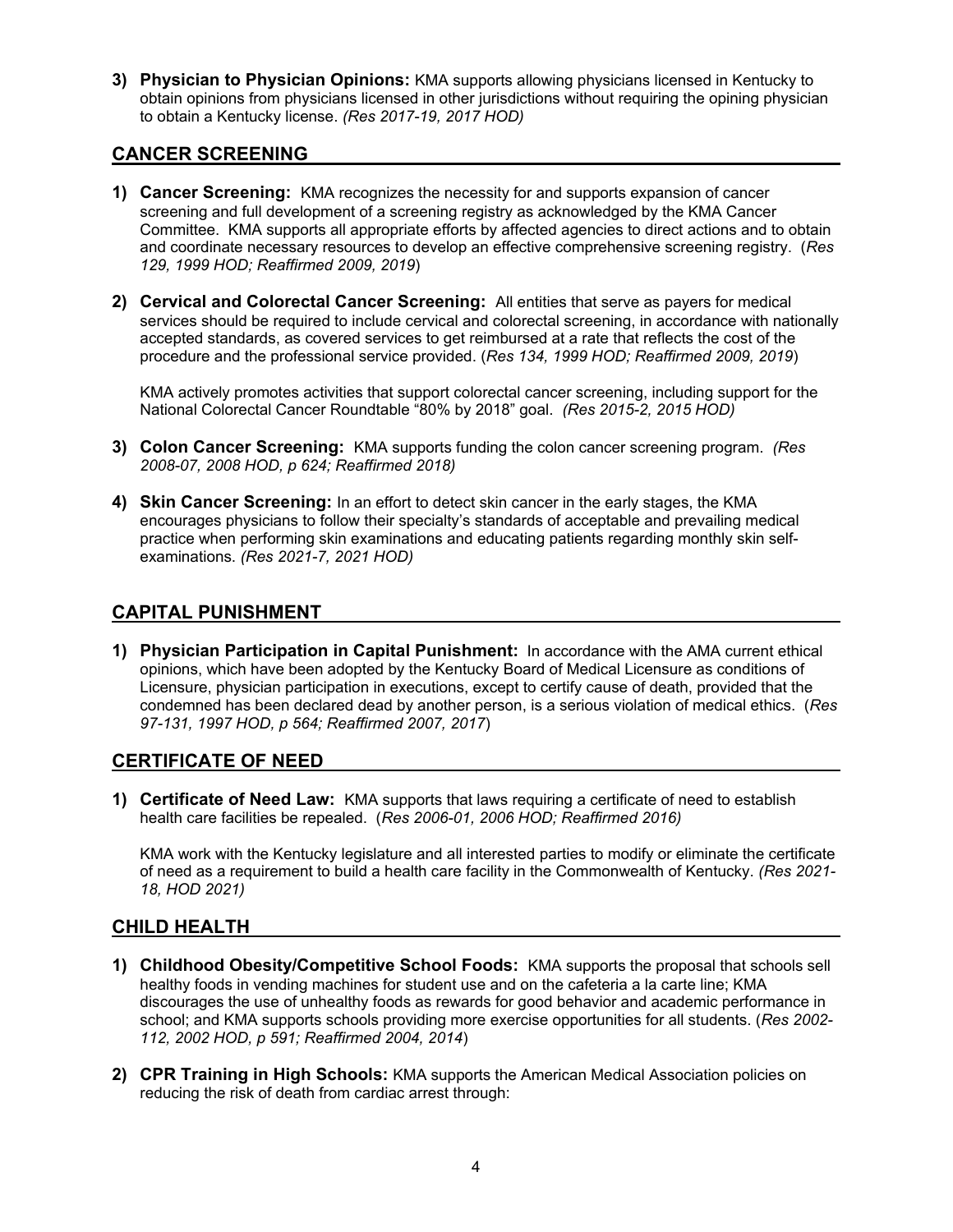- 1) encouragement of CPR training in Kentucky for students enrolled in grades 7-12,
- 2) emphasis of the importance of Automated External Defibrillator (AED) education and instruction as part of CPR training, and
- 3) encouragement of increased AED availability in public spaces throughout the state. *(Res 2017-24, 2017 HOD)*
- **3) Daily Physical Activity for Children:** KMA encourages its members to work with their local school districts to identify practical ways to incorporate and implement daily physical activity by students. *(Res 2007-18, 2007 HOD, p 650; Reaffirmed 2017)*
- **4) Eye Health of Kentucky Children:** KMA supports the establishment of a state voucher program whereby children who are identified as in need of financial assistance for a state-mandated ophthalmologic examination shall receive care from a Kentucky-licensed ophthalmologist rather than the state contracting such services to out-of-state eye care providers. *(Res 2014-09, 2014 HOD, p 330)*
- **5) Health Education and Physical Fitness Testing:** KMA supports uniform health education and physical fitness proficiency testing in all schools. (*Res Q, 1991 HOD, p 682; amended and Reaffirmed, Special Report on Policy Sunset, 2001 HOD, p 578; Reaffirmed 2011, 2021*)
- **6) Length of School Lunches:** KMA supports legislation requiring a minimum of 30 minutes for lunch for grades K-5 in public schools. *(Res 2015-11, 2015 HOD)*
- **7) Parenting and Family Life Skills:** KMA supports "Parenting and Family Life Skills Education" curriculum in public schools. (*Comm on Maternal and Neonatal Health/ Comm on Child and School Health, 1995 HOD, p 616-18; Reaffirmed 2005, 2015*)
- **8) Pediatric Cancer Research Funding:** KMA supports the utilization of state budget appropriations to increase funding of childhood cancer research.

In an effort to raise awareness and expand knowledge during the 2020 legislative session, the Kentucky Medical Association, through its communication vehicles, educate physician members and the public regarding the prevalence of childhood cancer in Kentucky and the current lack of necessary funding for childhood cancer research. *(Res 2019-31, 2019 HOD)* 

**9) School Health Care Examinations:** KMA supports preventative health care examinations for initial school entry and sixth grade as outlined in the Kentucky Department of Education's regulations on school health services.

KMA seeks revisions to the Kentucky Department of Education's regulations on school health services which would require additional preventative health care examinations for students entering the third grade and ninth grade. *(Res 2015-14, 2015 HOD)* 

**10) School Nutrition:** KMA advocates for Kentucky's endorsement for K-12 nutritional standards that are higher than the 2017 national standards. *(Res 2017-22, 2017 HOD)* 

KMA supports measures that encourage all food items, especially those provided by schools, but also including food brought by families for celebration and extracurricular activities to meet the USDA Nutrition standards for foods that compete with healthy school lunches, as well as provide families with evidence-based nutritional education, and encourage its members to promote healthy nutritional choices based on the USDA Dietary Guidelines for America. *(Res 2019-7, 2019 HOD)* 

**11) Sex Education:** KMA supports sex education in schools beginning in grades 5-7. (*Report of the Committee on Maternal and Child Health, 1986 HOD, p 769; Reaffirmed 2000, 2010, 2021*)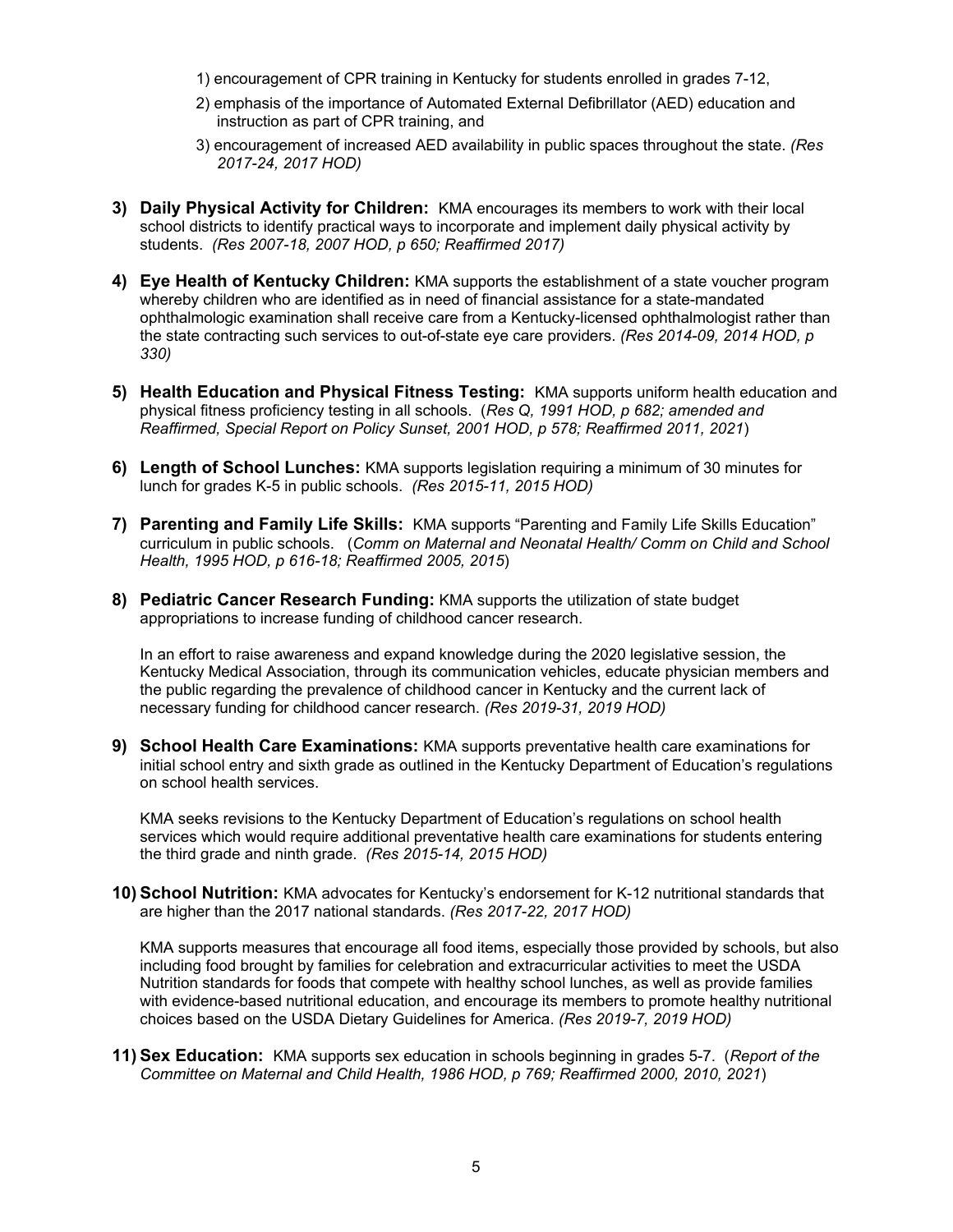KMA supports the American Medical Association policy to oppose the sole use of abstinence only education by providing information about condoms, birth control, and other means of preventing pregnancy and sexually transmitted diseases.

KMA supports sexual education in schools to include information on sexual assault, consent communication, and dating violence prevention.

KMA supports sexual education in schools to include reference to non-traditional (LGBTQIA) practices for safe sex, in the interests of equality and prevention of sexually transmitted disease.

KMA will work with appropriate agencies, including but not limited to the public-school system, to ensure that sex education is age-appropriate, evidence-based, led by well-trained individuals, and subject to periodic evaluation and improvement. *(Res 2017-23, 2017 HOD)* 

**12) Smoking in Cars with Children:** KMA supports efforts to research the effects of secondhand smoke on children and minors riding in cars with someone smoking.

KMA collaborates with state and local health care organizations to educate the public about the harmful effects of secondhand smoke in cars with minors.

KMA supports state and local provisions that prohibit smoking in cars with minors. (*Res 2016-26, 2016 HOD*)

- **13) Sudden Infant Death Syndrome:** KMA supports promoting awareness and educating parents and/or caregivers, health care professionals, and childcare professionals regarding safe practices to reduce Sudden Infant Death Syndrome by eliminating the risk factors associated. (*Res 2021-5, 2021 HOD)*
- **14) Sunscreen Use in Schools:** KMA supports allowing students to freely bring and apply sunscreen to sun exposed areas while at school without physician authorization or a permission slip from his or her parents. *(Res 2018-10, 2018 HOD)*
- **15) Vaccine for Children (VFC):** KMA supports legislation that would allow states operating a State Children's Health Insurance Program to provide subsidized immunization as a benefit to children. (*Res 98-112, 1998 HOD, p 565; Reaffirmed 2008, 2018*)

#### **COMMUNICATIONS**

**1) Critical Advisories:** KMA encourages members to provide current e-mail addresses in order to effectively and quickly relay critical advisories concerning pandemic and other public health issues. *(Res 2009-01, 2009 HOD, p 533; Reaffirmed 2019)* 

#### **COMMUNITY HEALTH WORKERS**

**1) Role of Community Health Workers:** KMA recognizes the role of Community Health Workers as non-clinical adjuncts to physician practices and educate on the use of Community Health Workers, when appropriate, by member physicians.

KMA supports efforts for the training of Community Health Workers in the Commonwealth of Kentucky and explore possible compensation models. *(Res 2018-25, 2018 HOD)* 

#### **CONFIDENTIALITY**

**1) Patients' Rights of Privacy:** Health insurers must protect patients' rights of privacy regarding medical records and communications between patients and physicians. Clear and definitive action should be taken by the insurer during enrollment to inform the insured that under specific circumstances, especially when seeking approval for a service or billing for reimbursement, transfer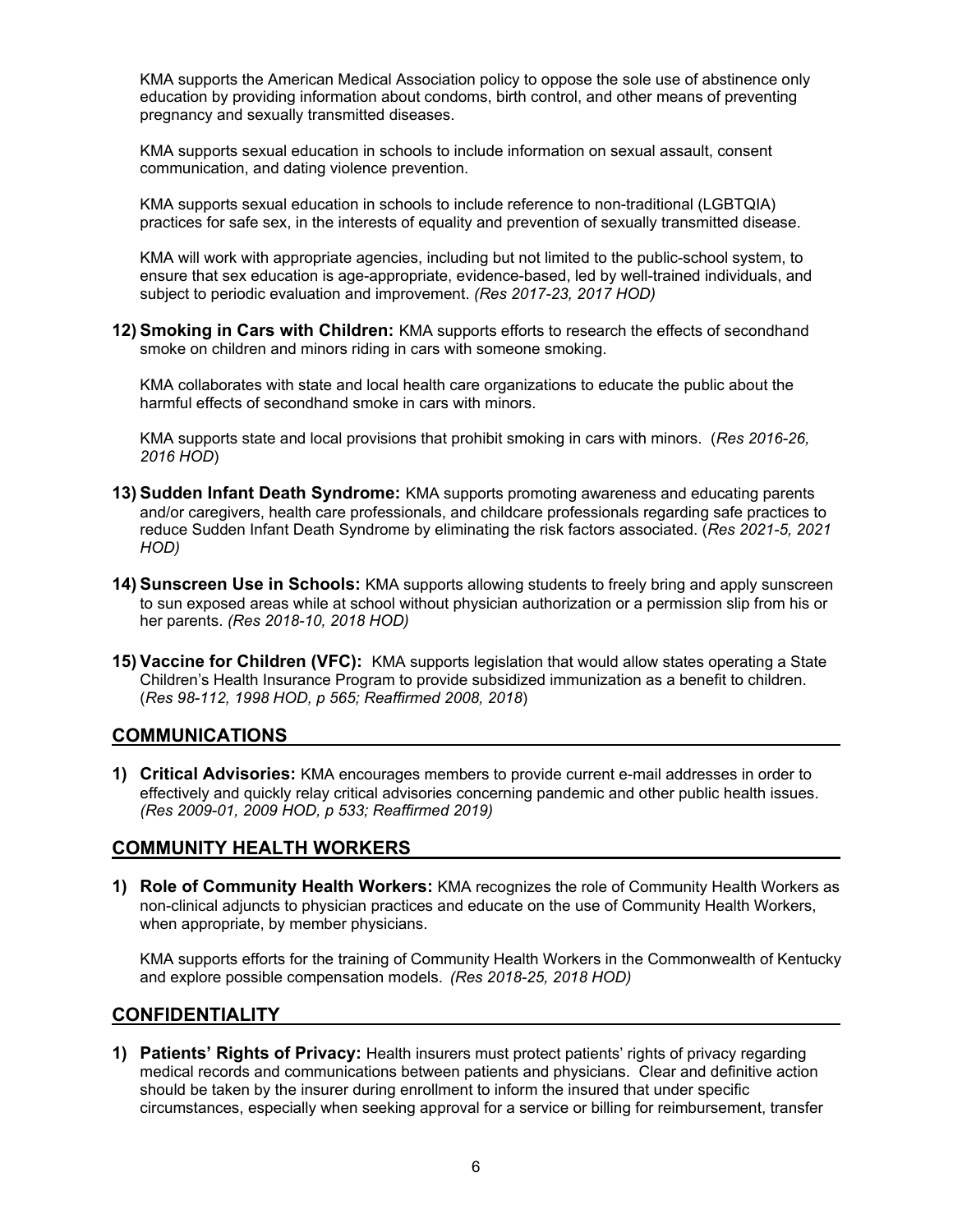of the patient's medical record information will take place between the physician and insurer. No third party to whom disclosure of patient records is made may re-disclose or otherwise reveal the mental health and chemical dependency records of a patient without first obtaining the patient's specific written consent to the re-disclosure. Procedures should be established to safeguard the privacy of individually identifiable patient information and to maintain accurate and timely records for patients. (*COSLA HOD 1999; Reaffirmed 2009, 2019)*

# **CONTINUING MEDICAL EDUCATION (CME)**

- **1) Mandatory Continuing Medical Education:** KMA reaffirms its support of continuing medical education and also reaffirms its opposition to mandated "disease- and topic-specific" continuing medical education for Kentucky physicians and urges repeal of any and all statutory requirements for continuing medical education of specific diseases. (*Adopted as amended from the floor of the HOD in lieu of Res 103, 120, and 126; 1997 HOD, p 564; Reaffirmed 2007, 2017)*
- **2) Systematic Participation:** KMA reaffirms its deep commitment to its educational responsibility on behalf of the profession, and encourages all hospitals in Kentucky to expand their implicit educational partnership with physicians by actively supporting and participating in the process of accredited CME activities. (*Res C, 1990 HOD, p 713; Reaffirmed 2000, 2010, 2021*)

# **CONTINUITY OF CARE**

**1) Contract Termination:** Carriers should maintain a plan for providing continuity of care in the event of contract termination with the participating physician or in the event of insolvency or other inability to continue operations. Insurance and managed care plans must provide coverage for enrollees undergoing a course of treatment with a participating physician who has been terminated. That treatment should be covered for the remainder of the course of treatment or for 90 days after termination of the contract. (*COSLA HOD 1999; Reaffirmed 2009, 2019)*

# **CONTRACTS – MANAGED CARE**

- **1) Contractual Agreements between Physicians and Insurers:** KMA endorses a "Standard Physician Service Agreement" that can be used statewide on a voluntary basis by Kentucky physicians in their contractual arrangements with third-party payers. The agreement should set forth rights and obligations of the physician and payer in a consistent and uniform fashion. The agreement should include standard provisions for licensure and certification; liability insurance coverage; maintenance of and access to records; credentialing and profiling information; provisions for termination and dispute resolution. Fees should not be set. The contract should refer to a blank fee schedule of CPT codes to be negotiated by each individual physician. (*COSLA HOD 1999; Reaffirmed 2009, 2019)*
- **2) Gag Clauses:** KMA supports any and all legislative or regulatory efforts to ban "gag" and "hold harmless" clauses from contracts between managed care entities and physicians. (*Res 96-105, 1996 HOD, p 588; Reaffirmed 2006, 2016*)
- **3) Most Favored Nation Clause:** KMA opposes the insertion of "most favored nation" (MFN) clauses in contracts between physicians and health insurance plans, or managed care organizations. MFNs require physicians to afford the insurance or managed care organization the same rates provided to other payers if such rates are more favorable. MFNs require physicians to charge the insurer or managed care organization the lowest rate paid to the physician by other health plans. (*COSLA HOD 1999; Reaffirmed 2009, 2019)*
- **4) "Opt Out" Contracts:** KMA objects to any insurance company's initiative to offer "opt out" contracts, and requests that they end their practice of "opt out" contracting.

KMA pursues legislation to end insurance company "opt out" contracting in Kentucky. (*Res 2013-11, 2013 HOD, p 384)*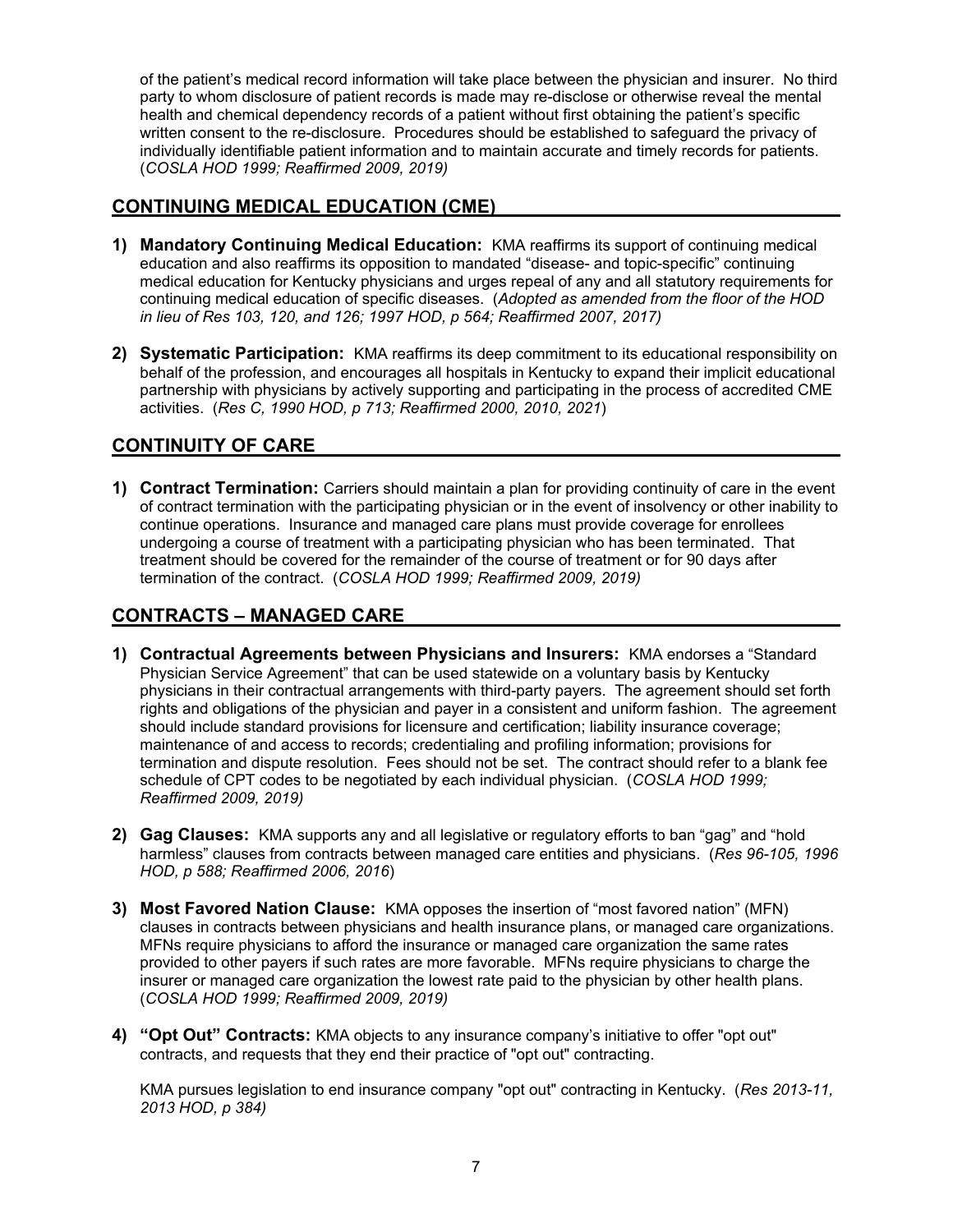- **5) Parity in Compensation:** KMA maintains as a principle that whenever possible in the negotiation of contracts for health care services, physicians in all regions of Kentucky be compensated equally for equal services. (*Res 96-107, 1996 HOD, p 589; Reaffirmed 2006, 2016*)
- **6) Termination of Contracts:** Physicians should have the option of terminating contracts with thirdparty payers immediately if such payers unilaterally amend their contracts in a manner unacceptable to the contracting physicians. In such a case, to ensure continuity of care for the patient, the thirdparty payer should continue to fulfill its obligations under the original terms of the agreement until the patient has sufficient time to engage the services of a new physician. (*Report of the Committee on Managed Care, Recommendation 3, as amended by Ref Com C, 2001 HOD, p 612; Reaffirmed 2011, 2021)*

Should the contracting physician find the proposed contract changes unacceptable he/she will have the option of terminating the contract before the changes take effect. (*Res 2001-128, 2001 HOD, p 614; Reaffirmed 2011, 2021*)

**7) Third-Party Payers:** KMA will seek to require all third-party payers to make their fee schedules available to physicians at the time a contract is presented to a physician for consideration or when changes are proposed to the fee schedules. (*Report of the Committee on Managed Care, Recommendation 1, 2001 HOD, p 612; Reaffirmed 2011, 2021*)

Third-party payers must notify contracting physicians prior to any contract changes. (*Res 2001-128, 2001 HOD, p 614; Reaffirmed 2011, 2021*)

#### **CREDENTIALING**

- **1) Claims Processing:** Health insurance plans should accept and process claims for medical services submitted by physicians undergoing the credentialing and new participating applicant process, and such plans should reimburse for such claims once credentialing is completed. *(Res 2004-08, 2004 HOD, p 621; Reaffirmed 2014)*
- **2) Credentialing of Nuclear Medicine Technologists:** KMA endorses the state credentialing of nuclear medicine technologists by the Cabinet for Health Services. (*Res 98-106, 1998 HOD, p 544; Reaffirmed 2008, 2018*)
- **3) Economic Credentialing:** KMA maintains that prospective quality improvement shall remain the primary purpose of any credentialing process involving physicians; that economic credentialing in the form of hospital-physician exclusive contract shall not be used to disenfranchise any member(s) of the hospital staff; that physician credentialing in a hospital shall be used to guarantee the quality of care and not be subverted by economic considerations in the form of hospital-physician exclusive contracts that place cost above quality of care; and that KMA will establish a repository for instances of economic credentialing and this information will be provided to the Hospital Medical Staff Section. (*Res B as amended, 1994 HOD, p 544; Reaffirmed 2004, 2014*)

KMA opposes health plans' ranking of physicians based on claims-based cost per diagnosis criteria, particularly when such rankings are used to exclude from their networks those physicians falling outside an arbitrarily selected percentile. KMA supports legislation that would ban economicallybased tiering programs in order to dispel the confusion of employers and patients resulting from health plans' implications that economic profiling of physicians is in any way related to the physicians' quality of patient care. Legislation supported by KMA would prohibit health plans from notifying affected physicians' patients of their impending exclusion or making any such public announcement until all due process rights of appeal are exhausted and a final determination is reached. *(Res 2009- 06, 2009 HOD, p 532; Reaffirmed 2019)*

**4) Physician Credentialing:** KMA strongly opposes political interference in the physician credentialing process. (*Res AA, 1989 HOD, p 727; Reaffirmed 2000, 2010, 2021)*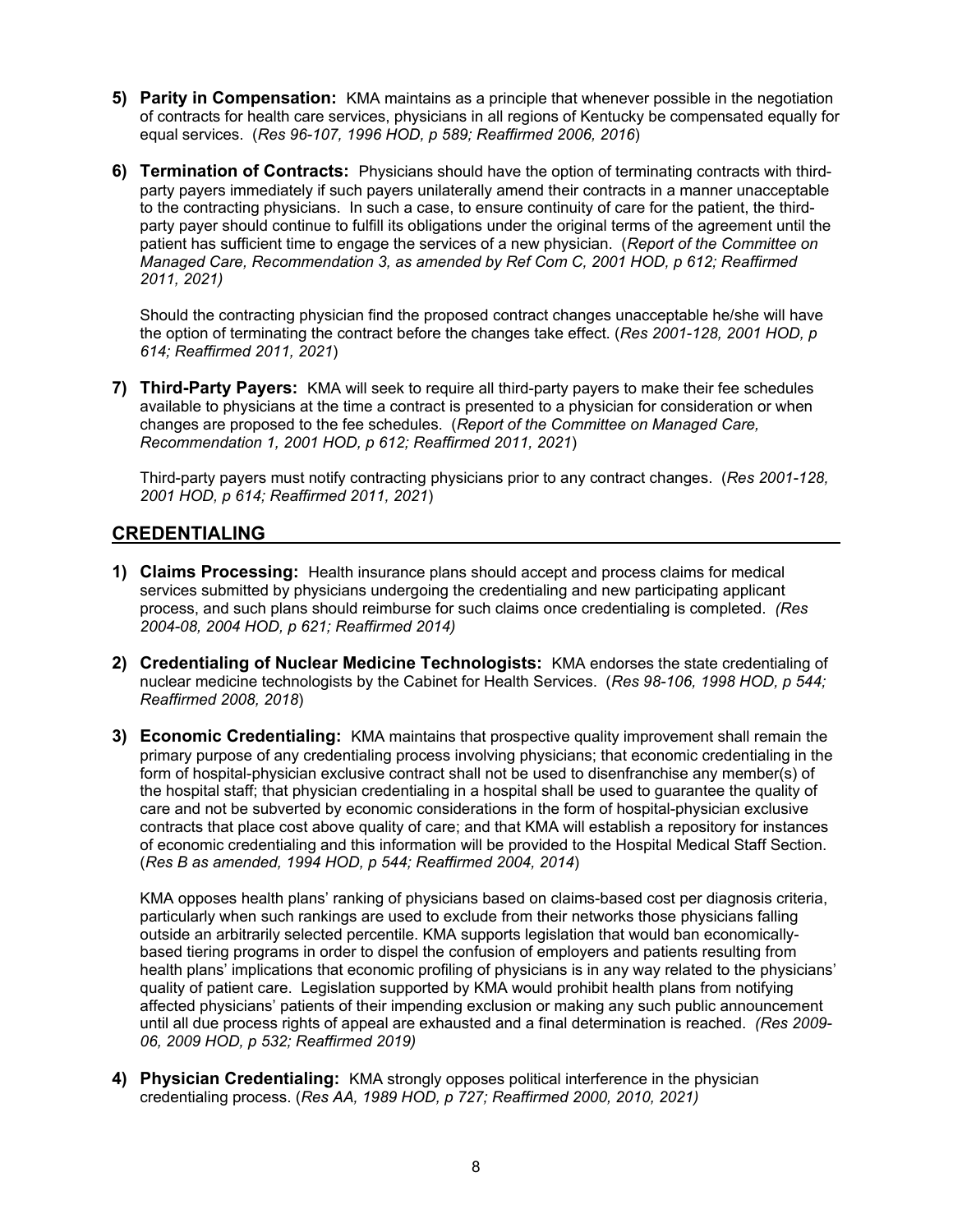Insurance and managed care plans must establish minimum professional requirements for participating physicians. Plans must have a process for the selection of physicians, with written policies, procedures, and approvals used by the plan. The selection process should include verification of each health care physician's license, history of license suspension or revocation, and liability claims history. (*COSLA HOD 1999; Reaffirmed 2009, 2019)*

#### **DEATH**

- **1) Brain Death:** A physician in the exercise of his professional judgment may declare an individual dead in accordance with accepted medical standards. Such declaration may be based solely on an irreversible cessation of brain function including the function of the brain stem. (*Res I, 1979 HOD, p 723; Reaffirmed 2000, 2010, 2021*)
- **2) Definition of Death:** Legislative and judicial intrusion into circumstances surrounding the possible death of critically or terminally ill patients should be kept at an absolute minimum, and decisions concerning the care of such patients should be left to the patient and his doctor and the patient's relatives in accordance with time-honored customs. The patient's wishes in these matters should be of utmost importance and should be respected whenever possible. This policy of the KMA concerning death and dying is totally opposed to any form of "active euthanasia." KMA endorses the use of criteria of the AMA's position on death to assist physicians in their determination of death. Death shall be determined by the clinical judgment of the physician using the necessary available and currently accepted criteria. (*Res G, 1976 HOD; Reaffirmed 2000, 2010, 2021*)
- **3) Electronic Death Registration System:** KMA supports the implementation of the Kentucky Electronic Death Registration System and encourages participation by the medical community. *(Res 2010-02, 2010 HOD, p 422; Reaffirmed 2021)*
- **4) Physician Certification of Cause of Natural Death:** When the coroner determines that death was due to natural causes, the cause should be determined by a physician after appropriate investigation. This physician should be the pathologist if an autopsy was performed. Otherwise, the physician should be one familiar with the patient's condition. If no such physician is available, the coroner's office should utilize the services of one employed to evaluate those cases not under the care of any physician. KMA should work for changes in Kentucky law to require physician certification on the cause of natural deaths. (*Res P, 1998 HOD, p 729; Reaffirmed 2000, 2010, 2021*)
- **5) Timely Signing of Death Certificates:** KMA encourages physicians to establish procedures to assure death certificates are signed and returned within five business days of receipt. (*Res 2001-101, 2001 HOD, p 591; Reaffirmed 2011, 2021*)

# **DISASTER PREPAREDNESS**

- **1) Disruptions in Medical Care:** KMA advocates for contingency plans to ensure the medical community is prepared to address disruptions in medical care affecting health care delivery systems and to recommend safeguards to protect patient continuity of care if health care systems fail in the Commonwealth of Kentucky. *(Res 2018-22, 2018 HOD)*
- **2) Liability Protection During Disasters:** KMA supports a constitutional amendment that would provide liability protection for physicians and other medical practitioners who provide services during the event of a declared national or state disaster. *(Res 2008-21, 2008 HOD, p 625; Reaffirmed 2018*)
- **3) Local Planning:** KMA encourages its members to become more involved in local disaster response planning by contacting their local health department or responsible agency. *(Res 2003-01, 2003 HOD, p 631; Reaffirmed 2013)*
- **4) Personal Protective Equipment:** KMA advocate the Commonwealth of Kentucky and state-based hospitals maintain a strategic personal protective equipment supply, including N-95 masks, gowns, face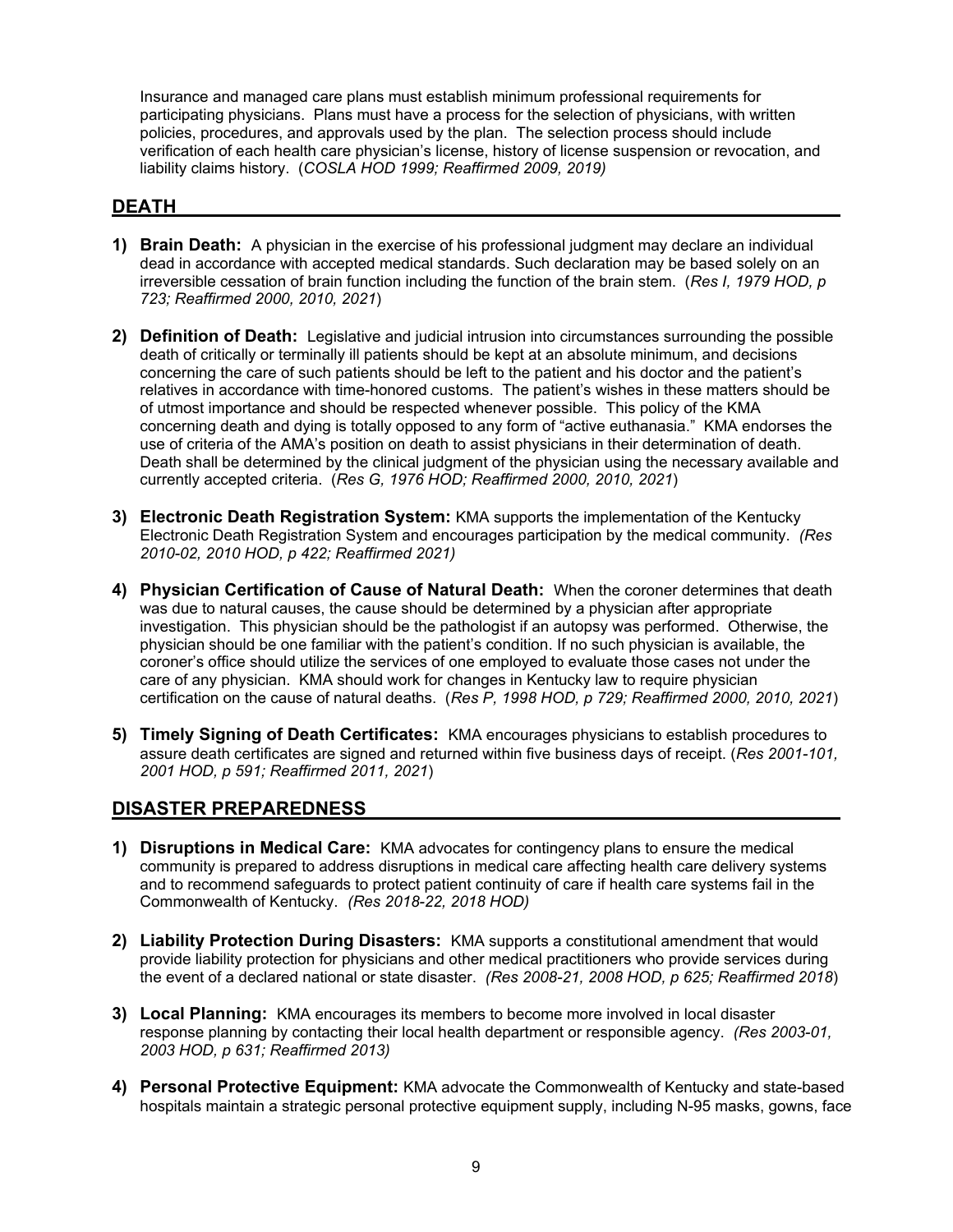masks, face shields, and gloves, for use by physicians and other health care personnel to sustain statewide hospital and pre-hospital operations during a declared emergency. *(Res 2021-19, HOD 2021)*

#### **DISPARITIES IN HEALTH CARE**

**1) Actualizing Health Equity:** KMA acknowledges that biases exist in the practice of medicine which can lead to inequities in healthcare.

KMA supports research that explores patient, student, physician, staff, or healthcare leadership perspectives on ways to improve access to equitable care for all individuals in the Commonwealth of Kentucky."

KMA encourages Kentucky medical schools and training programs to consider implementation of antiracism programs, practices, and curriculum. *(Res 2021-4, 2021 HOD)*

- **2) Equality Act:** KMA opposes unjust treatment on any basis (e.g., race, ethnicity, religion, national origin, disability, education, socioeconomic factors, sex, sexual orientation, and gender identity). *(Res 2019-29, 2019 HOD; Modified 2021-4, 2021 HOD))*
- **3) Equality and Fairness in Delivery of Medical Care:** Unjust treatment and disparities in the delivery and rendering of medical care, are unjustifiable and must be eliminated. Physicians should examine their practices to ensure that prejudices and biases do not inadvertently affect clinical judgment in medical care. KMA supports the position that resources for medical research should be distributed in a manner, which promotes health equity of all individuals to the greatest extent possible." (*COSLA HOD 1999; Reaffirmed 2009, 2019; Modified Res 2021-4, 2021 HOD)*
- *4)* **Expungement of Criminal Records:** KMA recognizes criminal records as a negative determinant of health.

KMA support removing socioeconomic barriers from the process of expunging criminal records. *(Res 2021-14, 2021 HOD)* 

**5) KMA Promotion of Equity, Inclusiveness, and Physician Leadership:** KMA study possible organizational changes to make the Association more inclusive of all physicians regardless of demographics, location, or practice setting.

KMA review lessons learned from the pandemic to enhance physician leadership skills in order to address and/or avoid future public health challenges.

KMA review lessons learned from the pandemic to enhance and focus KMA programs directed at the public, with a special emphasis on applying the success of reaching disparate populations, in order to improve public health for all Kentucky citizens and eliminate health inequities across the state. *(Res 2021-3, 2021 HOD)* 

# **DO NOT RESUSCITATE (DNR)**

**1) Standard Pre-Hospital DNR Form:** KMA reaffirms existing policy to inform its members of the Kentucky Emergency Medical Services Do Not Resuscitate (DNR) Order form, and how it is intended to be used to minimize potential misunderstandings among physicians, EMS personnel, and affected family members; to encourage members to include the DNR form when they discuss advance directives with their patients; and to convey to associations representing hospitals, nursing homes, and emergency medical services the desire of Kentucky physicians that use of the DNR form be widely encouraged and honored. (*Res K, 1995 HOD, p 599; Reaffirmed 2005, 2015*)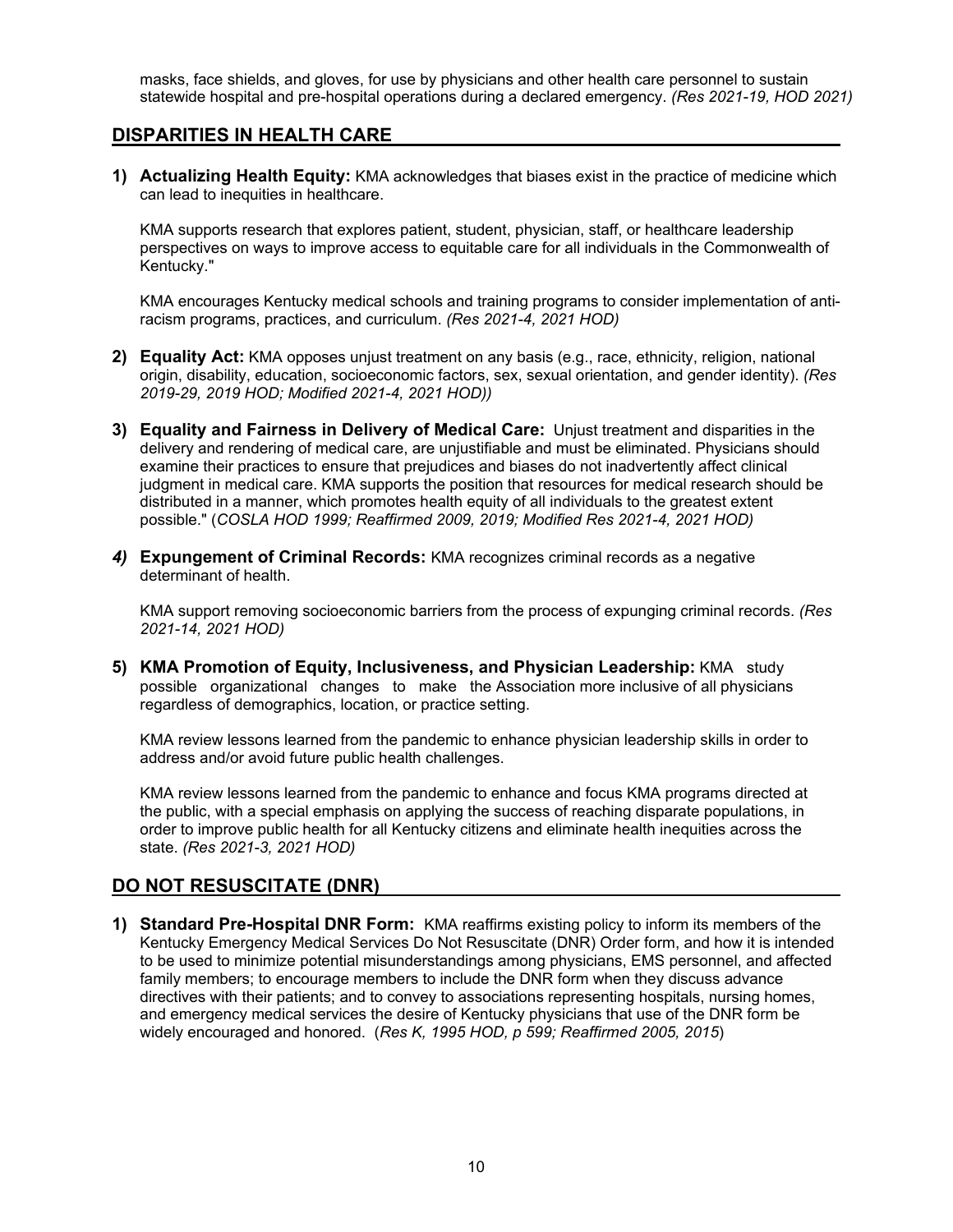#### **DRUG ABUSE**

- **1) Acquiring Gainful Employment**: KMA supports efforts to mitigate criminal legal barriers which are preventing Kentuckians who are struggling with substance use disorder (SUD) from acquiring gainful employment. *(Res 2019-21, 2019 HOD)*
- **2) Correctional Facilities:** KMA advocate that Kentucky correctional facilities provide all inmates screening for substance use disorders and co-morbid psychiatric conditions to identify inmates who would be candidates for treatment.

KMA advocate that Kentucky correctional facilities provide inmates evidence-based treatment for substance use disorders and co-morbid psychiatric conditions, including evidence-based pharmacotherapy for opioid use disorder.

KMA support the inclusion of all FDA approved pharmacotherapeutic modalities as treatment options for substance use disorders in correctional facilities. *(Res 2019-20, 2019 HOD)*

- **3) KASPER:** KMA strongly supports the intent and efforts of the Kentucky All Schedule Prescription Electronic Program (KASPER) and supports expansion of KASPER with the necessary financial and human resources to accomplish mandatory and timely reporting by all dispensing agents, and the capability by physicians to retrieve data quickly based on a unique identifier such as the medical license number. *(Res 2001-115, 2001 HOD, p 608; Reaffirmed 2011, 2021)*
- **4) KASPER, Enhancement of:** KMA encourages state government to enhance the KASPER system so that information can be obtained in "real time" and that additional state and federal funding be supported for treatment programs for those addicted to prescription drugs. *(Res 2009-03, 2009 HOD, p 530; Reaffirmed 2019)*

KMA continues to strongly advocate for improvements in the Kentucky All Schedule Prescription Electronic Reporting system (KASPER) including the incorporation of real-time and multi-state prescription data. *(Res 2012-03, 2012 HOD, p 523)* 

- **5) KASPER, Use of:** KMA encourages its members to continue using the state's KASPER system. *(Res 2009-03, 2009 HOD, p 530; Reaffirmed 2019)*
- **6) Methadone Maintenance Therapy:** KMA supports the use of Methadone Maintenance Therapy as a part of evidence-based addiction treatment that should be reimbursed by third-party payers. *(Res 2018-13, 2018 HOD)*
- **7) Naloxone Availability:** KMA supports increasing the availability of naloxone through: 1) collaborative practices to create standing orders at pharmacies, schools, business, and other community organizations
	- 2) encouraging law enforcement agencies to carry naloxone
	- 3) encouraging physicians to reconsider opioid management for at-risk populations and when absolutely unavoidable to co-prescribe naloxone. *(Res 2017-8, 2017 HOD)*
- **8) NASPER:** KMA supports establishment of a National All Schedule Prescription Electronic Reporting System. *(Res 2005-03, 2005 HOD, p 665, Reaffirmed 2015)*
- **9) Opioid Use Disorder, Education:** KMA supports increasing physician awareness that opioid use disorder is a chronic medical illness and destigmatizing the biases associated with it.

KMA supports increasing student and physician knowledge and education about opioid use disorder. *(Res 2018-15, 2018 HOD)*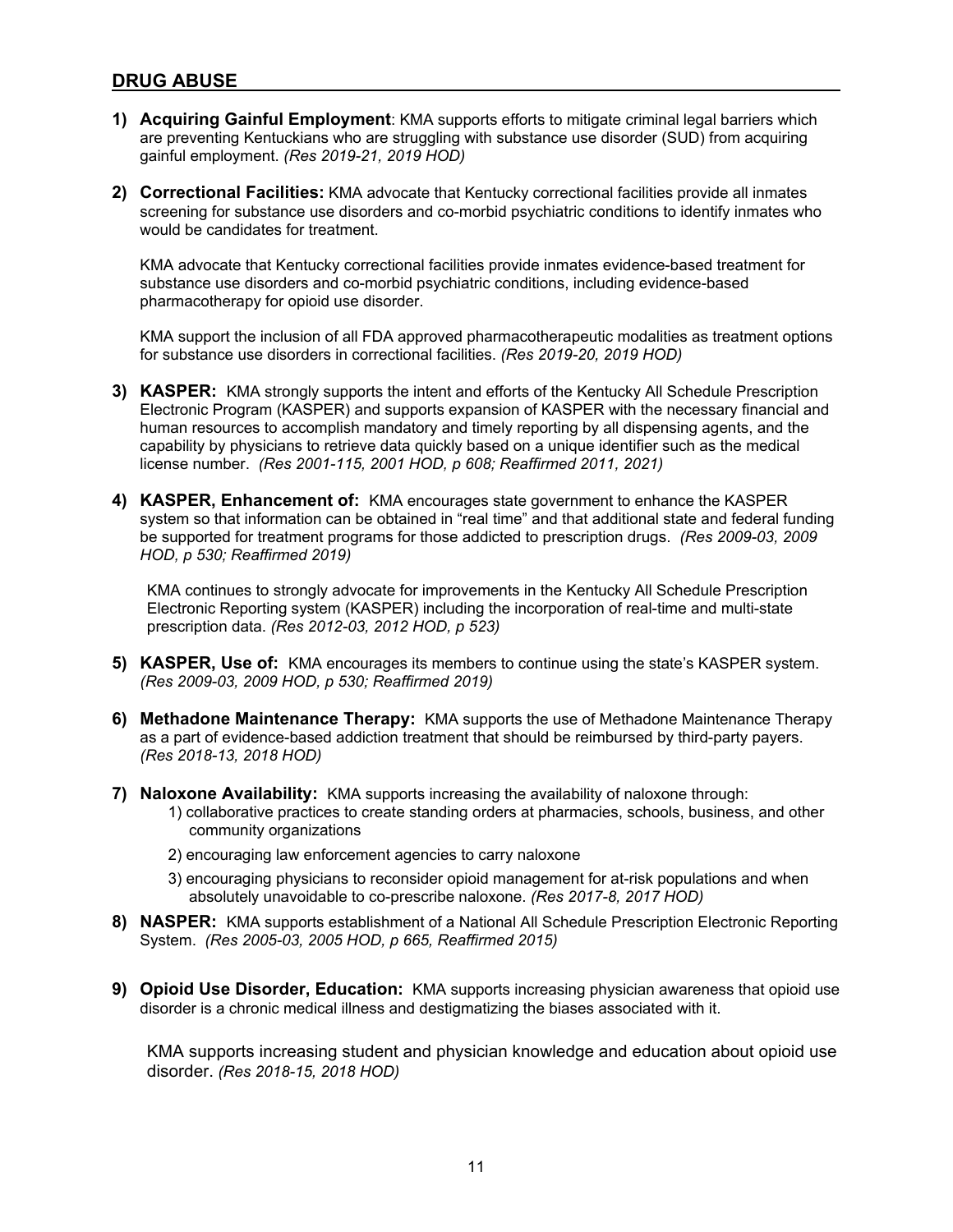**10) Opioid Use Disorder, Treatment:** KMA works with relevant organizations to identify best practices that are being used by hospitals and others to treat opioid use disorder as a chronic illness, including identifying patients with this condition; initiating or providing opioid agonist, partial agonist, or antagonist therapy in inpatient, obstetric and emergency department settings; providing cognitive and behavioral therapy as well as other counseling as appropriate; establishing appropriate discharge plans that incorporate education about opioid use disorder; and participating in community-wide systems of care for patients and families affected by this chronic medical illness.

KMA supports collaboration among state agencies and other relevant organizations to evaluate programs that coordinate care for patients with the chronic illness of opioid use disorder. *(Res 2018-16, 2018 HOD)* 

**11) Prescription Drug Abuse Law (House Bill 1):** KMA seeks amendment of HB 1 so that the law will reflect appropriate consideration of the exigencies of various practice settings, medical procedures, and patients and achieve the proper balance between patient needs and the interest of the state to address the prescription drug abuse issue. *(Res 2012-01, 2012 HOD, p 523)*

KMA reaffirms its understanding that there is a significant prescription drug abuse problem in Kentucky and reaffirm its commitment to work with any other interested party to combat prescription drug abuse, also understanding that the undertreatment of pain is a serious public health problem that may be attributed to a myriad of social, economic, political, legal, and educational factors, including inconsistencies and restrictions in state pain policies.

KMA acknowledges that by borrowing flexible language from The Federation of State Medical Boards' The Model Policy for the Use of Controlled Substances for the Treatment of Pain, designed to allow for physicians' clinical judgment, and then rewriting this language as unequivocal regulations bearing the weight of law, and further by necessitating the Kentucky Board of Medical Licensure's promulgation of numerous emergency regulations with inflexible standards, HB 1 is inconsistent with The Model Policy.

KMA acknowledges that HB 1 burdens patients, physicians and physician-owned facilities; inconsistently exempts optometrists and dentists; and most importantly, sets inflexible legal standards that are impossible to always meet.

KMA will offer support and encouragement to the state medical societies of Kentucky's border states in drafting consistent and collaborative policies in order to effectively combat drug abuse while maintaining and promoting the quality of, and access to, appropriate pain management, psychiatric care, and substance abuse treatment. *(Res 2012-04, 2012 HOD, p 523)* 

KMA urges relevant state agencies, such as the Legislative Research Commission, to study the overall effects of 2012 House Bill 1 and its impact on access to quality care. (*Res 2016-28, 2016 HOD*)

- **12) Prescription Monitoring System:** KMA supports the adoption of a regional and/or nationwide shared prescription monitoring system that provides for state-level control. *(Res 2010-04, 2010 HOD, p 419; Reaffirmed 2021)*
- **13) Physician Education and Resources in Treating Addiction:** KMA pursues a plan to help educate physicians and the public on evidence based ways to prevent and treat drug addiction and disseminate this information to all physicians across the state. (*Res 2016-6, 2016 HOD*)

KMA endorses Harm Reduction Programs including Syringe Access and Exchange and will educate physicians about their efficacy in reducing the risk of spreading infectious diseases through the availability of sterile drug injection equipment.

KMA encourages physicians to assist local health departments in obtaining approval to operate Harm Reduction Programs including Syringe Access and Exchange from local governing bodies. *(Res 2017-6, 2017 HOD)*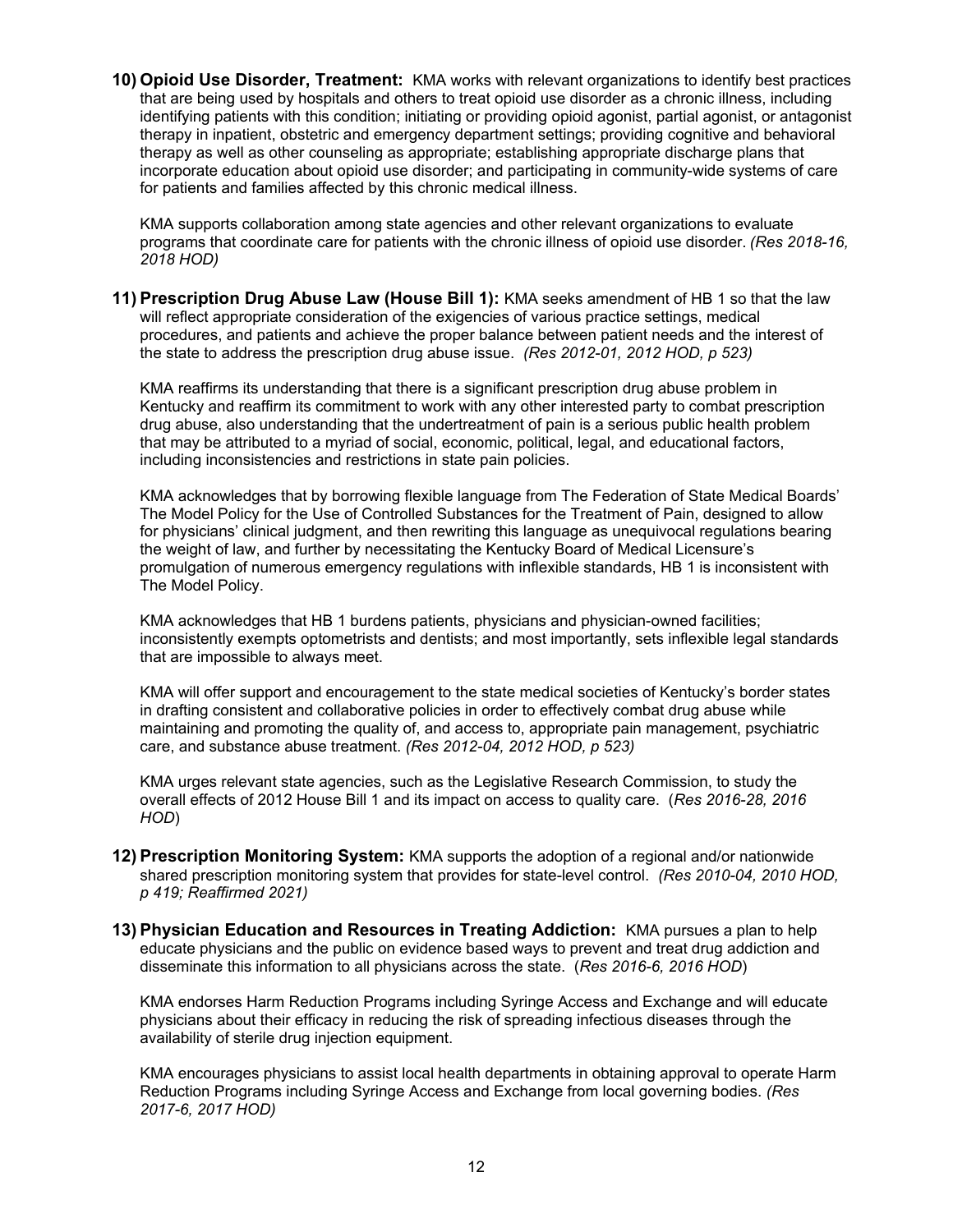KMA recognizes that (a) patients in need of treatment for alcohol or other drug-related disorders should be treated for these medical conditions by qualified professionals in a manner consonant with accepted practice guidelines and patient placement criteria; and (b) self-help groups are valuable resources for many patients and their families and should be considered as adjuncts to a treatment plan.

KMA urges managed care organizations and insurers to consider self-help as a complement to, not a substitute for, treatment directed by professionals, and to refrain from using their patient's involvement in self-help activities as a basis for denying authorization for payment for professional treatment of patients and their families who need such care. *(Res 2017-9, 2017 HOD)*

- **14) Physician Efforts:** KMA endorses the continued efforts of Kentucky physicians to reduce prescription drug abuse. *(Res 2012-13, 2012 HOD, p 524)*
- **15) Physician Supervision and Authority:** KMA will continue to educate policymakers and the public regarding issues surrounding opioid abuse disorder and, when appropriate, offer policymakers evidenced-based solutions designed to curtail the opioid epidemic.

KMA will continue to oppose ongoing legislative and regulatory efforts by non-physician practitioners to establish or expand prescriptive authority related to Schedule II through Schedule V controlled substances.

KMA supports statutory revisions conferring authority to the Kentucky Board of Medical Licensure to establish standards, investigate complaints and, when necessary, initiate disciplinary procedures related to the prescribing and dispensing of Schedule II through Schedule V controlled substances by all practitioners, including non-physician practitioners who are currently permitted to prescribe such drugs. *(Res 2018-18, 2018 HOD)*

**16) Treatment and Education of Patients:** KMA encourages its members to participate in the treatment of patients addicted to illegal drugs and in the education of their patients as to the harmful nature of these drugs. (*Res S, 1989 HOD, p 690; Reaffirmed 2000, 2010, 2021*)

KMA will expand and intensify efforts to educate both health care providers and the lay population about the risks of opioid dependence or opioid addiction as well as their resultant adverse medical and socioeconomic effects.

Kentucky health care practitioners are encouraged to inform patients that in starting opioids for many chronic, non-malignant forms of pain that a physician will work with the patient toward an endpoint, where feasible, based on the treating physician's clinical opinion. (Res 2013-05, 2013 HOD, p 382)

KMA reaffirms its support and actively seek adequate reimbursement for psychiatric therapies for narcotic and polysubstance addiction, including office-based opioid treatment. *(Res 2012-23, 2012 HOD, p 523)* 

KMA will work with the appropriate state agencies to expand coverage and secure Medicaid funding for the treatment of substance abuse and addiction in the Commonwealth. *(Res 2013-02, 2013 HOD, p 381)* 

KMA advocates for additional resources for prevention and treatment of addiction for individuals in all socioeconomic groups. *(Res 2014-17, 2014 HOD, p 335)*

KMA supports increasing access to multi-modality treatment for opioid addiction by qualified physicians and affiliated providers. *(Res 2014-06, 2014 HOD, p 335)* 

KMA uses its influence to expand mental health and addiction treatment in all forms of drug abuse including evidence-based medical and non-medical addiction treatment modalities. *(Res 2015-4, 2015 HOD)*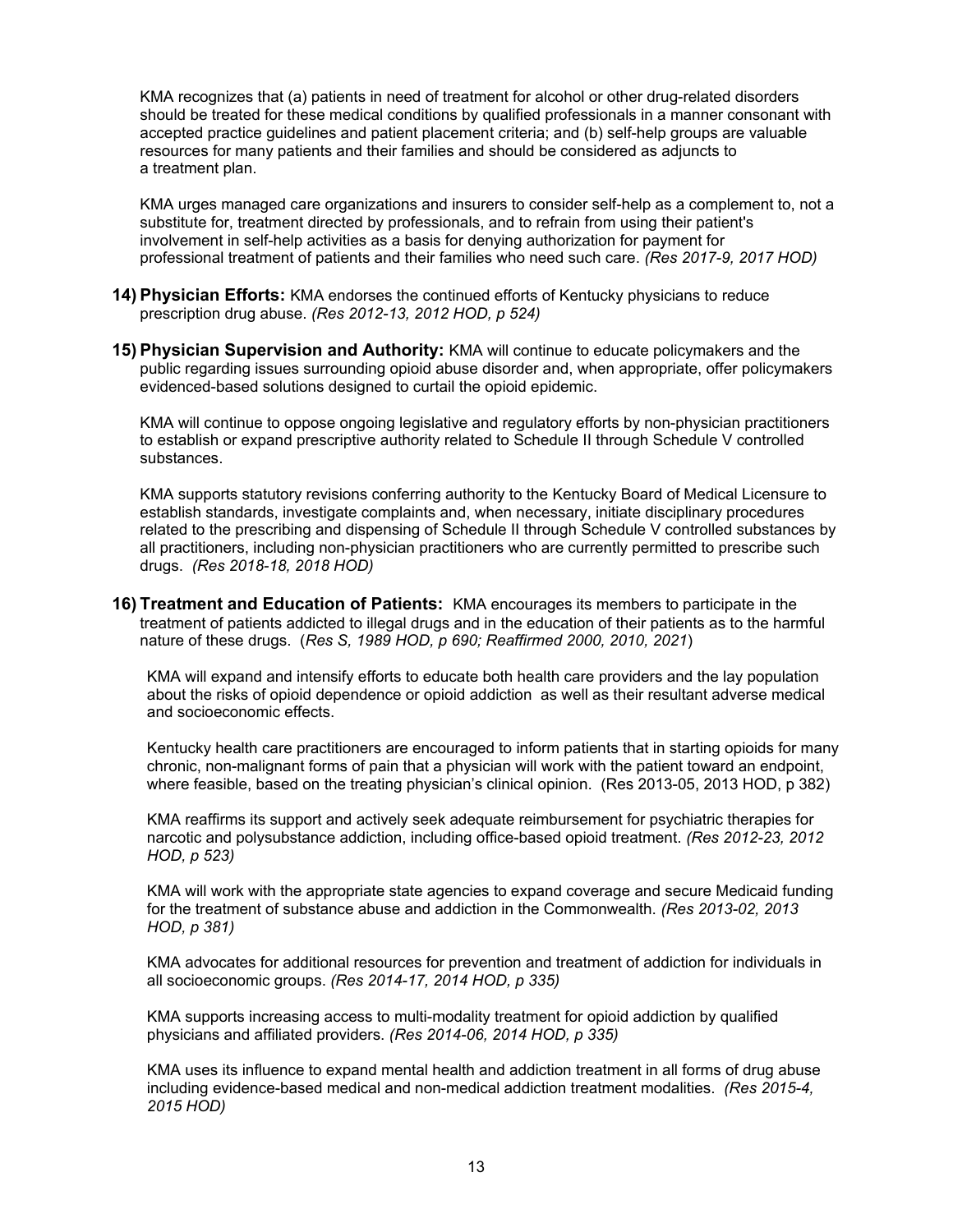#### KMA:

- 1. encourages Kentucky policymakers to pursue an approach to the problem of drug abuse aimed at preventing the initiation of drug use, aiding those who wish to cease drug use, and diminishing the adverse consequences of drug use, by embracing a medical and public health approach;
- 2. encourages the expansion of opioid maintenance medication programs so that opioid maintenance therapy can be available for any individual who applies and for whom the treatment is suitable;
- 3. supports treatment that is driven by patient needs, medical judgment, and recovery concerns;
- 4. acknowledges the benefits of abstinence from or reduction of drug use with the 4 primary goals of chronic disease treatment of decreased related mortality, decreased related morbidity, decreased total cost of care, and improved functioning/quality of life;
- 5. encourages the extensive application of needle and syringe exchange and distribution programs;
- 6. supports mental health and community partnerships that foster improved education and understanding regarding culturally competent, medically accepted, and scientifically proven methods of care for psychiatric and substance use disorders; and
- *7.* supports efforts of mental health providers to create respectful, collaborative relationships with local community leaders to improve access to scientifically sound mental health services. *(Res 2017-5, 2017 HOD)*

#### **DRUGS**

- **1) Drug Formulary:** KMA opposes the provision of drugs under (Title XIX) by generic prescription. KMA will inform the Governor and the State Department of Health that usual and customary fees should be the foundation upon which payments to physicians should be made. (*Technical Advisory Comm on Indigent Medical Care, 1967 HOD; Reaffirmed 2000, 2010, 2021*)
- **2) Generic Drugs:** Third-party payers should provide accurate information regarding the effectiveness, costs, and benefits, if any, of using generic brand drugs. *(Res 2002-121, 2002 HOD, p 620; Reaffirmed 2012)*
- **3) Medication Discontinuation Messaging:** KMA strongly encourages all software providers and those pharmaceutical dispensing organizations that create their own software to include the functionality to accept discontinuation message transmittals in their electronic prescribing software products.

KMA strongly encourages all dispensing pharmacies, accepting medication prescriptions electronically, to activate the discontinuation message transmittal functionality in their electronic prescribing support software. (*Res 2016-29, 2016 HOD*)

KMA will work with health systems and the electronic health records system to improve the medication process so the retail pharmacy receives a discontinuation notice when a patient's prescription has been stopped. *(Res 2017-14, 2017 HOD)*

**4) Opioid Prescribing:** KMA promotes the Center for Disease Control's single page *Checklist for Prescribing Opioids*. (*Res 2016-20, 2016 HOD*)

KMA continues to educate policymakers and the public regarding issues surrounding opioid abuse disorder and, when appropriate, offer policymakers evidenced-based solutions designed to curtail the opioid epidemic.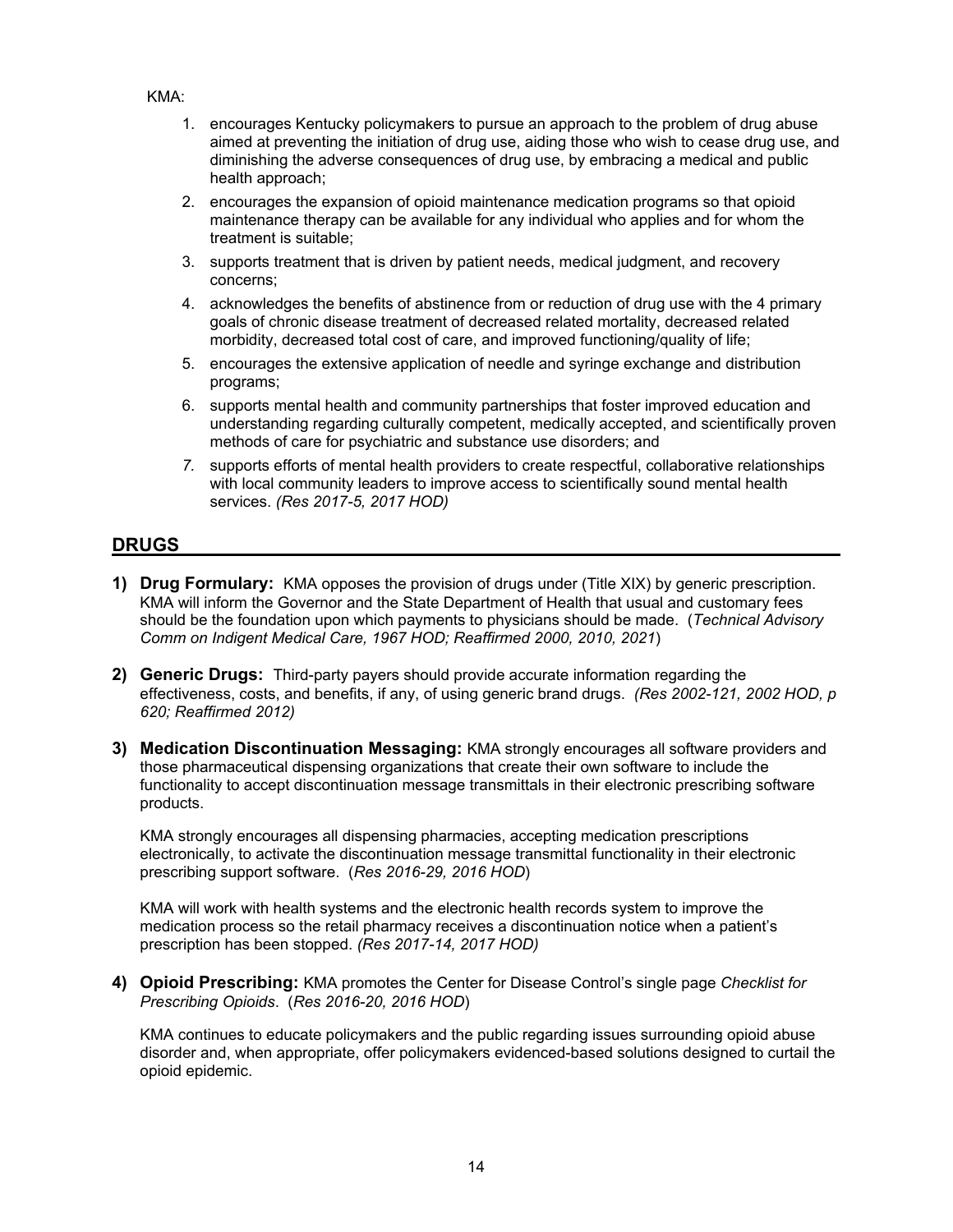KMA continues to oppose ongoing legislative and regulatory efforts by non-physician practitioners to establish or expand prescriptive authority related to Schedule II through Schedule V controlled substances.

KMA will work with the Kentucky Academy of Family Physicians and other state specialty societies to develop specific strategies aimed at strengthening physicians' role in leading, supervising, or collaborating with non-physician practitioners who are currently authorized to prescribe Schedule II through Schedule V controlled substances.

KMA supports statutory revisions conferring authority to the Kentucky Board of Medical Licensure to establish standards, investigate complaints and, when necessary, initiate disciplinary procedures related to the prescribing and dispensing of Schedule II through Schedule V controlled substances by all practitioners, including non-physician practitioners who are currently permitted to prescribe such drugs. *(Res 2017-10, 2017 HOD; Reaffirmed 2018)* 

KMA advocates for a revision of KRS 218A.180 to allow Schedule II controlled substance prescriptions to be valid 90 days from the date written: total of 90-day supply may be split over multiple prescriptions (e.g. 1 month each); each prescription must have the date today (not postdated) and an earliest fill date. *(Res 2017-13, 2017 HOD)* 

- **5) Pharmaceutical Manufacturers:** KMA supports AMA policies that retain appropriate drug prescribing as determined by physicians. (*Res 96-120, 1996 HOD, Reaffirmed 2006, 2016*)
- **6) Physician Prescribed and Administered Drugs:** KMA supports an amendment to regulations or statutes stating that drugs directly administered by physicians or their staffs to patients should be exempted from the sales tax in the exact manner as "pharmacist dispensed" medications. (*Res 121, Ref Comm A, 1999; COSLA HOD 1999; Reaffirmed 2009, 2019)*
- **7) Prescribing Data:** KMA condemns the practice of pharmaceutical manufacturers' representatives obtaining individual physician prescribing data. *(Res 2004-15, 2004 HOD, p 622; Reaffirmed 2014)*
- **8) Prescription Drug Cost:** KMA seeks opportunities to advocate for more affordable prescription medications.

KMA, in cooperation with other key stakeholders (e.g. the Kentucky Pharmacists Association, the Kentucky Nurses Association, and the Kentucky Hospital Association), urge the Pharmaceutical Research and Manufacturers of America $R$  and its member companies to reign in the cost of medications.

KMA educates state legislators and the state's congressional delegation on the severity and importance of rising prescription drug costs so that lawmakers can more effectively address the problem on behalf of Kentucky citizens.

KMA urges state policymakers to evaluate drug pricing and value to assess possible benefits for patients and physicians. (*Res 2016-9, 2016 HOD*)

- **9) Prescription Drugs:** When a drug is approved by the FDA, as well as other federal and state regulatory bodies, and the drug is properly prescribed by a licensed physician for treatment for a medical condition, additional restrictions on physicians' ability to properly prescribe such medication should not be imposed by judicial decisions. (*Res 2002-119, 2002 HOD, p 598, Reaffirmed 2012)*
- **10) Prescription Opioid Anti-Tampering Legislation:** KMA work with Congressman Hal Rogers (KY-5) and other national and state legislative leaders to consider national and state legislation that prohibits dispensing non-tamper-resistant sustained release opioid preparations in Kentucky, and potentially other scheduled drugs when cost-effective, tamper-resistant formulations are available. (*Res 2012-05, 2012 HOD, p 524)*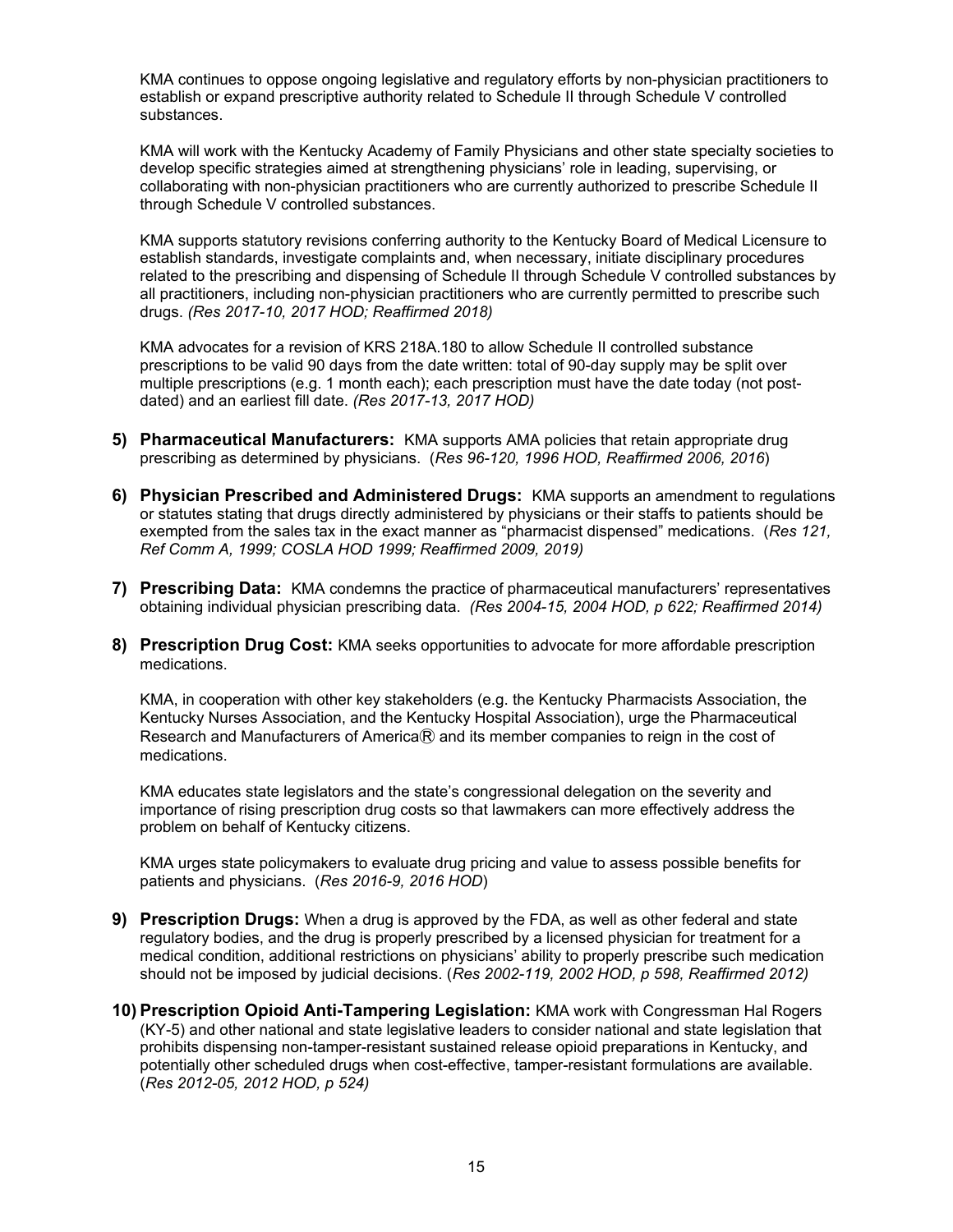- **11) Prescription Refills:** KMA advocates revising all applicable state statutes and regulations to permit prescriptions to be refilled for a maximum period of 15-months from the date prescribed. *(Res 2017- 12, 2017 HOD)*
- **12) Prior Authorization:** KMA supports the prohibition of third-party payers from applying a prior authorization requirement for a prescription drug that contains methadone, buprenorphine, or naltrexone used for the treatment of an opioid use disorder. *(Res 2018-14, 2018 HOD)*
- **13) Promotion of Alternate Medications:** KMA opposes pharmaceutical industry financed communication by pharmacists recommending to patients alternate medications to health care provider prescribed medications. (*Res 2002-111, 2002 HOD, p 597; Reaffirmed 2012)*
- **14) Pseudoephedrine by Prescription:** KMA supports legislative efforts that would require pseudoephedrine by prescription in the Commonwealth. (*Res 2010-17, 2010 HOD, p 420; Reaffirmed 2021*)
- **15) Wholesale Importation of Prescription Drugs:** KMA supports the legalized importation of prescription drug products by wholesalers and pharmacies only if: (a) all drug products are Food and Drug Administration (FDA)-approved and meet all other FDA regulatory requirements, pursuant to United States laws and regulations; (b) the drug distribution chain is "closed," and all drug products are subject to reliable, "electronic" track and trace technology; and (c) the Congress grants necessary additional authority and resources to the FDA to ensure the authenticity and integrity of prescription drugs that are imported. *(Res 2019-16, 2019 HOD)*

#### **e-HEALTH**

**1) E-Health Network:** KMA should work with government agencies, insurers, the health care industry, and others to overcome barriers to e-health adoption and assist in the formation of e-health networks throughout the state. State and other entities working to establish an e-health network in Kentucky inform the public of efforts to make medical information more readily accessible through electronic means and the benefits of doing so. Efforts to establish an e-health network in Kentucky address not only medical information, but administrative information as well, in order to reduce hassles for patients and physicians. Efforts to establish an e-health network in Kentucky address the issue of systems being unable to transfer data easily to other systems, which is the promise around e-health adoption. *(Res 2008-06, 2008 HOD, p 619; Reaffirmed 2018)* 

KMA advocates for interested parties to collaborate with Kentucky physicians on testing data transfer protocols of health information exchange. *(Res 2014-14, 2014 HOD, p 334)*

- **2) Electronic Medical Records:** Third party payers, including Medicare and Medicaid, should be encouraged to provide financial incentives from additional funding to physicians, hospitals, and other medical providers who implement and use an electronic medical record system. *(Res 2005-06, 2005 HOD, p 671, Reaffirmed 2015)*
- **3) Formation of e-Health Center of Excellence:** KMA supports the Kentucky e-Health Network Action Plan recommendation that the state form an "e-Health Center of Excellence" that would provide information, education, and assistance to practices interested in adopting e-health, whether in the form of electronic medical records, access to high speed Internet, or administrative systems. *(Res 2008-06, 2008 HOD, p 619; Reaffirmed 2018)*
- **4) Opposition to Mandated Participation:** KMA opposes any attempts to mandate the implementation of costly systems or impose costs on physicians for using or accessing such systems. *(Res 2008-06, 2008 HOD, p 619; Reaffirmed 2018)*
- **5) Privacy of Data:** KMA supports the highest level of privacy, security, and control available regarding any e-health data. *(Res 2008-06, 2008 HOD, p 619; Reaffirmed 2018)*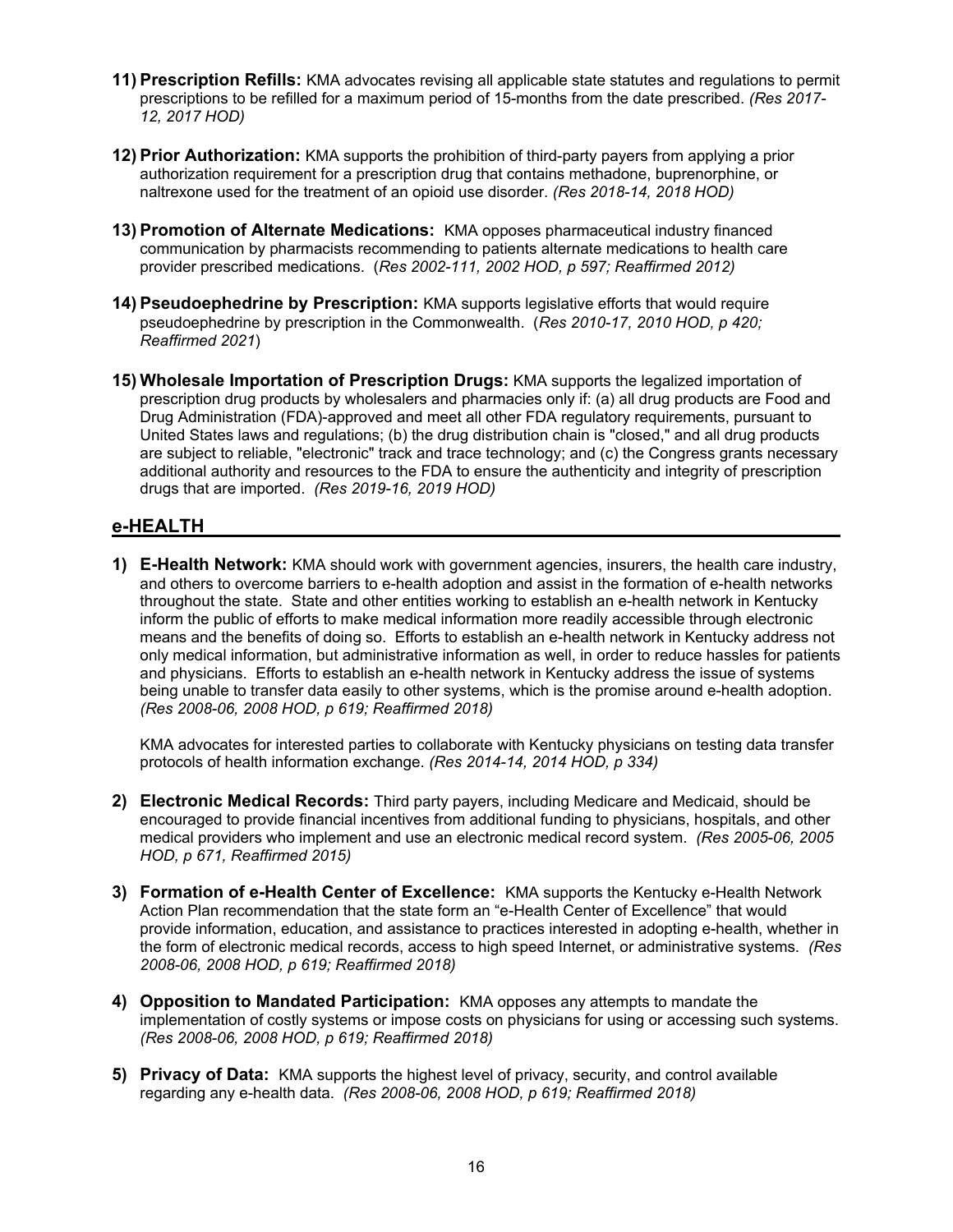## **EMPLOYED PHYSICIANS**

**1) Contractual Threats:** KMA mounts a vigorous program to educate physicians and physicians intraining on contract elements that may be interpreted to bar, impede or threaten physician advocacy for patient safety, quality care and cost efficiency including but not limited to: (1) Confidentiality; (2) Productivity incentives; (3) "Leakage control"; (4) Termination without cause; (5) Non-compete clauses; (6) Over-restriction of outside activities; (7) Employee "Gags"; and (8) "Anti-poaching."

KMA will facilitate legal remedies for physicians facing "whistleblower" reprisals and other adverse employer actions for advocating patient safety, care quality and cost efficiency.

If progress is not made on the use of restrictive contract terms by employers, KMA will pursue alternative means that may include public education, legislative or regulatory action, or advocacy through the American Medical Association. (*Res 2106-12, 2016 HOD*)

**2) Employed Physician's Ability to Refer Patients:** KMA supports the concept that hospital employed physicians be able to freely refer patients to facilities and consultants of their choice. *(Res 2005-17, 2005 HOD; Reaffirmed 2015)* 

KMA reaffirms that all physicians should be free to refer patients to physicians and facilities they believe will best serve their patients without enticement or penalty from any employing or contracting hospital system or other corporation.

KMA opposes efforts to close medical staffs in ways that restrict open referral at the discretion of the requesting physician. *(Res 2012-07, 2012 HOD, p 521)* 

KMA study the barriers of employed physicians to make referrals based upon their expertise and best judgment with a report back at the 2019 KMA Annual Meeting. (*Res 2018-21, 2018 HOD*)

- **3) Hospital Employed Physicians Insurance Requirement:** Physicians employed by hospitals should have comparable insurance coverage or be protected through a hospital insurance mechanism. *(Ref Comm B, 2003 HOD, p 612; Reaffirmed 2013)*
- **4) Hospitalist Programs:** KMA opposes all mandatory hospitalist programs as an infringement on the physician/patient relationship and supports legislation that prohibits mandatory hospitalist programs. (*Res 104, Ref Comm B, 1999; COSLA HOD 1999; Reaffirmed 2009, 2019)*
- **5) Restrictive Covenants:** KMA works with the Kentucky Hospital Association, the individual hospitals and health care systems to eliminate restrictive covenants from their employed physician contracts.

If KMA's efforts to eliminate restrictive covenants with employed physicians contracted by hospital and health care systems are unsuccessful, the KMA will then pursue legislative action. (*Res 2016-5, 2016 HOD*)

KMA will study how physician employment contract provisions - including restrictive covenants - may impact continuity, quality, and availability of care in Kentucky and report back to the House of Delegates at the 2018 Annual Meeting. *(Res 2017-17, 2017 HOD)*

#### **FRAUD AND ABUSE**

**1) Fraud and Abuse:** KMA opposes all bounty systems in the investigation and prosecution of fraud and abuse. (*Res 98-118, 1998 HOD, p 554; Reaffirmed 2008, 2018*)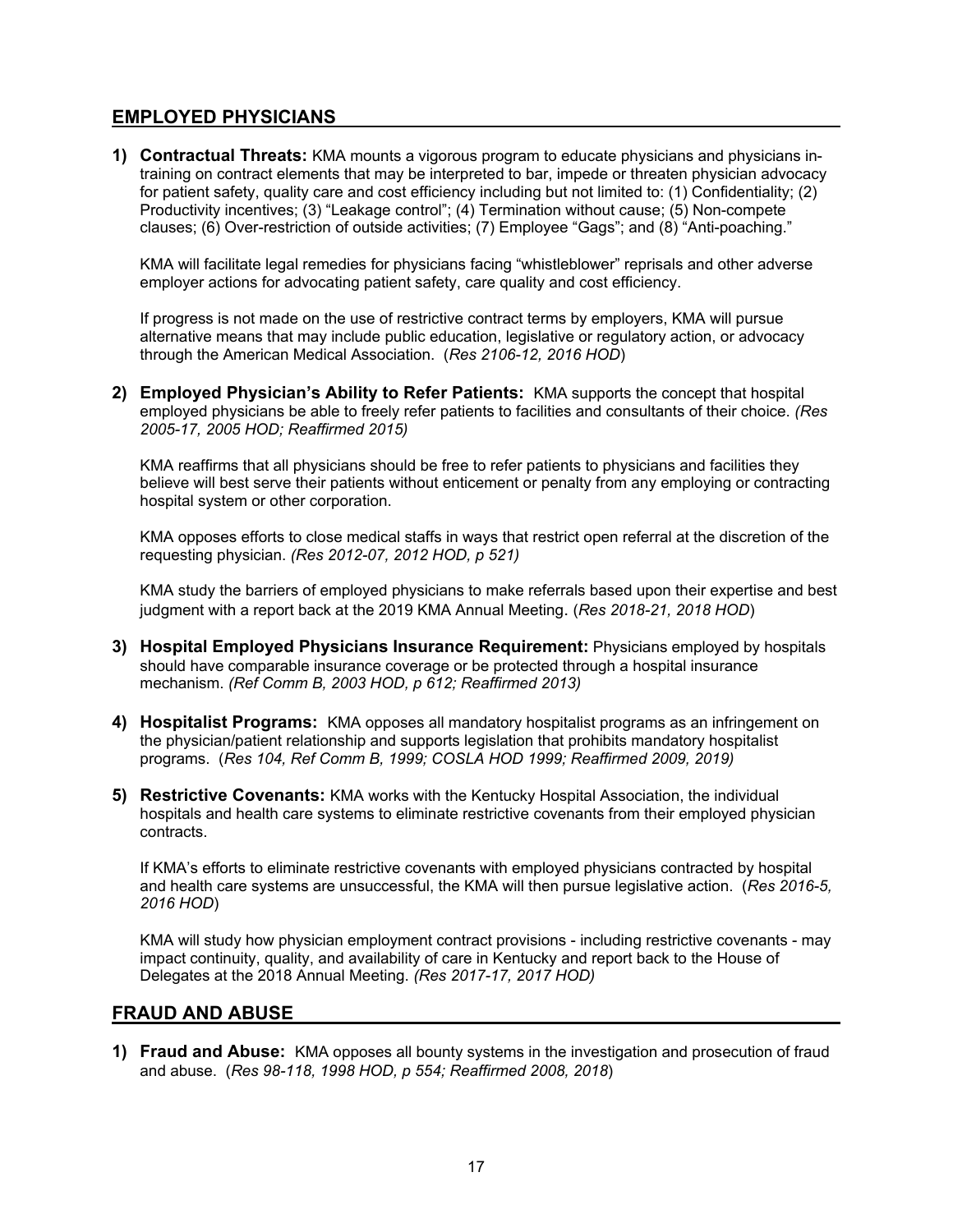KMA supports all efforts by the American Medical Association to encourage Congress to implement appropriate amendments to federal laws, which would prevent inappropriate investigations and prosecution of unintentional errors, which could be easily resolved through an educational process. (*Res 97-132, 1997 HOD, p 565; Reaffirmed 2007, 2017*)

- **2) Legal Process for Alleged Fraud:** It is the policy of KMA that no duly authorized law enforcement or legal agency conduct any unannounced search of physicians' offices or seizure of records without observance of legal due process procedures. Should unannounced search and seizure procedures be warranted in emergency situations based on clear and immediate threats to lives or physical well-being of patients or the general public, such searches/seizures be conducted within the following parameters:
	- The search and/or seizure shall be conducted in a non-threatening and thoroughly professional manner
	- The search and/or seizure shall not disrupt patient care
	- The search and/or seizure shall be conducted in a manner to avoid publicity injurious to a physician's practice and professional reputation until all facts are known and culpability, if any, can be proven. (*Res 2001-130, 2001 HOD, p 615; Reaffirmed 2011, 2021*)

## **GRADUATE MEDICAL EDUCATION**

**1)** KMA works with the Kentucky General Assembly to develop more graduate medical education positions in Kentucky.

KMA informs hospitals which have never had graduate medical education programs to consider starting such programs with funding from Medicare. (*Res 2016-15, 2016 HOD*)

## **HEALTH CARE FUNDING**

**1) Funding of Health Care in Kentucky:** KMA will work strenuously in concert with other interested parties to achieve a funding plan for health care that is broad-based among Kentucky citizens and involves contribution from multiple segments of society according to their ability to pay; and KMA opposes any kind of funding plan that singles out physicians as a discrete element within society and places upon physicians a unique and disproportionate responsibility for the funding of health care for the citizens of Kentucky. (*Res A, 1992 HOD, p 641; Reaffirmed, Special Report on Policy Sunset, 2002 HOD, p 576; Reaffirmed 2012*)

# **HEALTH DEPARTMENTS/BOARDS OF HEALTH**

**1) Physician Representation on Boards of Health:** KMA urges that the current membership of local boards of health with regard to physician membership not be changed. (*Res O, 1977 HOD; Reaffirmed 2000, 2010, 2021*)

#### **HEALTH INSURANCE**

- **1) AMA-CPT Coding:** KMA endorses AMA-CPT as the standard accepted coding system in Kentucky and (notes that) proper use of CPT by insurance carriers requires adherence to all of its rules and guidelines. (*Res 96-117, 1996 HOD; Reaffirmed 2006, 2016*)
- **2) Availability:** Every insurer should be required to offer a "basic" plan, on a guaranteed-issue basis, as a condition of doing business in Kentucky. (*COSLA HOD 1999; Reaffirmed 2009, 2019)*
- **3) Bundling:** KMA opposes the inappropriate bundling practices of insurance carriers doing business in Kentucky. (*Res 127, 2001 HOD, p 613; Reaffirmed 2011, 2021*)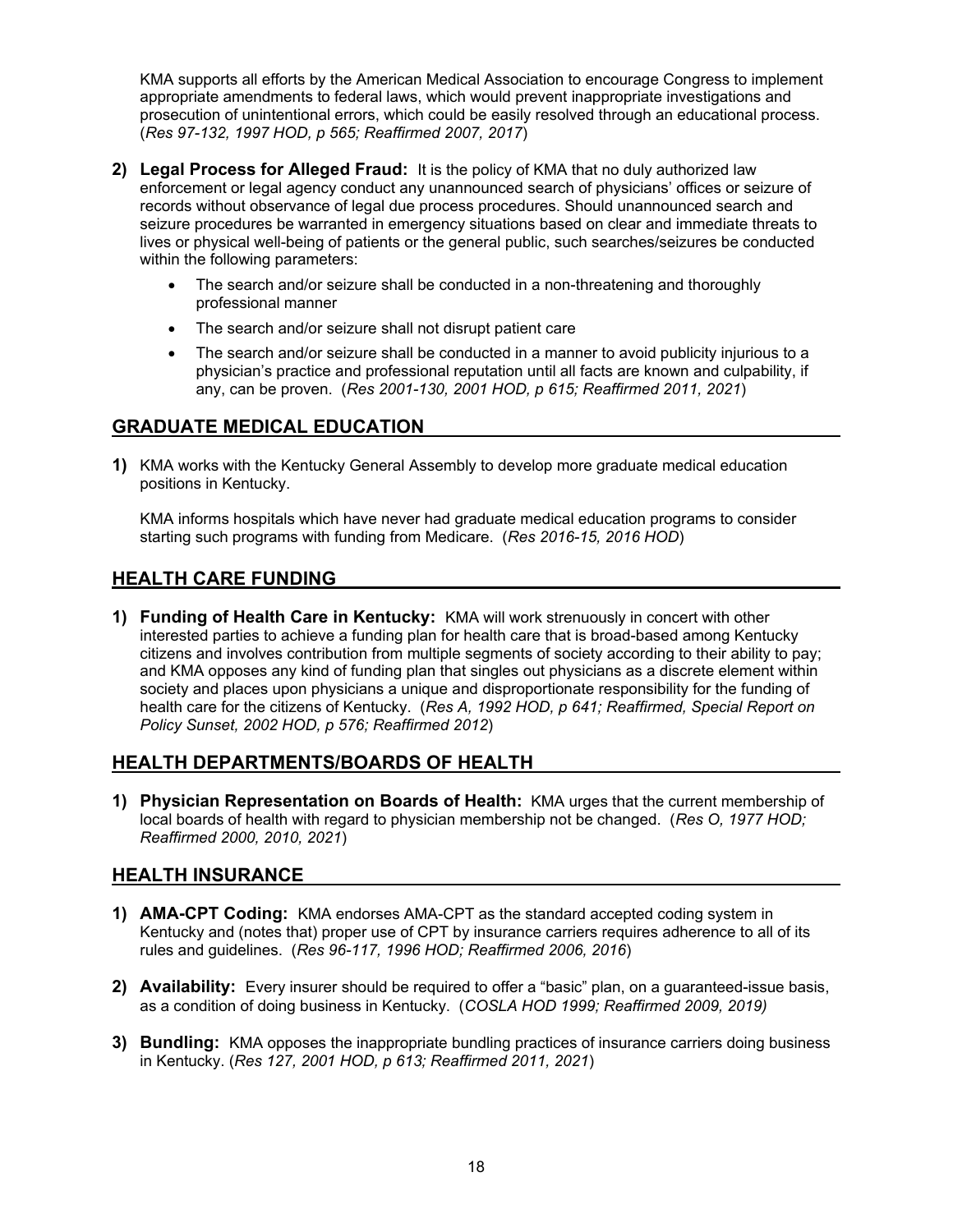- **4) Chronic Care Management:** KMA supports the elimination of all cost sharing requirements for Chronic Care Management services. (*Res 2021-23, 2021 HOD)*
- **5) Claim Filings/Standard Claim Form/Electronic Claim Submission:** KMA supports a standard, mandatory, and common claim form for all insurers. Insurance companies should be required to adopt a standardized or open electronic claims submission protocol. Physicians should be provided incentives to switch to a uniform electronic billing in a uniform format within a designated period of time. Physicians should not be penalized for failure to adopt electronic billing systems. (*COSLA HOD 1999; Reaffirmed 2009, 2019)*
- **6) Claims Review:** Insurance companies should be required to use board certified specialists within the specialty of the provider to review clinical information prior to issuing any form of denial or payment reduction, and that the name, title, and contact information for each such reviewer be made available to the physician. *(Res 2006-12, 2006 HOD, p 628; Reaffirmed 2016)*
- **7) Consumption of Benefits:** Rising medical costs require patients and physicians to use appropriate restraint in utilizing health insurance. Healthy lifestyles, preventive health measures, and proper restraint in the use of drugs, alcohol, and tobacco can dramatically restrain health costs. Patients have an individual responsibility to be aware of the benefits and limitations of their health care coverage. Patients should exercise autonomy by participation in the formulation of benefit packages and by prudent selection of health care coverage that best suits their needs. The U.S. Congress and the Kentucky General Assembly should actively promote health and medical education in schools and to the public. In addition, KMA supports Medical Savings Accounts, various deductible type insurance plans, and other insurance incentive plans as alternatives to contemporary health insurance and managed care policies. KMA opposes any financial incentives that directly compensate physicians for ordering or providing less medically necessary or appropriate medical care. (*COSLA HOD 1999; Reaffirmed 2009, 2019)*
- **8) Coverage for Dependents:** KMA support initiatives that would allow health insurance policy holders the option to include as beneficiaries dependent children 25 years or younger. *(Res 2007-33, 2007 HOD, p 657; Reaffirmed 2017)*
- **9) Data Collection:** Insurers, including ERISA-exempt plan contractors, should be required to provide health insurance data as identified by the Commissioner of Insurance. Data may include total premiums, enrollment statistics, costs, claims paid, and policies cancelled. Physician data is submitted routinely to carriers on a claim-by-claim basis and reports related to patients can be easily obtained from claims submitted. (*COSLA HOD 1999; Reaffirmed 2009, 2019)*

KMA encourages all health insurers offering insurance in the state of Kentucky to submit de-identified quality data to aggregators such as the Kentuckiana Health Collaborative.

KMA encourages all self-funded employers in Kentucky to require their third-party administrators to submit quality data to aggregators such as the Kentuckiana Health Collaborative. (*Res 2013-04, 2013 HOD, p 381)* 

- **10) Deductibles for Colorectal Screening:** KMA advocates for insurance companies and other commercial payers to eliminate co-insurance and deductibles for all colorectal screening, regardless of findings of the exam. *(Res 2009-11, 2009 HOD, p 532; 2019)*
- **11) Emergency Departments:** KMA continues to advocate that third-party payers recognize the importance and value of emergency departments, adhere to the prudent layperson standard, and fairly reimburse for care provided in emergency departments without retrospective denials or undervalued payments. *(Res 2018-27, 2018 HOD)*
- **12) Government Rate Setting:** KMA opposes governmental rate setting of physicians' fees, and restriction of freedom of choice by the citizens in selection of health insurance. (*Res M, 1993 HOD, p 581; Reaffirmed 2003, 2013)*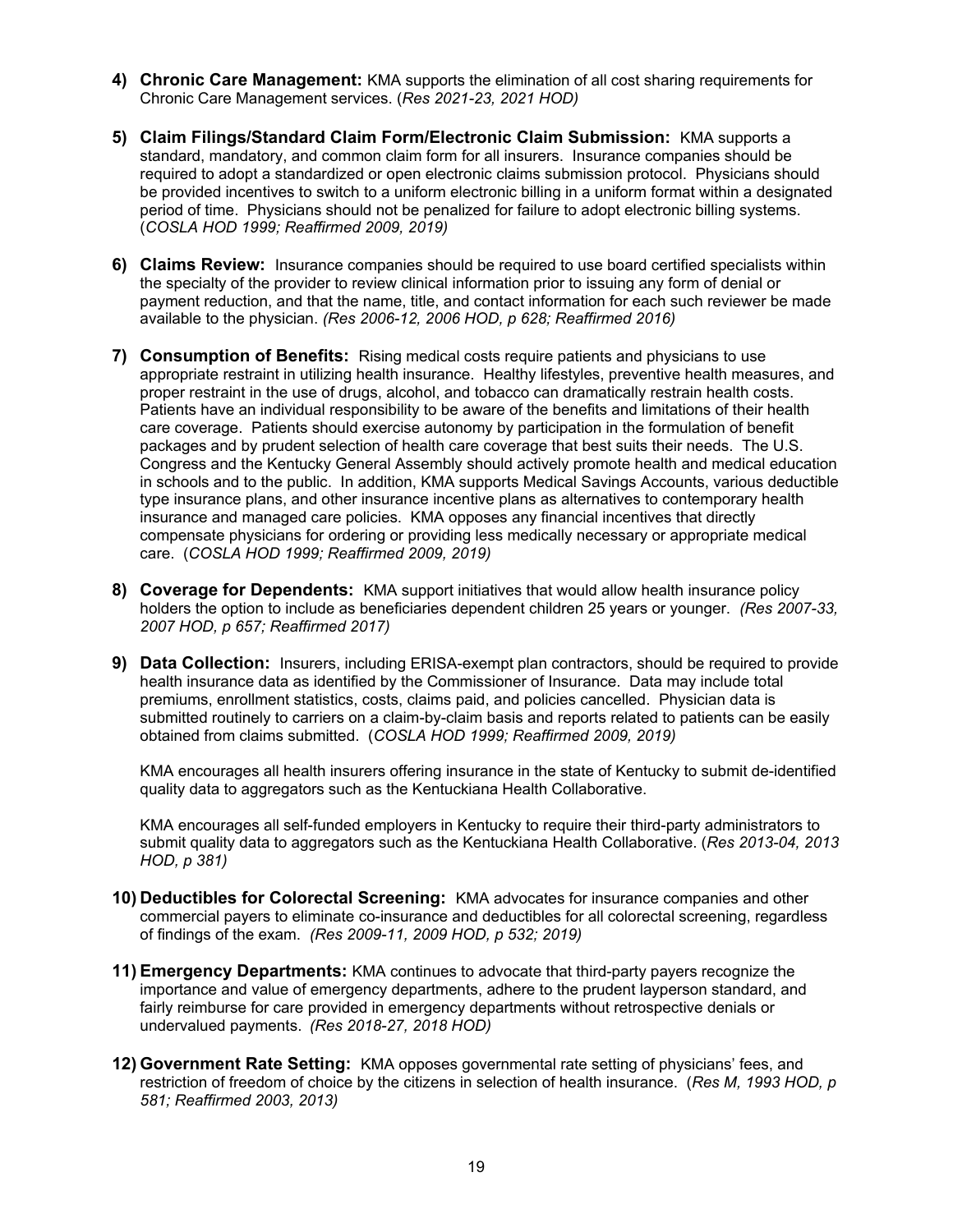- **13) Health Insurance Exchange:** KMA House of Delegates confirms the policy on health insurance exchanges established by the KMA Executive Committee that:
	- The Commonwealth should operate a state-based exchange.
	- The exchange should function as an easily understood portal of information for consumers, health care providers, employers, insurers, and others.
	- It should be transparent and provide a comparison tool for consumers to determine their insurance options.
	- The exchange's oversight body should include physicians.
	- Kentucky's patient protection and provider fairness laws should apply to plans in the exchange.
	- Insurance plans operating in the exchange should be subject to fair premium rate standards.
	- The long-term economic sustainability should be carefully considered, and operational expenses should be kept to a minimum.
	- Considering the current financial strain on physicians' offices to continue providing care to patients, physicians should not be asked to help fund a state-based exchange.
	- The exchange should consider regional differences in the provision of health care. *(Res 2011-02, 2011 HOD, p 412; Reaffirmed 2021)*

KMA advocates that Kentucky's Health Benefits Exchange offer all interested persons in the Commonwealth the opportunity to enroll in a health care savings account. (*Res 2012-17, 2012 HOD, p 522)* 

- **14) Health Insurer Code of Conduct:** KMA urges Kentucky health insurers to commit to abide by the Principles contained in the AMA Health Insurer Code of Conduct. *(Res 2010-12, 2010 HOD, p 421; Reaffirmed 2021)*
- **15) Insurance Coverage for Obstetrical Care:** KMA supports legislation that would prevent thirdparty payors from interfering, by refusing to pay for care, with physicians' clinical judgment regarding patient care, including timing of discharge. (*Res D, 1995 HOD, p 13; Reaffirmed 2005, 2015*)
- **16) Language Interpretive Services:** KMA supports requiring that the Department for Medicaid Services, Medicaid Managed Care Organizations, and commercial health plans operating in the Commonwealth of Kentucky make language interpretive services a covered benefit. (*Res 2018-6, 2018 HOD*)
- **17) Living Organ and Bone Marrow Donor Protection:** KMA supports providing organ donors with full access to the protections of the Family Medical Leave Act (FMLA) and to assure donors will be shielded from denial of insurance coverage or escalation of premiums. *(Res 2018-28, 2018 HOD)*

KMA supports removing financial barriers to organ donation and making organ donation financially neutral through methods including, but not limited to, paid leave and tax credits. *(Res 2021-15, 2021 HOD)*

- **18) Mandatory Provisions in Health Insurance Policies:** KMA supports payment for medically necessary services by insurers/payers based on the appropriate care of the patient; and that decisions regarding insurance coverage of medical services be considered separately for each service in question in the context of patient need and the physician's medical judgment. (*Res 97-134, 1997 HOD, p 572; Reaffirmed 2007, 2017*)
- **19) Modifier 25:** KMA advocates that separate services should be reimbursed appropriately and in accordance with established CPT coding conventions and guidelines, including modifier 25 and additional modifiers.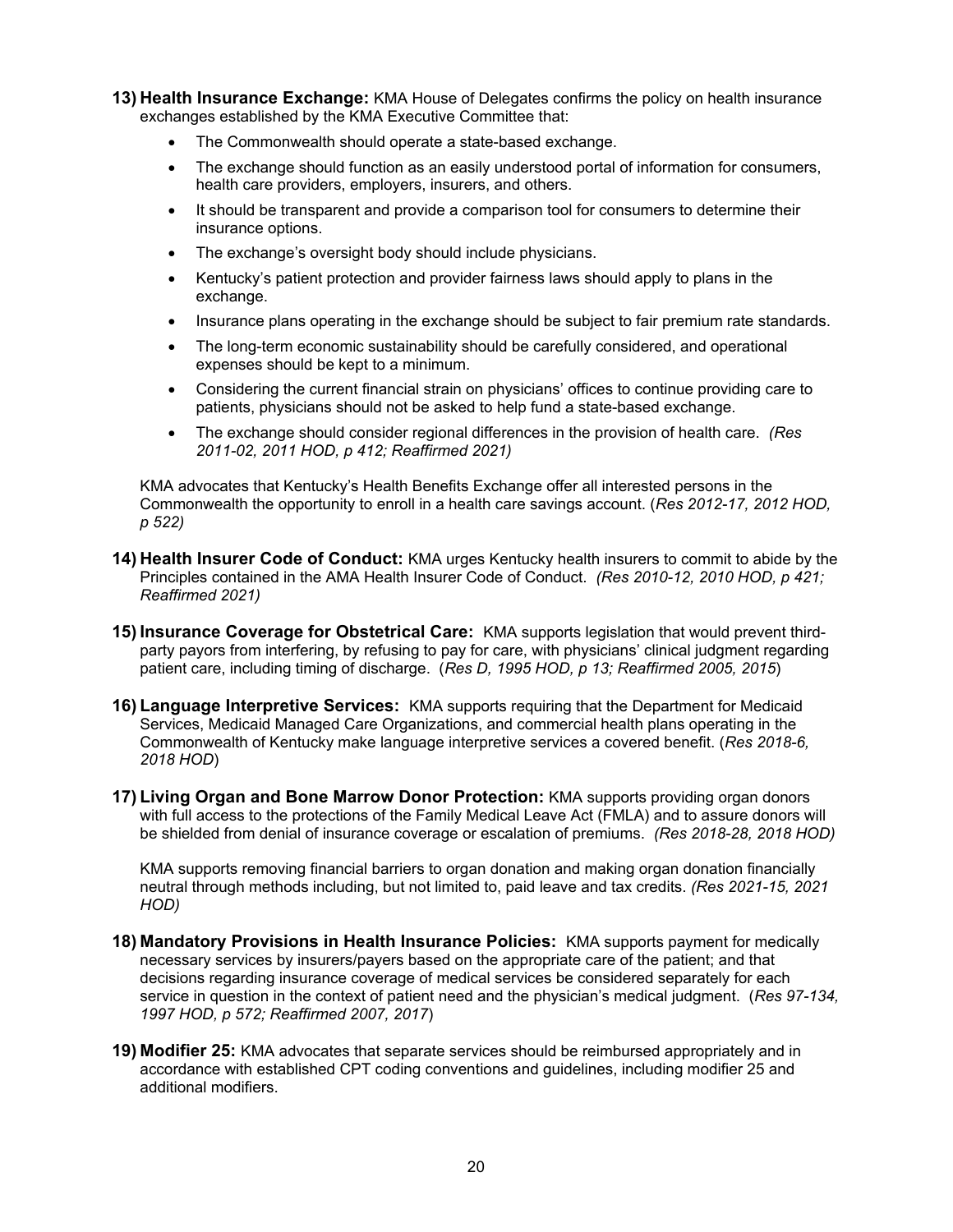KMA supports legislation to establish that public and private payers operating in the Commonwealth must follow established CPT coding and reimbursement guidelines and may not reduce or deny reimbursement for medical services based on their own metrics. *(Res 2021-21, 2021 HOD)*

- **20) National Health Insurance:** KMA opposes any form of compulsory national health insurance. (*Final Reports of BOT & AMA Delegates, 1969 HOD; Reaffirmed 2000, 2010, 2021)*
- **21) On Call Emergency Room Coverage:** KMA supports the policy that it is appropriate for physicians to receive fair and suitable compensation and consideration for emergency room coverage. *(Res 2007-28, 2007 HOD, p 651; Reaffirmed 2017)*
- **22) Out-of-Network Benefits:** KMA supports appropriate reimbursement for procedures ordered by nonparticipating physicians when medically appropriate. (*Res 132, Ref Comm C, 1999; COSLA HOD 1999; Reaffirmed 2009, 2019)*

KMA advocates for the passage of laws, including provisions for enforcement and penalties, designed to alleviate managed care hassles that apply to out-of-network physicians in order to provide patients who seek out-of-network physicians the same protections from managed care abuses that are available under the law. *(Res 2007-22, 2007 HOD, p 660; Reaffirmed 2017)*

- **23) Out-of-Network Care:** When coverage from the insurer or managed care plan is not possible, the primary care physician and insurer must refer the patient to an appropriate out-of-network physician within a reasonable time and proximity to the enrollee's home. The out-of-network physician should be reimbursed either the UCR fee or the agreed upon fee between the insurer and the out-of-network physician. (*COSLA HOD 1999; Reaffirmed 2009, 2019)*
- **24) Payment for Screening:** Third-party payers should reimburse physicians for tests and office visits for ruling out disease processes. *(Res 2002-109, 2002 HOD, p 597; Reaffirmed 2012)*
- **25) Point-of-Service:** A point-of-service option should be required in all non-ERISA managed health care plans. Insurers should offer a benefit plan with a point-of-service option to obtain out-of-network benefits without having to obtain a referral. Plans may require enrollees to pre-certify selected services, pay a higher deductible, co-payment, or higher premium. Insurers should provide each enrollee the opportunity to enroll in an out-of-network option and provide written notice of out-ofnetwork benefits and financial costs. (*COSLA HOD 1999; Reaffirmed 2009, 2019)*
- **26) Portability:** Once an individual obtains health insurance, they may use evidence of that insurance to reduce or eliminate any preexisting medical condition exclusion period imposed upon them by joining another group plan or transferring to an individual policy. Portability is defined simply as maintaining coverage and given credit for having been insured when changing health plans. (*COSLA HOD 1999; Reaffirmed 2009, 2019)*
- **27) Pre-Existing Conditions:** When an individual applies during open enrollment in a health plan, health insurance policies or contracts relating to pre-existing conditions on diseases or health conditions should not extend beyond 9 months for maternity benefits and 12 months for all other conditions. (*COSLA HOD 1999; Reaffirmed 2009, 2019)*
- **28) Prior Authorization Denials:** To reduce delays in patient care, the KMA reaffirms its support for regulatory and statutory requirements mandating that health plans provide timely prior authorization notification – 24-hour relating to urgent care and 5-day relating to non-urgent care - for medications, equipment and supplies, procedures, treatments, and all other health care services, including diagnostic testing and surgical services.

To reduce the administrative burden of prior authorization, the KMA reaffirms its support for regulatory and statutory requirements mandating that health plans – when denying prior authorization requests – provide correspondence to the requesting clinician that contains an explanation of denial and lists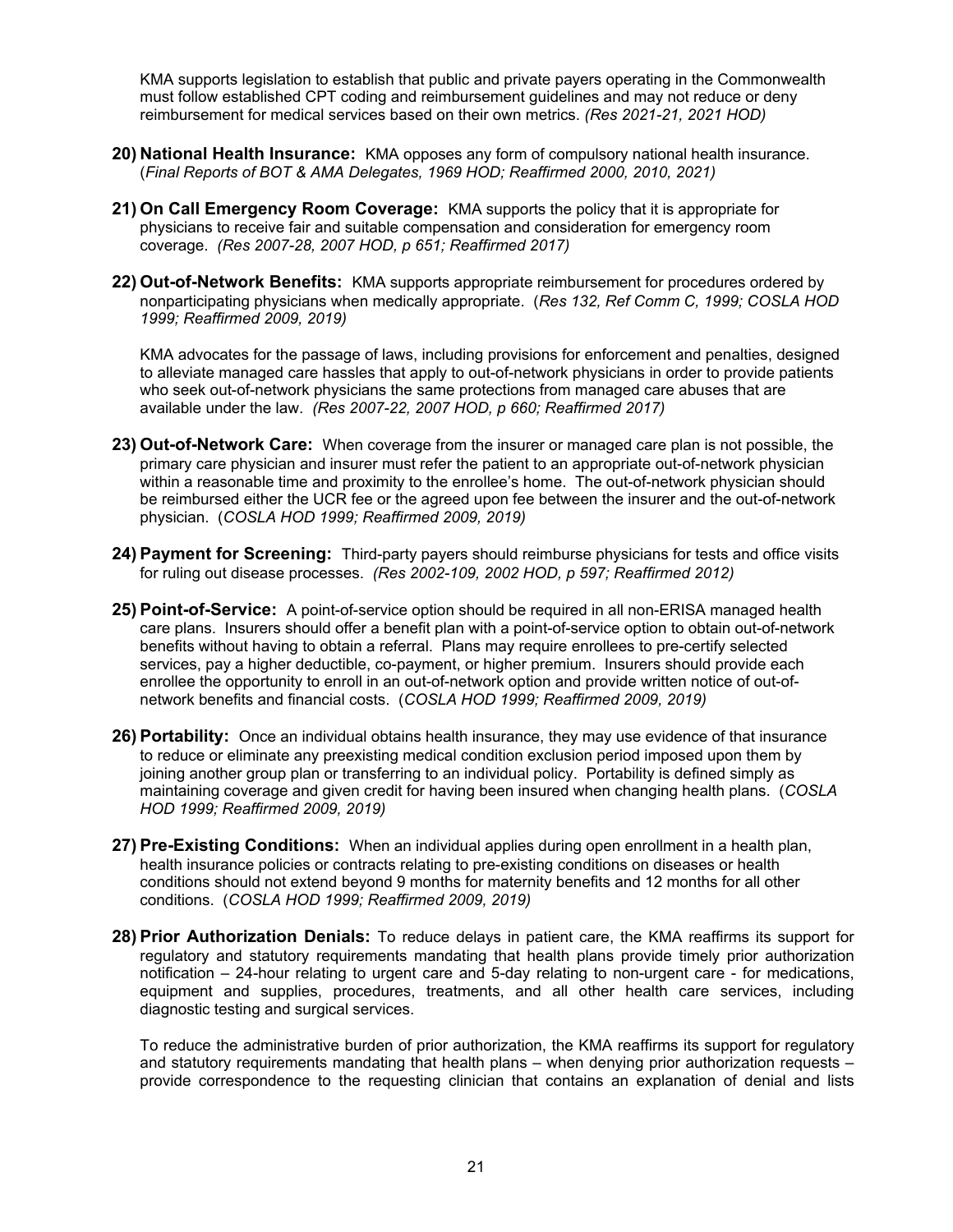alternatives for the denied medications, equipment and supplies, procedures, treatments, and all other health care services, including diagnostic testing and surgical services.

KMA engage its membership and other relevant stakeholders to gather data that can be utilized in determining the extent to which commercial health plans are in compliance with the requirements of 2019 Senate Bill 54, a legislative enactment relating to prior authorizations, and based on such information, communicate the Association's concerns regarding the implementation of 2019 Senate Bill 54 to the appropriate state agency. *(Res 2021-22, 2021 HOD)*

- **29) Provider-Sponsored Networks:** KMA supports Provider-Sponsored Network (PSN) provisions, and the lesser requirements of PSNs to maintain reserve levels. Provider-sponsored integrated health delivery network means an organization wholly owned, governed, and managed by health care providers, and which provides through arrangements with others, a health benefit plan to consumers voluntarily enrolled in the organization on a per capita or a predetermine, fixed prepayment basis. PSNs' authority allows providers to assume risk for coverage but does not require them to fund and maintain the reserve levels required of insurers. (*COSLA HOD 1999; Reaffirmed 2009, 2019)*
- **30) Reimbursement for Smoking Cessation Treatment:** KMA supports reimbursement from third-party payers to physicians for smoking cessation treatment. *(Res 2009-10, 2009 HOD, p 533; Reaffirmed 2019)*
- **31) Reimbursement:** KMA supports a requirement that reimbursement to participating hospitals, laboratories, and ancillary service providers should be the same whether or not the ordering physician participates in the patient's plan. (*Res 118, 2000 HOD, p 603; Reaffirmed 2010, 2021*)

KMA advocates for physician reimbursement for time spent obtaining pre-certification and preauthorization for designated services and prescriptions. *(Res 2015-19, 2015 HOD)*

- **32) Renewability:** Health plans should be required to renew contracts except for nonpayment of premium, fraud, misrepresentation, noncompliance with plan provisions, or if the insurer ceases doing business in Kentucky. (*COSLA HOD 1999; Reaffirmed 2009, 2019)*
- **33) Screening:** Screening should be defined in managed care and insurance contracts as health care services or products provided to an individual without apparent signs or symptoms of an illness, injury or disease for the purpose of identifying or excluding an undiagnosed illness, disease, or condition. (*COSLA HOD 1999; Reaffirmed 2009, 2019)*
- **34) Tax Subsidization of Insurance Spending:** KMA recognizes federal and state tax inequities governing health insurance, and supports tax policies that are equally fair to employer, employee, self-insured, and non-group private purchasers. (*COSLA HOD 1999; Reaffirmed 2009, 2019)*
- **35) Third-party Payer Payments and** *kyhealthnow* **Initiatives:** KMA advocates for changes to the third-party reimbursement system that encourage achieving the health priorities established by Kentucky's *kyhealthnow* initiatives and similar future initiatives. *(Res 2015-10, 2015 HOD)*

#### **HEALTH KENTUCKY**

**1) Health Kentucky:** KMA continues its endorsement of the Health Kentucky goal of increasing access to care for Kentucky's less fortunate citizens. KMA continue to encourage all Kentucky physicians to continue to voluntarily participate in Kentucky Physicians Care to the extent possible.

KMA continues its endorsement of Health Kentucky contingent on:

- a. Program funding being continued, as appropriate, by Health Kentucky.
- b. A continuing commitment from the Cabinet for Human Resources to evaluate the program applicants for eligibility as is currently done.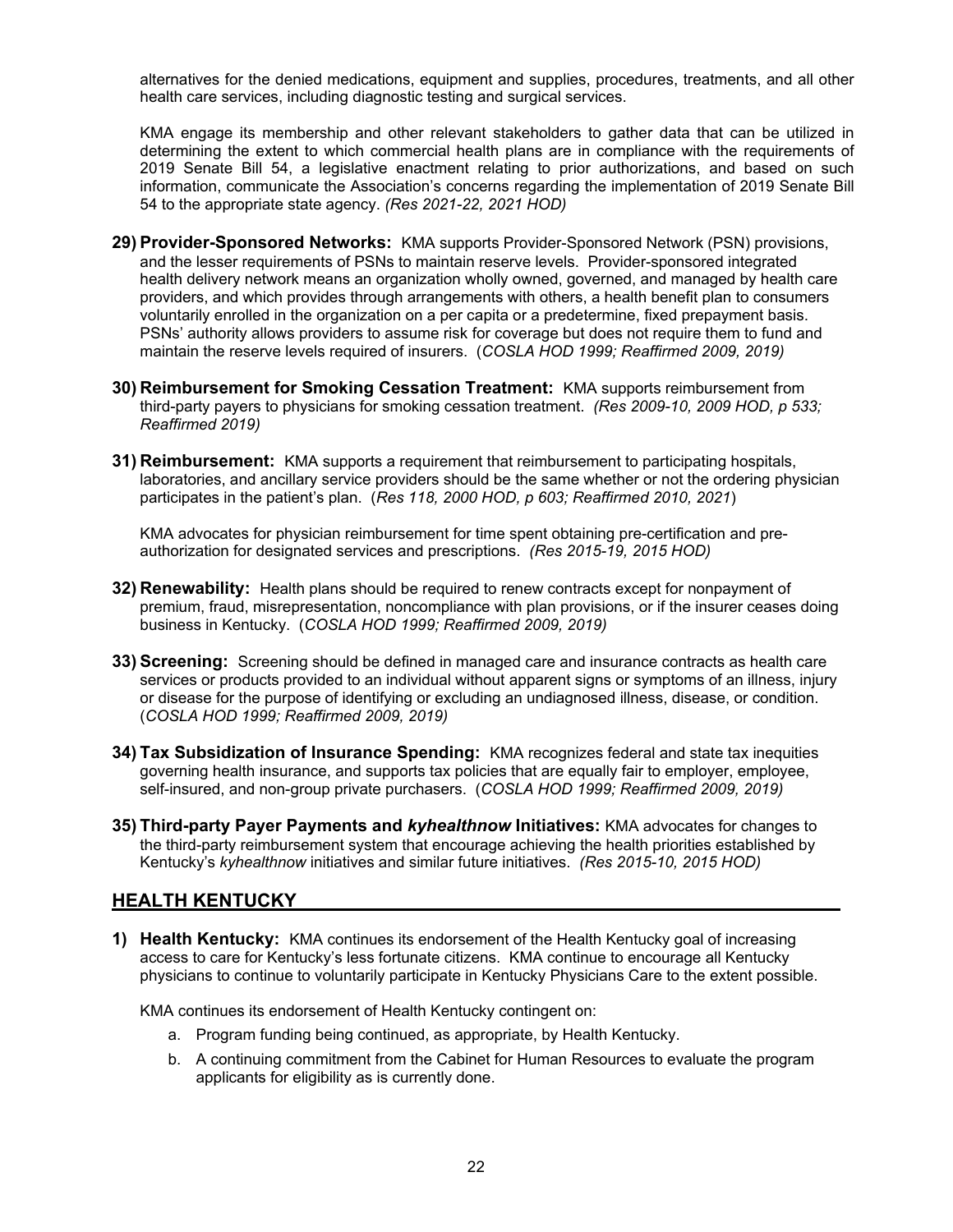- c. The other participating provider groups maintaining the same or increased level of participation in the foundation program.
- d. Health Kentucky making documented efforts to vigorously encourage the participation of all other health care delivery and/or financing organizations in the foundation's program, as may be appropriate.
- *e.* Health Kentucky making documented efforts to make Kentucky legislators and the general public aware of the plight of those ineligible for Medicaid assistance, solely because they do not meet the confusing and arbitrary requirements of the Medicaid program, while working to broaden the societal financial obligation necessary to provide care to those in need of such assistance. (*1997 HOD, p 550; Reaffirmed 2000, 2002, 2003, 2004, 2014)*
- **2) Kentucky Physicians Care Program:** Overall responsibility for the continued operation and coordination of the Kentucky Physicians Care Program is transferred to the Kentucky Health Care Access Foundation January 1, 1995. KMA will continue to appoint three physician KMA members to the Kentucky Health Care Access Foundation Board of Directors. KMA continues to endorse the Kentucky Health Care Access Foundation's goal of increasing access to care for Kentucky's less fortunate citizens. KMA encourages all Kentucky physicians to continue to voluntarily participate in Kentucky Physicians Care to the extent possible. (*1994 HOD, p 536; Reaffirmed 2004, 2014)*

# **HEALTHY LIFESTYLES**

- **1) Compassion:** KMA engage and support member physicians in the creative nurturing of acts of kindness, compassion, self-compassion, service and volunteerism for themselves, their co-workers, their staff, their patients, their families and their communities. *(Res 2018-23, 2018 HOD)*
- **2) Ergonomic Hazards:** KMA recognizes that physicians are at risk for ergonomic and repetitive injuries, educate physicians and health care systems (hospitals, ambulatory surgery centers, hospital administrators) on physical risks (the significance of prolonged neck flexion) and on the value of preventive measures.

KMA encourages the use of ergonomically friendly equipment and environments for physicians and other healthcare workers. *(Res 2017-18, 2017 HOD)* 

**3) Healthy Lifestyle Events:** KMA encourages and actively promotes communities to have free events promoting healthful lifestyles. *(Res 2015-6, 2015 HOD)* 

KMA encourages Community Connectors and other physicians to establish programs in their local communities based on local needs and resources and designate a specific month, days of the week, or other times of the year to focus efforts on improving the health and fitness of the local population.

KMA encourages its members to promote efforts to improve the health of Kentucky by speaking at educational opportunities free to the public such as town hall meetings, social media campaigns, and presentations at local schools. *(Res 2015-12, 2015 HOD)*

- **4) Healthy Living Among Physicians:** KMA calls upon its members as well as physicians and other health professionals across the Commonwealth to engage in positive health practices based on well-established public health data. *(Res 2015-13, 2015 HOD)*
- **5) Physician Well-Being:** KMA support state and federal legislation that allocates sufficient financial resources for the education, training, development, recruitment, and retention of physicians to meet the medical needs of Kentucky's population, especially citizens who reside in underserved areas.

KMA continue to promote wellness programs, such as the KMA's Be Well Stay Well Physician Health Program, that assist physicians in the management of physical, emotional, and psychological impacts associated with career fatigue, burnout, and other behavioral health issues.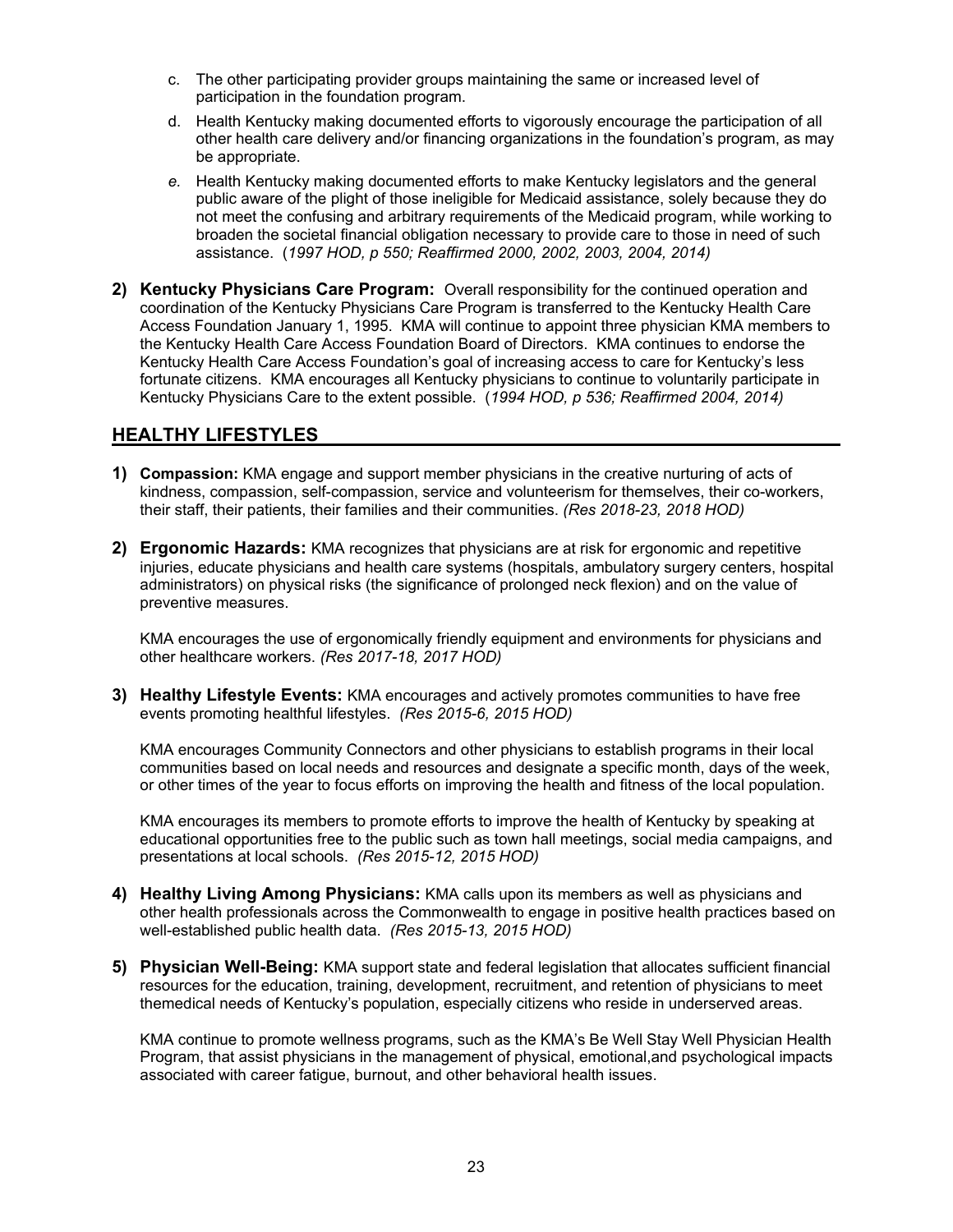KMA support state legislation that ensures strict confidentiality of a physician's participation in a wellness program that is designed to address issues related to physician career fatigue, burnout, and other behavioral health issues. (*Res 2021-13, 2021 HOD)*

## **HOSPITALS**

- **1) Adoption of Universal Transfer Form:** KMA actively encourages the adoption and use of the universal transfer form developed by the Greater Louisville Medical Society and Bluegrass Health Collaborative in Lexington by all long-term care facilities and hospitals throughout Kentucky. *(Res 2013-03, 2013 HOD, p 381)*
- **2) Physician Owned Hospitals:** KMA will study available data and educate physicians about the benefits and consequences of legislation which would allow a pathway to physician owned hospitals. *(Res 2019-3, 2019 HOD)*
- **3) "Whole Hospital" Exemption to Stark Laws:** KMA supports appropriate physician investment and competitive participation in the business of medicine and that which preserves the "whole hospital" exemption to the Stark Laws. *(Res 2007-25, 2007 HOD, p 656; Reaffirmed 2017)*

#### **HUMAN IMMUNODEFICIENCY VIRUS (HIV)**

- **1) HIV Testing of Pregnant Women:** KMA supports universal HIV testing of all prenatal patients. (*Res. 96-113, 1996 HOD, p 597; Reaffirmed 2000, 2010, 2021*)
- **2) Pre-exposure Prophylaxis to Prevent HIV Transmission:** KMA supports educating physicians and the public about the effective use of Pre-exposure Prophylaxis (PrEP) for human immunodeficiency virus prevention and encourages physicians to consider prescribing PrEP when clinically indicated.

KMA supports removing barriers to prescribing Pre-exposure Prophylaxis (PrEP) and advocating that individuals not be denied any insurance coverage on the basis of PrEP use. (*Res. 2018-3, 2018 HOD*)

KMA supports legislation permitting minors to consent for Pre-Exposure Prophylaxis under the supervision of a qualified medical professional. *(Res 2019-34, 2019 HOD)* 

# **IMAGING SERVICES**

*1)* KMA opposes efforts to require patients to receive imaging services at imaging centers that are mandated to require specific medical specialty supervision, supports patients receiving services at facilities where appropriately trained medical specialists can perform and interpret images regardless of medical specialty, supports the reimbursement of imaging procedures being performed and interpreted by physicians based on the proper indications for the procedure, regardless of medical specialty, and opposes any third party payor's attempts to limit access to medical imaging procedures based upon specialty of the provider. *(Res 2006-29, 2006 HOD, p 628; Reaffirmed 2016)* 

#### **IMMUNIZATIONS**

- **1) Child Immunizations:** KMA supports actions to improve child immunization status in the state of Kentucky. (*Res 2014-11, 2014 HOD, p 334)*
- **2) Hepatitis A Vaccination:** KMA work with the public health departments and relevant stakeholders to encourage and promote Hepatitis A vaccination. (*Res 2018-17, 2018 HOD*)
- **3) HPV Vaccination:** KMA supports the coverage of the HPV vaccine as a standard policy benefit for medically eligible patients. (*Res 2006-19, 2006 HOD, p 616; Reaffirmed 2016)*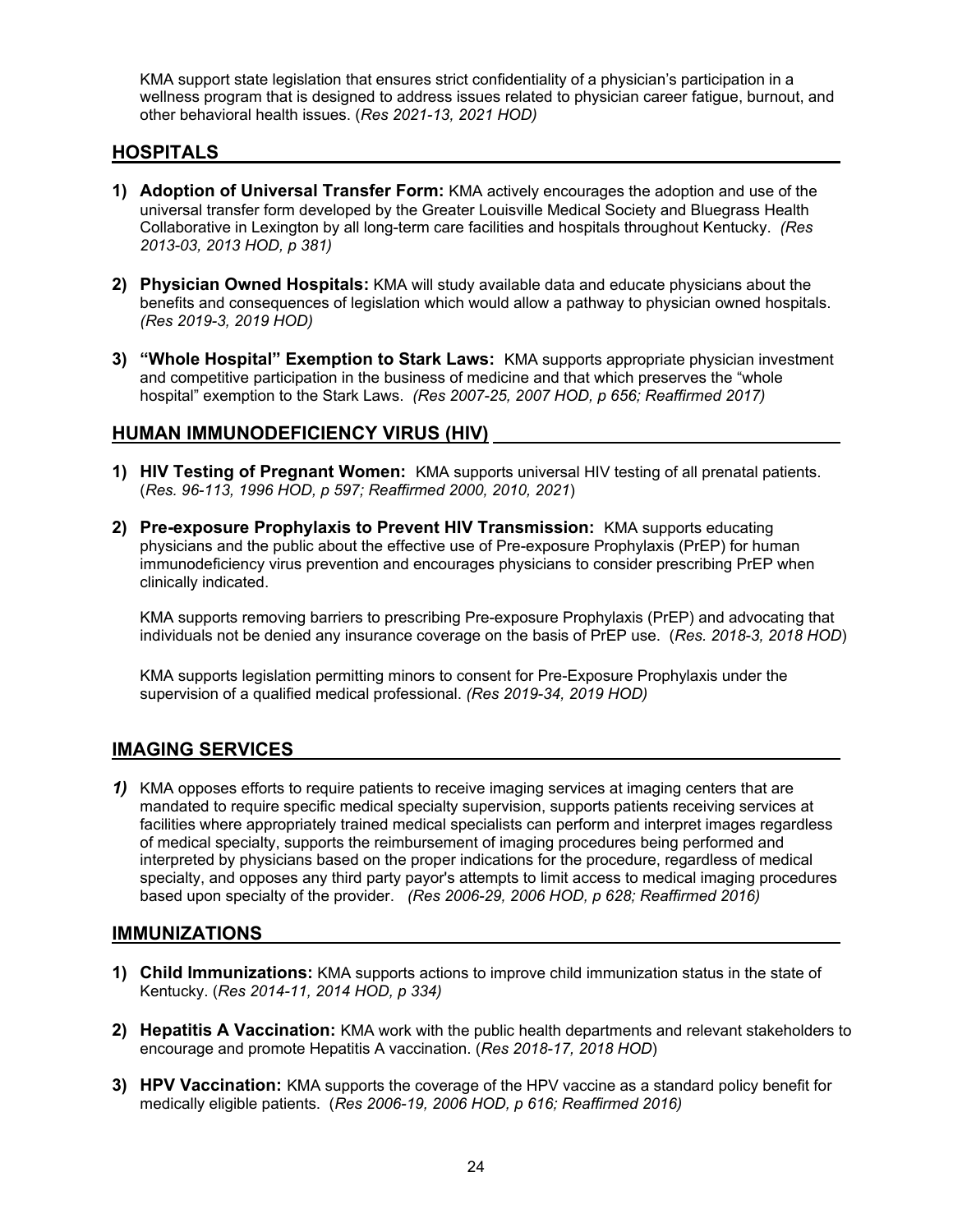KMA seeks a regulation or legislation by the General Assembly of the Commonwealth of Kentucky to add the HPV vaccination for males and females (according to the recommended age groups in the CDC Committee on Immunization Practices for HPV administration) to the current list of school-based required vaccinations. (*Res 2012-18, 2012 HOD, p 522)* 

**4) Immunization Registry:** KMA encourages simplification of the immunization certificate and supports the implementation of a Web-based immunization registry for the Commonwealth of Kentucky. *(Res 2003-28, 2003 HOD, p 632; Reaffirmed 2013)* 

KMA encourages participation in the Immunization Registry by the medical community. *(Res 2010- 03, 2010 HOD, p 422; Reaffirmed 2021)* 

**5) Nonmedical Exemptions:** KMA holds that nonmedical exemptions from immunizations endanger the health of the unvaccinated individual and the health of all people.

KMA (1) supports the immunization recommendations of the Advisory Committee on Immunization Practices (ACIP) for all individuals without medical contraindications; (2) supports legislation eliminating nonmedical exemptions and; (3) supports public education efforts to address vaccine hesitancy and refusal. *(Res 2019-8, 2019 HOD)*

**6) Refusal of Licensed Vaccines:** KMA shall continue to oppose legislation which would create a protected legal status or civil right for unvaccinated individuals.

KMA shall continue to oppose legislation which permits refusal of licensed vaccines solely on the basis of conscientious objection or conscientiously held beliefs. *(Res 2021-26, 2021 HOD)* 

#### **KAPER-1**

**1) Photo Verification:** KMA urges the Kentucky Cabinet for Health and Family Services to include language on the KAPER-1 Part B form that will allow physicians and allied health professionals to verify photo identification for initial hospital privileges through an affidavit and release that has been signed in the presence of a notary instead of verifying photo ID in person. (*Res 2016-4, 2016 HOD*)

#### **KENTUCKY MEDICAL GROUP MANAGEMENT ASSOCIATION (KMGMA)**

**1) KMGMA Observer Status:** KMA grants official observer status in the House of Delegates. (*Res 2004-16, 2004 HOD p 628; Reaffirmed 2014*)

#### **LABORATORY SERVICES**

- **1) Availability of Laboratory Services:** KMA adopts the position that local laboratory services should be available to physicians for use by their patients so that results may be promptly available if needed. (*Res 96-127, 1996 HOD, p 589; Reaffirmed 2006, 2016*)
- **2) Laboratory Accreditation:** KMA endorses the accreditation program for laboratories of the Commission on Office Laboratory Accreditation. KMA to provide information about the Commission on Office Laboratory Accreditation and encourage physicians to seek laboratory accreditation through COLA. (*Res 96-101 as amended, 1996 HOD; Reaffirmed 2006, 2016*)

#### **LEGAL TRUST FUND**

**1) Guidelines:** KMA establishes a "Legal Trust Fund" with the following purposes and mechanisms:

The purpose of the Fund will be to support the legal efforts of any active KMA member to effect change of or gain redress from legislation, government regulations, or "third party" policies which,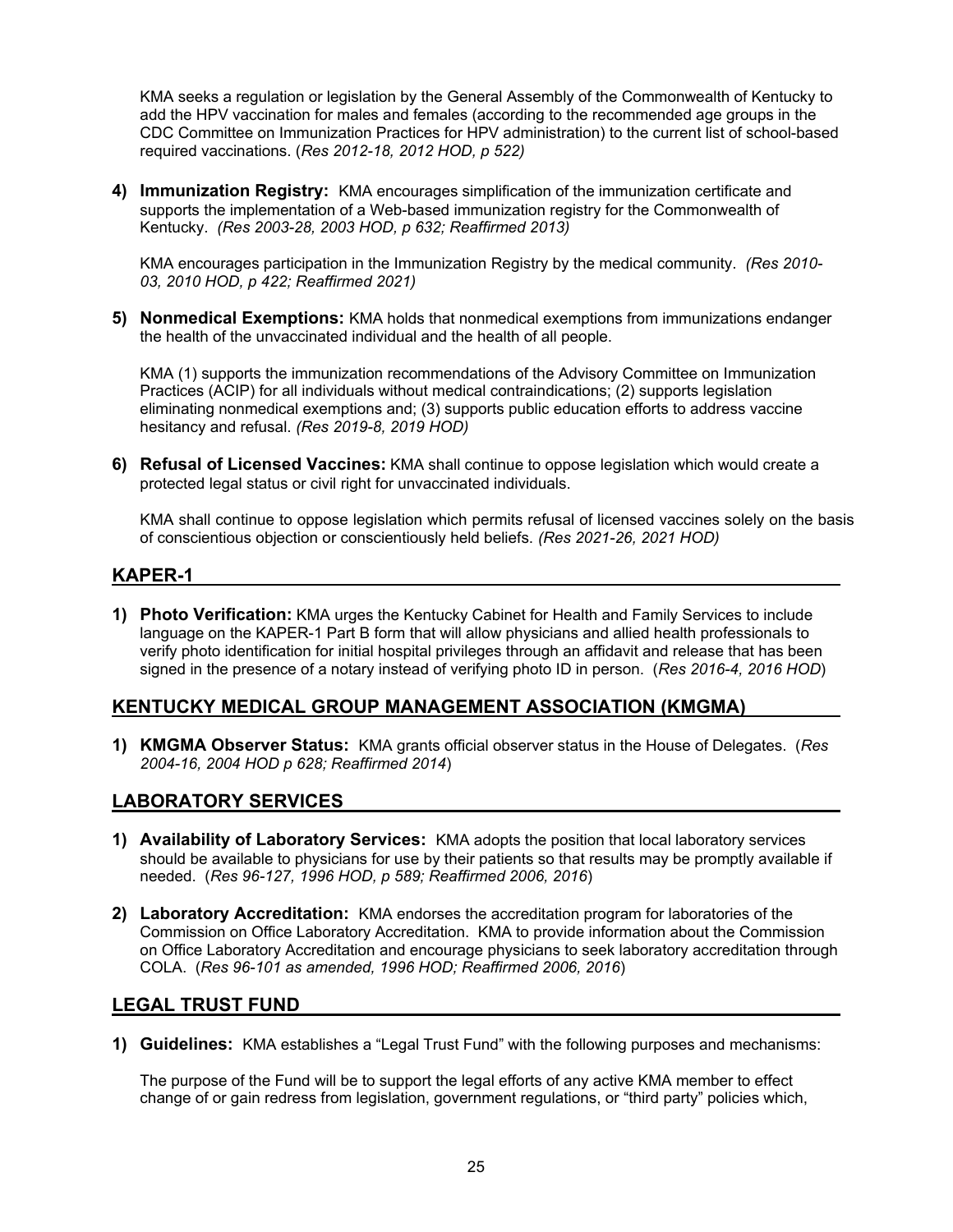subject to the stipulations below, adversely affect the practice of medicine, patient protection, or physicians' rights either as individuals or professionals, and the further purpose of this Fund will be to support participation by physicians or physician-oriented organizations in other legal efforts concerning matters of broad interest to or effect on the medical profession.

Such support will be granted by the Trustee of the Fund only to those issues which have widespread or potentially widespread effects on medical practice, physicians' or patients' rights. The Trustee of the Fund will be the KMA Board of Trustees.

The decision to support a cause may be made only after advice of KMA counsel and will require affirmative vote of ¾ of the KMA Trustees present and voting at a properly scheduled meeting of the Board of Trustees. All such decisions will be final and unappealable unless, by unanimous consent, the Board votes to reconsider the matter at a later date.

Having underwritten a cause, the Trustee will continue support from the Trust of all or part of the legal costs during the course of the litigation, if in the opinion of the Trustee the cause continues to promote or protect the broad interest of the medical profession, the legal costs are reasonable and are commensurate with the degree of importance of the cause supported, and the legal costs are within the financial ability of the Fund, taking into consideration the other current or prospective demands upon the Fund.

The support given should ordinarily cover all legal and physician expenses (vide infra) but may be less at the discretion of the Trustee.

The Fund will be provided by an annual assessment of the entire active KMA membership to be determined by the Fund Trustee but not to exceed \$100.00, changed by 2004 House, per year. Should the expenses exceed the limits of the Fund in a given year, the Fund Trustee, with the consent of the House of Delegates, may assess the KMA active membership for sufficient funds to carry litigation forward without interruption. This will be done as a special assessment, but will carry the same obligation as KMA dues.

The House of Delegates will strongly urge all active members of the KMA to voluntarily contribute to the KMA Legal Trust Fund. (*Res 2004-29, 2004 HOD; Reaffirmed 2006, 2014, 2016*)

Any physician or organization requesting support by the Trust Fund must do so in writing at least six weeks before the next scheduled meeting of the KMA Board of Trustees. Such requests will immediately be forwarded to all KMA Trustees and to KMA Counsel for formulation of legal opinion.

All requests must clearly relate the cause of grievance and the principle(s) upon which the complaint is based – in language comprehensible to a (legalistic) layman.

Although not strictly necessary, it is advisable that any physician or organization applying for support from the Trust Fund consult his or its personal attorney for competent opinion of merits and practicality of legal action, and the preparation of the request prior to submission of that request.

If, in the opinion of the Trustee, the Trust contains sufficient funds for the projected need in the ensuing year, the per annum assessment shall be held in abeyance until such time a replenishment of the Fund shall be deemed necessary by the Trustee.

Funds from the Trust may be invested for capital growth as seems prudent to the Trustee, but monies must always be available to support the stated purpose of the Fund.

Trust funds will be used only to pay for legal costs and expenses of the physician(s) or organizations involved in the case. The physician expenses will be restricted to travel, lodging, and food costs incurred as a result of the litigation, and commensurate with business expenses ordinarily provided for KMA employees. In no case will involved physicians be reimbursed for time lost from practice.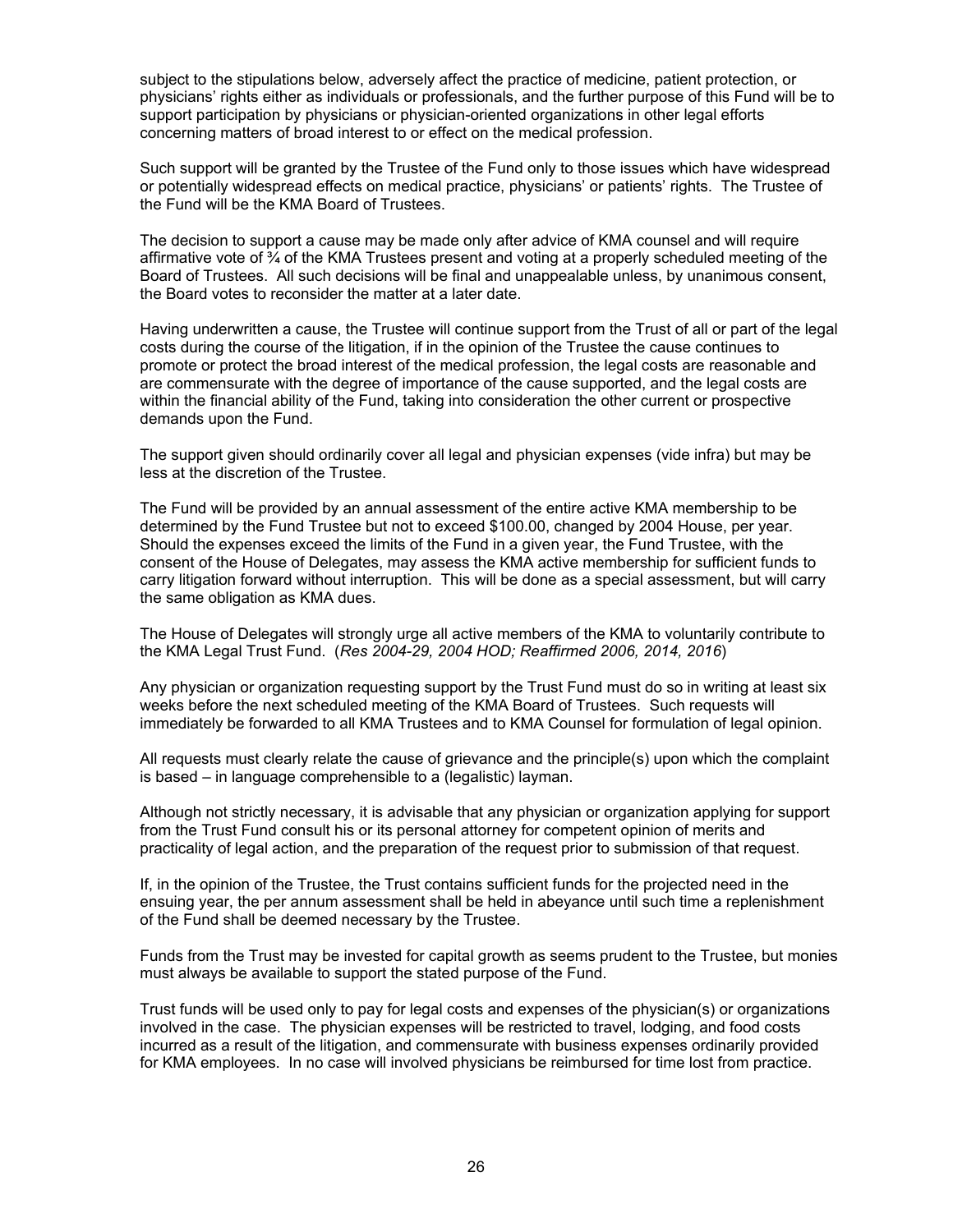If the outcome of litigation results in a monetary award to the plaintiff/defendant physician or organization, he or it must agree in advance that all funds provided by the Trust in the conduct of the case will be repaid (interest free) up to the limits of the judgment – any surplus monies will belong to the plaintiff/defendant.

If the outcome of the litigation is adverse or results in no monetary award, the plaintiff/defendant physician or organization will have no financial obligation to the Trust Fund.

The Trustee is empowered to impose other administrative procedures and regulation as necessary to the administration of the Trust as long as such procedures and regulations in no way compromise nor contravene the principles embodied in this Resolution.

The specific activities of the Trust will be reported to the KMA membership annually as part of the report of the Chairman of the Board of Trustees. (*Established by Resolution Q, 1973; Amended by Resolution C, 1978; Amended by Resolution A, 1986; Amended by Resolution D, 1994*; *Amended by Resolution 2004-29; Reaffirmed 2004, 2014)* 

#### **LIABILITY INSURANCE**

**1) Extended Premium Payments:** KMA encourages professional liability insurers to make more widely available extended premium payment options, including level monthly premium payments for all Kentucky physicians' professional liability insurance. (*Res 2010-11, 2010 HOD, p 421; Reaffirmed 2021*)

## **LIABILITY REFORM POLICY**

- **1) Certificate of Merit:** KMA supports a requirement that a physician with similar expertise and current clinical competence as the defendant sign a certificate of merit before the filing of a liability suit and that the attesting physician's identity be made public record. *(Res 2003-19, 2003 HOD, p 618; Reaffirmed 2013)*
- **2) Clear and Convincing Evidence:** KMA supports the application of a clear and convincing evidence standard to medical liability cases to help stabilize medical liability insurance premiums. *(Res 2011-07, 2011 HOD, p 414; Reaffirmed 2021)*

KMA support the American Medical Association's principles of increased liability protections for physicians who adhere to evidence-based medical guidelines, including the application of a "clear and convincing" evidentiary standard in such cases.

KMA work with the Partnership for Commonsense Justice, a coalition of business and healthcare organizations concerned about Kentucky's liability climate, in advocating for tort reform, including increased evidentiary standards, before the legislative and judicial branches of state government. *(Res 2021-12, 2021 HOD)*

- **3) Electoral Reform:** As part of regular judicial gubernatorial legislative and congressional activity evaluations, KMA shall consider candidate positions on tort reform. *(Report of the Ad Hoc Committee on Professional Liability Insurance, 2002, p 608; Reaffirmed 2012)*
- **4) Expert Witness:** KMA supports a requirement that physician expert witnesses, as pertains to standards of care in medical liability lawsuits, have similar expertise and current clinical competence as the physician defendant. *(Res 2003-17, 2003 HOD, p 617; Reaffirmed 2013)*

KMA supports requirements for physician expert witnesses, such as:

 Training and experience in the same discipline as the defendant, or specialty expertise in the disease process or procedure of subject in the case; and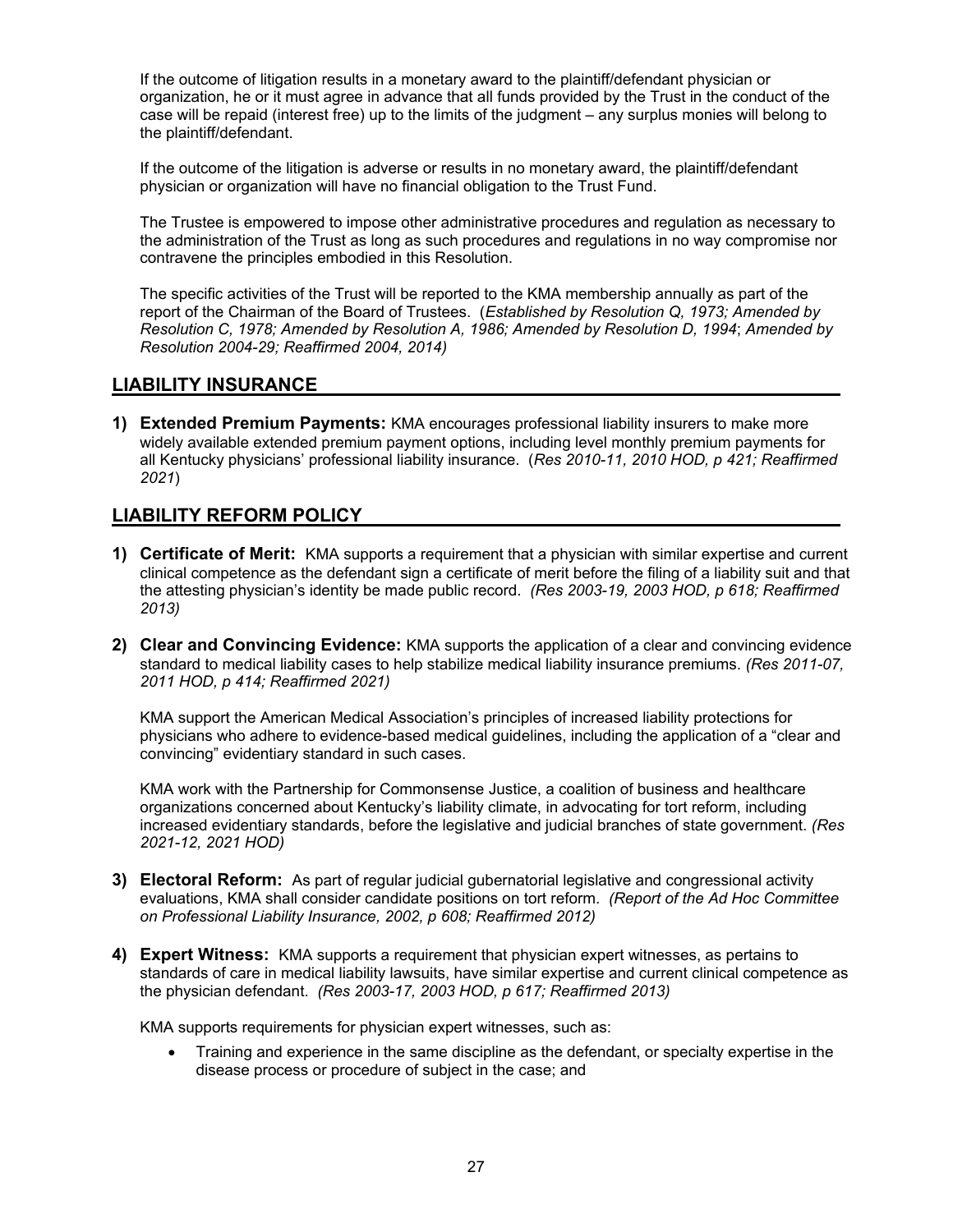- Recognition by the American Board of Medical Specialties or an equivalent board in the same discipline as the defendant or in the specialty generally considered to include the subject of liability; and
- A majority of professional time in the active practice of clinical medicine or substantial time teaching at an accredited medical school about the medical care at issue within two years of the alleged negligence. *(Res 2013-10, 2013 HOD, p 384; Reaffirmed 2014)*

KMA collaborate with the state's leading business and health care organizations to examine the political and legal feasibility of expert witness reform legislation. *(Res 2014-05, 2014 HOD, p 334)*

**5) Liability Protection for Volunteer Physicians:** KMA supports legislation providing liability protection for physicians who provide uncompensated voluntary health care. *(Res 2010-15, 2010 HOD, p 421; Reaffirmed 2021)* 

KMA supports legislation to provide medical liability protection for physicians who provide uncompensated voluntary health care at free clinics. *(Res 2017-16, 2017 HOD)*

- **6) Limited License and Liability Protection:** KMA supports legislation in the Kentucky General Assembly that provides for limited licensure and civil immunity for retired physician providing uncompensated care for low-income or indigent individuals through public or nonprofit institutions. *(Res 2010-11, 2010 HOD, p 421; Reaffirmed 2021)*
- **7) Medical Professional Liability Insurance:** Resolution of the problems of availability and cost of liability insurance is a necessary element of medical liability reform. KMA supports insurance market operation considerations such as requiring the public reporting of underwriting loss ratio statements, required publication of carrier underwriting guidelines, requiring Department of Insurance approval for rate increases more than 10%. *(Report of the Ad Hoc Committee on Professional Liability Insurance, 2002, p 608; Reaffirmed 2012)*
- **8) Professional Liability Process Reforms:** KMA supports the establishment of regulatory and administrative processes that would equitably streamline the resolution of liability questions, to include: alternatives dispute resolution processes, peer review confidentiality, ethical sheltering of assets. Mechanisms to exclude elements of claims not associated with hands-on care such as drawing blood as an action for battery. *(Report of the Ad Hoc Committee on Professional Liability Insurance, 2002, p 608; Reaffirmed 2012)*
- **9) Tort Reform:** (*Elements of United States and Kentucky civil law are based on tort law precedence that presumes guilt and assigns fault for given acts. Section 54 of the Kentucky Constitution prohibits limiting court awards for injuries or death.)*

KMA supports statutory and constitutional reform to allow such legal changes as: monetary caps on non-economic damages in medical liability awards, restrictions on plaintiff attorney fees, periodic payment of future damages, shortened time limitations for discovery of alleged injuries and collateral source payments. *(Report of the Ad Hoc Committee on Professional Liability Insurance, 2002, p 609; Reaffirmed 2012, 2013, 2016)* 

KMA supports an amendment to the Kentucky Constitution or the adoption of federal legislation that limits non-economic damages. KMA supports an amendment to the federal ERISA law that immunized employer-sponsored health plans from state-based liability claims by injured patients. Patients covered by ERISA plans should have the same right of redress as those who are covered by non-ERISA plans. Permitting plans to escape liability for negligence due to legal loopholes places patients in serious jeopardy. Health insurance and managed care employees and physicians who make decisions that result in patient injury or death should be held legally responsible for their decisions. Other supported measures include establishment of arbitration boards to resolve problems without going to court and limiting the percentage lawyers can take of an award. (*COSLA HOD 1999; Reaffirmed 2009, 2012, 2013)*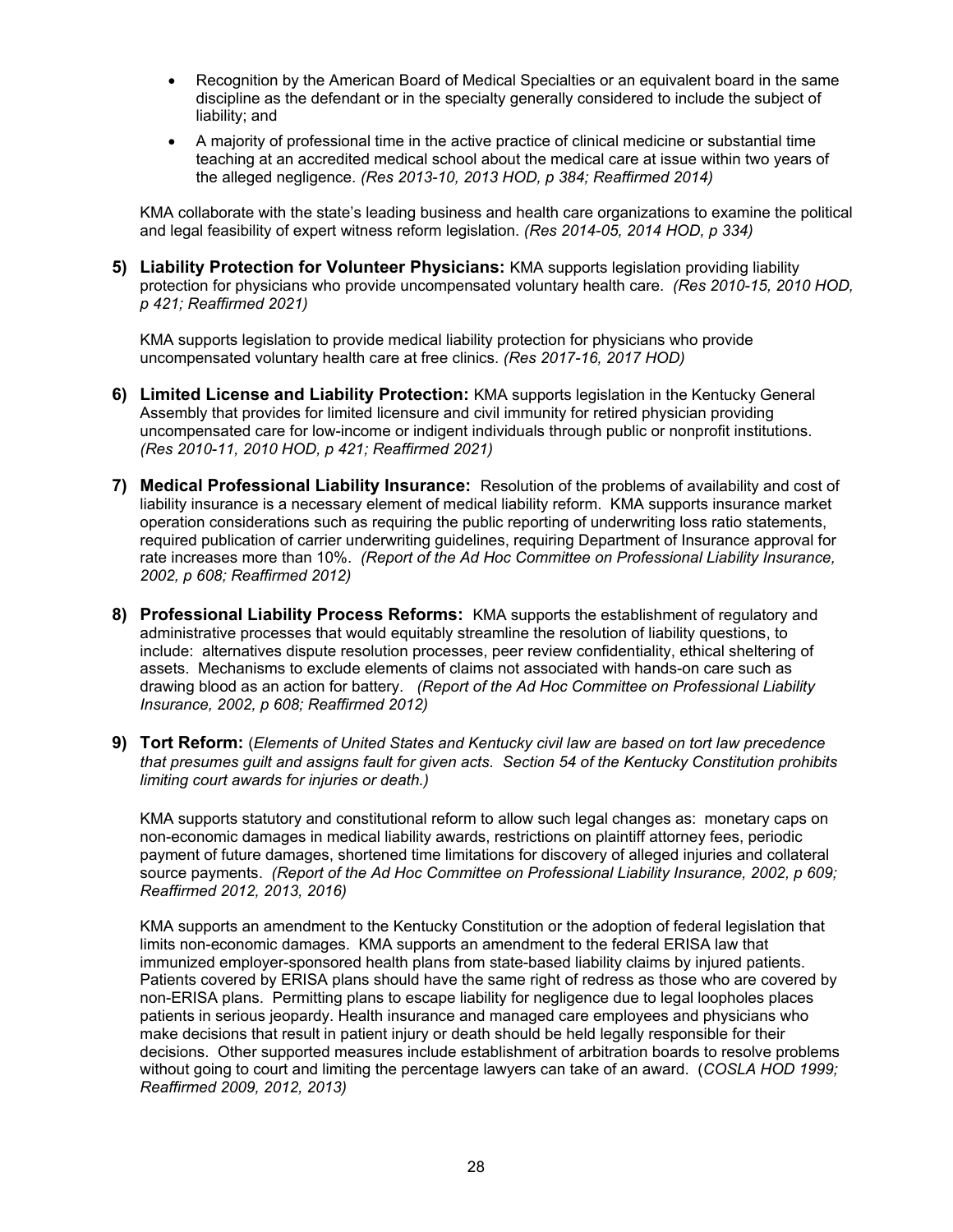Kentucky Medical Association work with the Kentucky General Assembly to implement tort reform in Kentucky. (*Res 2016-17, 2016 HOD*)

KMA formally advocates for a national cap on non-economic damages stemming from medical liability claims and solicit congressional support for such improvement in the medical practice environment. *(Res 2019-23, 2019 HOD)*

#### **LONG-TERM CARE INSURANCE**

**1) Purchase:** KMA supports the purchase of long-term care (LTC) insurance with the ability to deduct the LTC premiums from taxes. (*COSLA HOD 1999; Reaffirmed 2009, 2019)* 

# **MANAGED CARE REGULATIONS**

**1) Association Health Plans:** KMA will explore options for their independent small business members to offer health insurance, including Association Health Plans as long as the plan is comprehensive (45 CFR 156 compliant) and prohibits discrimination based on pre-existing conditions and health status. *(Res 2019-25, 2019 HOD)*

KMA requests the AMA to develop and legislatively advance programs that allow small businesses to provide their employees with health insurance that is both comprehensive (45 CFR 156 compliant) and affordable, including options for Exchange Policies that receive graduated tax credits or increased deductions scaled according to resources and profitability of the small business. *(Res 2019-26, 2019 HOD)*

- **2) Consumer Assistance Program:** Insurance and managed care plans should establish a Consumer Assistance Office to respond to consumer questions and concerns, assist patients in exercising their rights, and protect their interests. The establishment of a Consumer Advisory Board is appropriate to advise the insurer. The Commissioner of Insurance should establish and staff a managed care Ombudsman Office to assist patients and protect their interest. Appropriate complaint procedures should be established and enforced. (*COSLA HOD 1999; Reaffirmed 2009, 2019)*
- **3) Emergency Care:** Health plans should educate their insured about the use of emergency services, and availability of other more appropriate medical services. Plans must cover emergency department screening and stabilization without prior authorization for use consistent with the "prudent layperson" standard. (*COSLA HOD 1999; Reaffirmed 2009, 2019)*
- **4) Experimental Treatment:** Clinical research is important to the development of more effective and often more cost-effective treatments. Patients should have access to, when appropriate, and be encouraged to participate in clinical trials. Physicians, not insurers, should determine whether various treatments are consistent with the standard of care or considered experimental. Insurers should provide coverage for patient care in the context of clinical trials, which do not increase significantly the cost of care. Plans that limit coverage of experimental treatment must define the limitation and disclose the limits. Plans should note and disclose who is authorized to make determination and the criteria the plan uses to determine whether a treatment, procedure, drug or device is experimental. Once a health plan receives a request for prior authorization of an experimental procedure, and required information is received, the plan should issue a coverage decision within five working days. If the insured is diagnosed as terminal, the plan must provide a letter of denial setting forth the specific medical and scientific reasons for denying coverage and notice of the insured's right to appeal and a description of the appeal process. (*COSLA HOD 1999; Reaffirmed 2009, 2019)*
- **5) External Appeals:** Independent external appeals programs should be established to provide an independent medical necessity or appropriateness of service review of final decisions by insurers to deny, reduce, or terminate benefits. Appeals should be determined by physicians practicing in the same state as the insured who is appealing. Physicians involved in the review process should be independent of the carrier. Physicians, who act without malice or fraud, and within the scope and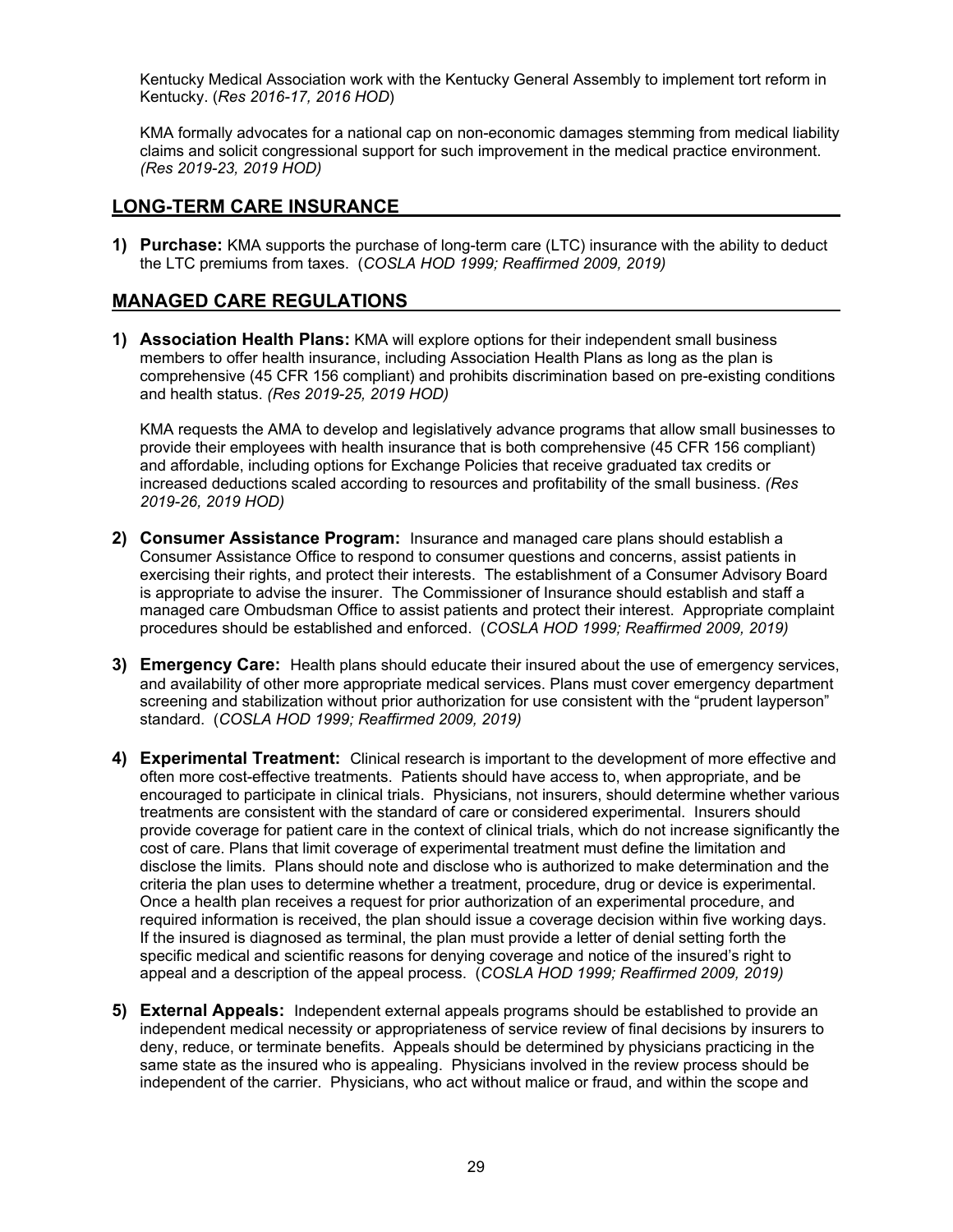function of the review process, should be immune from liability for decisions rendered. The cost of external appeals should be borne by the carriers. (*COSLA HOD 1999; Reaffirmed 2009, 2019)*

- **6) Genetic Testing:** An insurer should be prohibited from denying, canceling, refusing to renew, or varying terms and premiums based upon results of genetic testing. (*COSLA HOD 1999; Reaffirmed 2009, 2019)*
- **7) Grievance and Appeal Procedures:** Any insured denied a covered service or whose claim for services is denied, may pursue an established review process. Each insurer must include with the insured's policy, evidence of coverage and a separate information packet regarding their appeal process. Several review mechanisms should be included in an appropriate grievance and appeal process. An Expedited Review process should be available when an insured has been denied a covered service. When this occurs, the treating physician must certify in writing and provide supporting documentation to the utilization review agent that the time period for a lengthy reconsideration could cause significant negative change in the insured's medical condition. Under the Expedited Review process, the review agent must respond in one working day by mail to the insured and the treating physician. A final Independent External Review process should be available for patients denied a medical service or for cases involving an issue of coverage. The External Independent Review Committee should be composed of physicians practicing in the same specialty and preferably in the same state as the treating physician and the insured. Procedural guidelines should be established for cases involving medical necessity and issue of coverage, and information relating to these guidelines should be made available to both the patient and physician. The physician reviewers should be independent of the carrier, the treating physician, and the patient. Internal appeal processes and informal reconsideration for denial of claims or services for elective, non-emergency, or routine conditions should also be made available to the insured and the treating physician. (*COSLA HOD 1999; Reaffirmed 2009, 2019)*
- **8) Managed Care Protection:** Protections should be enacted to monitor managed care and assure patient safety and decreased costs, along with quality care. Protections should include patient rights, physician fairness standards, and physician advocacy for patients to enhance patient safety and quality of care. (*COSLA HOD 1999; Reaffirmed 2009, 2019)*
- **9) Managed Care Liability:** Patients who suffer injury or death resulting from a decision to delay or deny care by a managed care plan employee or plan medical director, should be permitted to bring action against the plan to recover damages. (*COSLA HOD 1999; Reaffirmed 2009, 2019)*
- **10) Mental Health Parity:** KMA requests the state Department of Insurance and Commissioner to take action to determine if insurers are in compliance with the federal parity law through primary enforcement authority including establishing reporting requirements for insurers to demonstrate how they design and apply their managed care tactics.

KMA requests the state Department of Insurance and Commissioner perform market conduct examinations of insurers and use of nonquantitative treatment limitations when addressing the matters of pre-existing conditions, length of treatment, insurance coverage, dosage limitations, network adequacy, and requirements for counseling frequency based on patient history and need.

KMA supports federal efforts to achieve mental health parity compliance through federal legislation and regulation. *(Res 2019-19, 2019 HOD)*

- **11) Pap Smear as "Clinical" Laboratory Test:** KMA supports reclassification of Pap smear screening as a medical consultation; removal of Pap smear screening from categorization as a clinical laboratory test, and exclusion of Pap smear screening from clinical lab bids proposed by managed care groups. (*Res 96-125, 1995 HOD; Reaffirmed 2005, 2015*)
- **12) Patient Protection and Physician Fairness in Managed Care:** KMA advocates state laws that provide for patient protection and physician fairness in managed care organizations, to include:
	- Permit physicians to negotiate with managed care organizations, as appropriate.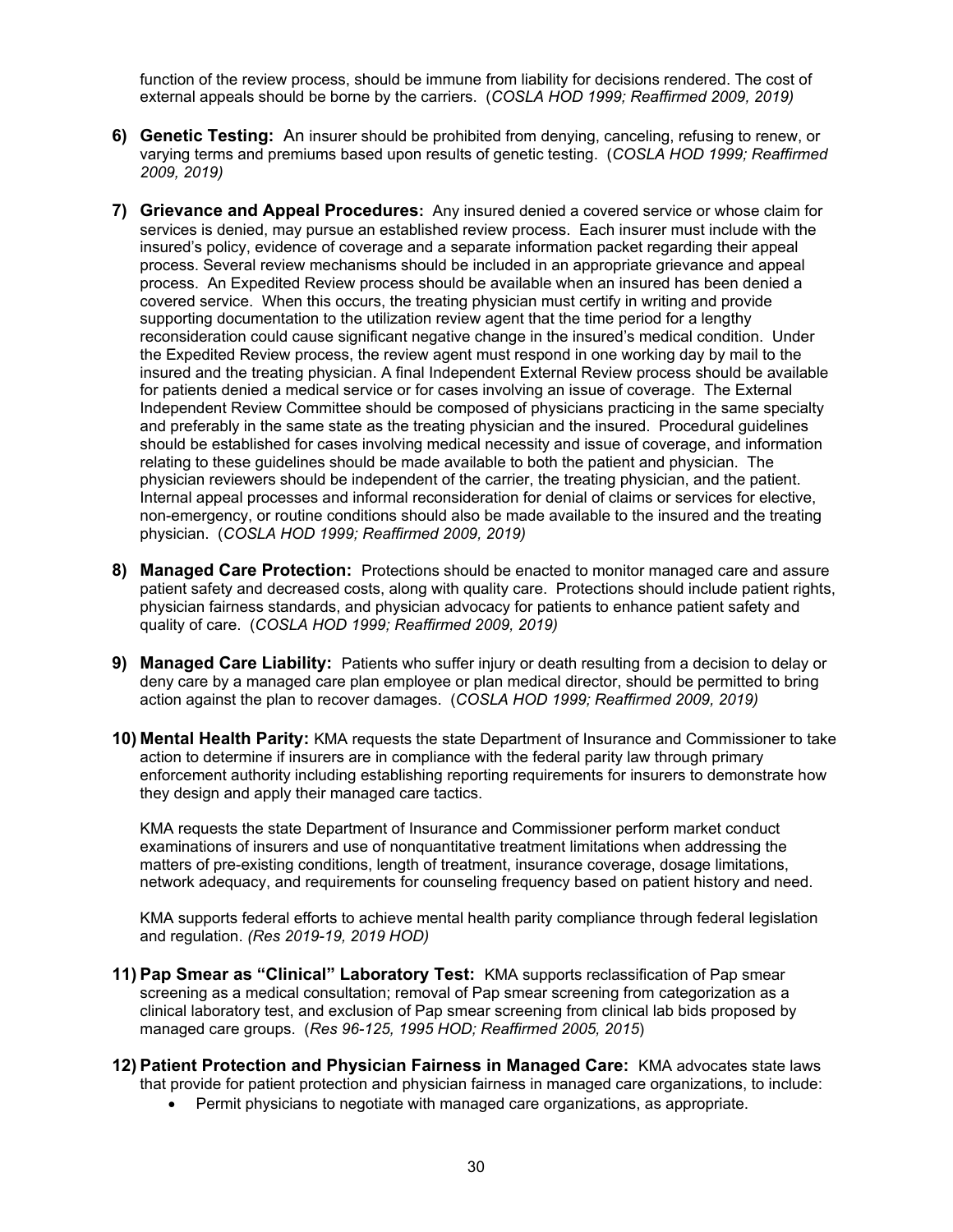- Provide for formal practicing physician input in the development and refinement of medical policies, including credentialing, utilization review, quality assurance, and benefit package.
- Require disclosure of all participation requirements and selective contracting decisions, and disclosure of reasons for denial or de-selection.
- Provide enrollees and participating physicians with the opportunity to complete a "report card" at regular intervals regarding the quality of service rendered. (*Res H, 1995 HOD, p 614; Reaffirmed 2005, 2015*)
- **13) Plan Certification:** The Commissioner of Insurance should promulgate rules to certify managed care plans and utilization reviews programs, and identify procedures for periodic review and recertification. (*COSLA HOD 1999; Reaffirmed 2009, 2019)*
- **14) Prompt Payment:** Managed care plans or licensed insurers must pay a written claim submitted by physicians within 30 days of receipt of fully documented clean claim. Payers should be required to notify physicians within 30 days if a claim is inadequately prepared. Otherwise the claim is presumed valid. Payments for electronically filed claims should be paid within 15 days. If plans fail to remit payment as required, interest may accrue at 12% per annum added to the amount owed on the fully documented clean claim. KMA recommends that the Department of Insurance (DOI) adopt regulations that define a "clean claim." The law should apply to all third-party payers, including those under the federal ERISA law and the statues should be rigidly enforced. KMA opposes any attempts by the legislature or executive branch of state government to repeal or weaken statutes pertaining to prompt payment. *(COSLA HOD 1999; Reaffirmed Res 2004-24, 2004 HOD, p 623; Reaffirmed 2014)*
- **15) Rights of Patients in Managed Care:** KMA supports the priority of patient welfare in all managed care programs and the rights of patients to be advised of:
	- Services covered or excluded under a health plan printed in easily understood language.
	- Requirements for preauthorization of physician services or post treatment review, which may lead to denial of coverage.
	- Financial arrangements which would limit services, restrict referrals, or establish incentives not to deliver services.
	- Information in an understandable format that states the percentage of premium dollars spent on direct patient care.
	- Patients' ability to continue treatment with their provider of choice during the period of enrollment.
	- Patients' ability to receive necessary emergency services and assurances that the plan will provide reimbursement for such services regardless of the provider's participating status in such plan with no post treatment denial.
	- A grievance and appeal procedure to resolve disputes over medical necessity, appropriateness of care decisions and coverage issues. (*Res H, 1995 HOD, p 614; Reaffirmed 2005, 2015*)
- **16) State Patient Protections vs. Federal Patient Rights Bills:** Federal patient protection enactments should become a floor and not a ceiling for state managed care fairness reforms. (*COSLA HOD 1999; Reaffirmed 2009, 2019)*
- **17) Utilization Review:** Utilization Review (UR) programs should be based on open and consistent review criteria that are acceptable to, and have been developed in conjunction with, the medical profession. Physicians participating in the UR process should be actively practicing physicians in direct patient care, in the same specialty as that of the physician or service under review. Physicians reviewing medical necessity, appropriateness of services, or site of services should be licensed in Kentucky. (*COSLA HOD 1999; Reaffirmed 2009, 2019)*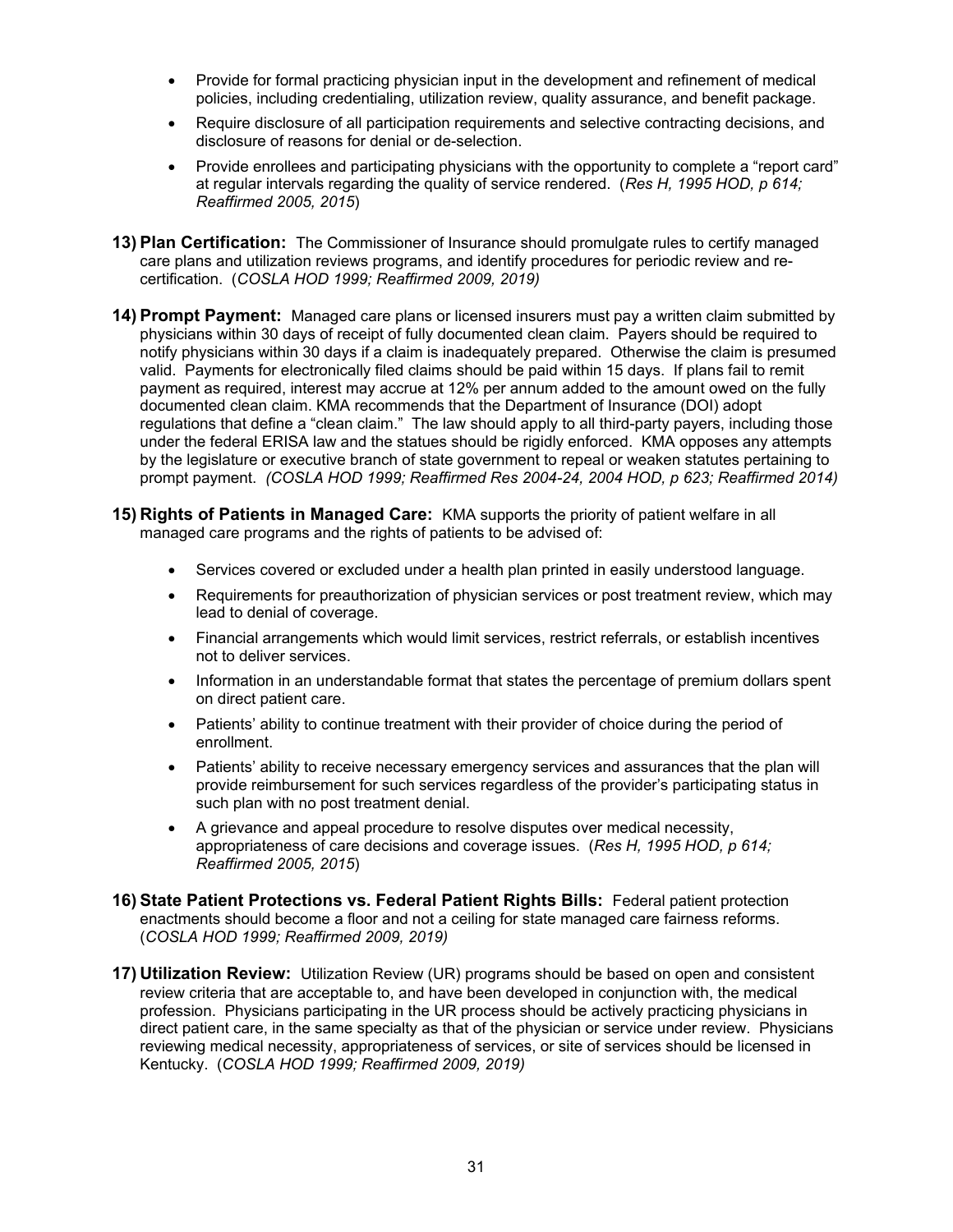**18) Workers' Compensation Plans:** KMA supports applying the requirements of 2019 Senate Bill 54 to workers' compensation plans. *(Res 2019-27, 2019 HOD)*

#### **MEDICAID**

- **1) Evaluation and Management Services**Error! Bookmark not defined.: KMA advocate for state regulatory or legislative action to eliminate the Medicaid reimbursement limits for Evaluation and Management (E&M) office visits with a Current Procedural Terminology (CPT®) code of 99214 or 99215 in order to increase access to high-level care for Medicaid patients, promote accurate coding and documentation for all E&M office visits, and ensure physician reimbursement appropriately reflects the level of care provided to patients. *(Res 2021-16, HOD 2021)*
- **2) Managed Care:** KMA advocate for Kentucky's Department of Medicaid Services to adopt the longterm goal that Medicaid managed care plans use the model of provider-sponsored, communitybased, not-for-profit managed care to more effectively deliver Medicaid services in Region 3 of Kentucky and to assist in avoiding the significant administrative and implementation failures which occurred in 2012 as Medicaid managed care was initiated outside of Region 3. *(Res 2012-06, 2012 HOD, p 521)*
- **3) Medicare Crossover:** KMA advocates for the reinstatement of Kentucky Medicaid payment of Medicare Part B crossover claims. (*Res 2004-21, 2004 HOD, p 629; Reaffirmed 2014*)
- **4) Prescriber Only Participating Status:** KMA urges the Kentucky Cabinet for Health and Family Services to establish the "Prescriber Only" status for physicians and other providers throughout the Kentucky Medicaid program. *(Res 2015-7, 2015 HOD)*
- **5) Reimbursement and Funding:** KMA actively promotes a reasonable reimbursement rate for Medicaid providers, and stands for adequate and broad-based state general funding for the Medicaid Program. (*Res S, 1995 HOD, p 621; Reaffirmed 2005, 2015*)

Reimbursement methods should not discriminate against any class or specialty of physicians. KMA urges the Cabinet for Health Services to examine the Medicaid reimbursement policy, and this policy should reflect reimbursement levels proportionate to charges and level of skill and training, regardless of physician location or specialty. (*Res V, 1990 HOD, p 742; Reaffirmed 2000, 2010, 2021*)

KMA will pursue all reasonable channels to promote adequate financing of the Medicaid Program for the provision of vital primary medical services. KMA will pursue all reasonable channels to preserve and promote full funding for primary medical services prior to expansion through new or nonmedical services. (*Res L, 1983 HOD, p 992; Reaffirmed 2000, 2010, 2021*)

KMA supports the continuation of federal funding for the population covered under Medicaid to ensure that low-income patients are able to secure affordable and adequate coverage.

KMA continues to evaluate various proposals relating to coverage, access, delivery, and economic sustainability of health care in Kentucky.

KMA will advocate for a focus on preventative care as a means to decrease overall health care cost.

KMA supports the *American Medical Association Vision on Health Reform* as stated in its document of November 15, 2016. *(Res 2017-20, 2017 HOD)*

**6) SCHIP:** KMA supports funding of the State Children's Health Insurance Program (SCHIP). *(Res 07- 04, 2004 HOD, p. 664; Reaffirmed 2014)*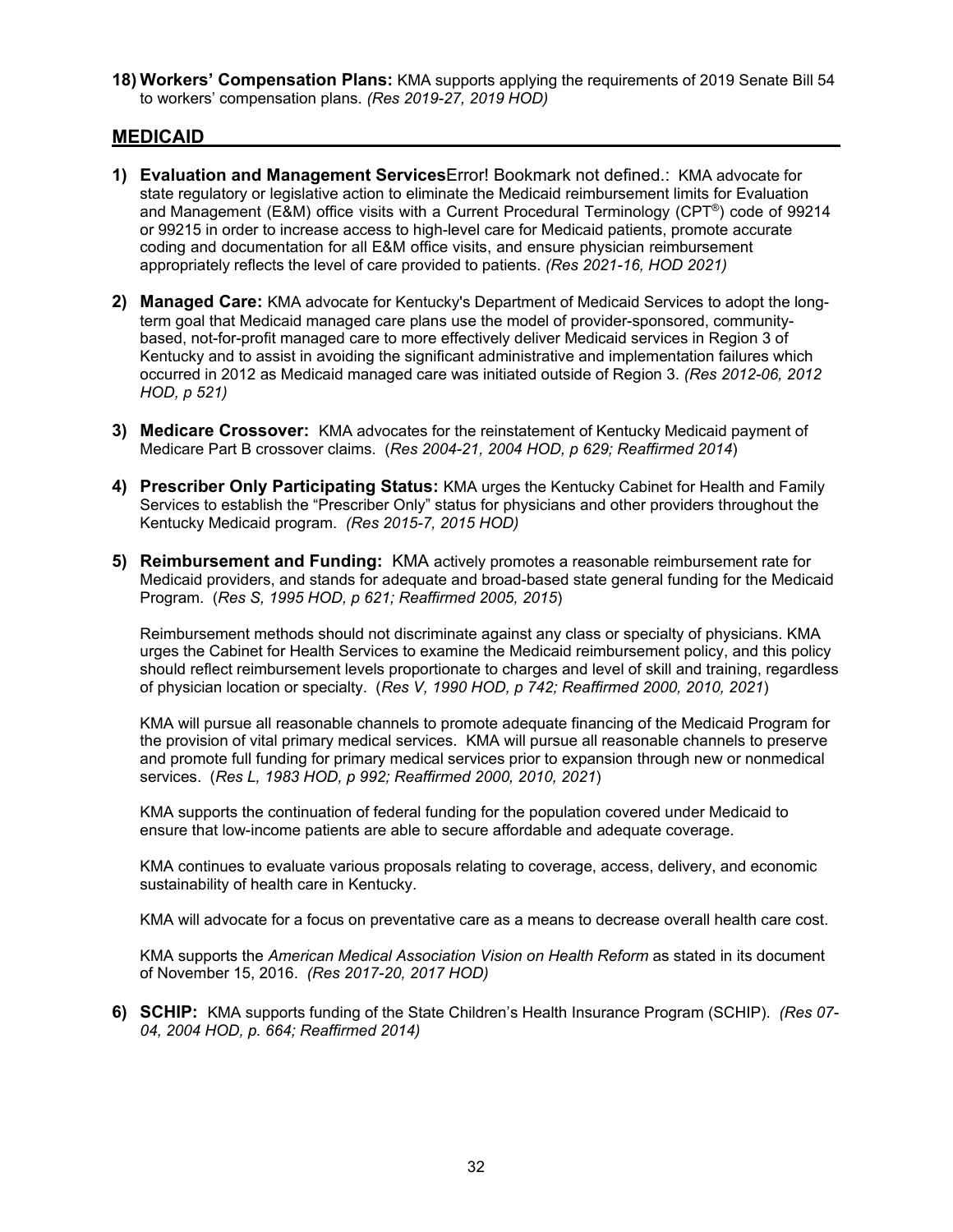#### **MEDICAL CANNABIS**

**1) Clinical Research:** KMA advocates for further clinical research of cannabis in the treatment of medical conditions. *(Res 2015-16, 2015 HOD)* 

# **MEDICAL NECESSITY**

- **1) Determination:** KMA supports the position that only physicians may determine medical necessity. Medical necessity is clearly defined as health care services or products that a prudent physician would provide to a patient for the purpose of preventing, diagnosing, or treating an illness, disease or its symptoms:
	- 1. In accordance with generally accepted standards of medical practice
	- 2. Clinically appropriate in terms of type, frequency, extent, site and duration
	- 3. Not primarily for the convenience of the patient, physician, or other health care provider (*Res 99-109, 1999 HOD; Reaffirmed 2009, 2019)*
- **2) Durable Medical Equipment:** KMA supports the American Medical Association's (AMA) efforts to pursue legislation or regulations requiring direct-to-consumer advertising from Durable Medical Equipment (DME) advertisers to include a disclaimer stating that eligibility for and coverage of DME is subject to specific criteria and when feasible list the actual criteria. *(Res 2013-16, 2013 HOD, p 382)*

# **MEDICAL PRACTICE**

- **1) Administrative Simplification:** KMA encourages members to document administrative burdens that prevent care that they believe would lead to better health and long-term cost savings for the health care system, and develop mechanisms to report such information to the Association for possible action. *(Res 2017-15, 2017 HOD)*
- **2) Ethics Committee Training:** KMA work with relevant stakeholders to encourage the availability of training, including the use of online modules, for members of Kentucky Clinical Ethics Committees (CECs) that cover basic medical ethics concepts including but not limited to familiarity with classic ethical theories, fundamental principles in medical ethics, familiarity with ethical reasoning and dialogue, familiarity with the processes of a CEC, and familiarity with relevant national law and policies pertaining to medical ethics. *(Res 2018-20, 2018 HOD)*
- **3) Informed Consent Procurement:** KMA support allowing a treating physician to delegate aspects of the task, but not the responsibility nor liability, of obtaining informed consent from a patient to a qualified and supervised patient care team member consistent with accepted standards of medical practice. *(Res 2018-19, 2018 HOD)*

#### **4) Physician Fairness:**

- Plans should provide enrollees and participating physicians with the opportunity to complete a "report card" at regular intervals regarding quality of service.
- There should be no payment differentials to physicians based on geographic location. Reimbursement methodologies should not discriminate against any class or specialty of physicians. In the process of instituting single, equitable statewide reimbursement schedules, insurance companies should not diminish existing reimbursement schedules.
- In accordance with the principles of medical ethics, except in emergencies, physicians are free to choose whom to serve, with whom to associate, and the environment in which to provide medical service. (*COSLA HOD 1999; Reaffirmed 2009, 2019)*
- **5) Quality of Patient Care:** AMA defines quality of care as "the degree to which care services influence the probability of optimal patient outcomes." Physicians are uniquely qualified and positioned to provide quality measurement. The present managed care and health insurance market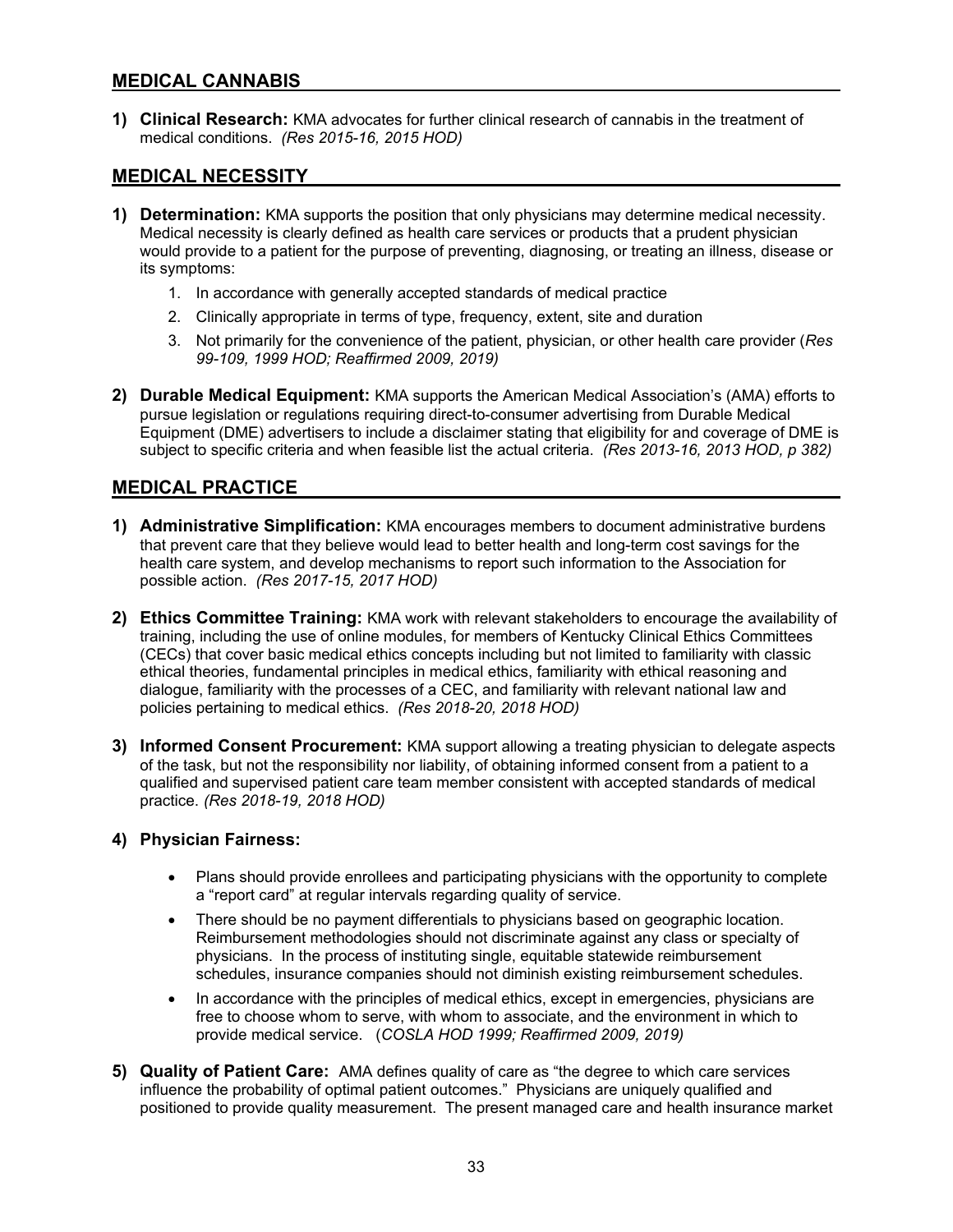is driven by cost and there is the potential for price competition that may negatively affect quality care in very significant ways. Physicians must reclaim their role in determining the clinical configuration of the emerging managed care and health insurance system. Through various organizations, including IPAs, large practices, physician management enterprises, medical societies, and other ventures with hospitals and providers, physicians now have the ability and opportunity to evaluate the content of care. The KMA believes that physicians and patients must be aggressive in retaining their rightful place in the emerging delivery system. The medical association, legislative bodies, and patient consumer groups must position physicians to serve the legislative purpose of our medical care system – assuring appropriate access to quality care. (*COSLA HOD 1999; Reaffirmed 2009, 2019)*

- **6) Reduction of Regulations:** The burden of government and third-party regulation on medical practice and health insurance should be reduced. Its intrusion and "hassle factor" into the physicianpatient relationship and doctor-patient time is costly and delays treatment of patients. The Association vigorously opposes uncompensated regulatory requirements for physicians and supports economic impact statement requirements for all legislation and regulation affecting the delivery of medical care and increased cost. (*COSLA HOD 1999; Reaffirmed 2009, 2019)*
- **7) Unnecessary Clerical and Documentation Requirements:** KMA opposes clerical and related requirements imposed by insurance or managed care entities that are disruptive to the physician-patient relationship, jeopardize quality of care, and result in cost shifting, rather than longterm cost savings. Physicians spend an inordinate amount of patient care time documenting records to comply with reimbursement, fraud and abuse, and professional liability requirements. Government, health insurers, and other entities should be required to provide economic impact statement requirements for all legislation, regulation, and imposition of clerical and documentation requirements upon providers of medical care. Further, insurers requiring pre-authorizations, pre-certifications, referrals, or other tools for directing or managing a patient's care, must provide these services through a centralized mechanism which is easily accessible by network providers (i.e., no lengthy telephone delays, additional paperwork outside the original medical record, etc.) (*COSLA HOD 1999; Reaffirmed 2009, 2019)*

## **MEDICAL STAFF**

- **1) Hospital Patient Care Activities:** Recommend to hospital medical staffs that a mechanism be developed whereby the hospital provides timely notice to the medical staff when business ventures, contracts, letters of intent, and all other legal tying arrangements that affect patient care are considered, including additional new services or elimination of existing services; and further recommend that all ventures and legal tying arrangements that affect patient care and the medical staff's inherent responsibility for the adequacy and quality of medical care be reviewed through these mechanisms for comment and recommendation before rejection or implementation by the hospital. (*Res B, 1986 HOD; Reaffirmed 2000, 2010, 2021*)
- **2) Legal Representation:** KMA encourages organized self-governing medical staffs to make arrangements for separate legal representation. (*Res Z, 1983 HOD, p 959; Reaffirmed 2000, 2010, 2021*)
- **3) Medical Staff Liability Insurance Requirement**: KMA supports the province of the hospital medical staff to determine if it will require liability insurance coverage and the level of policy limits as a condition for medical staff membership. *(Ref Comm B, 2003 HOD, p 612; Reaffirmed 2013)*
- **4) Medical Staff Representation on the Hospital Governing Board:** KMA supports the JCAHO standards requiring the hospital governing body to accept medical staff representation on all governing bodies. (*Res X, 1983 HOD, p 958; Reaffirmed 2000, 2010, 2021*)
- **5) Medical Staff Self Governance:** KMA adopted the following statement regarding medical staff governance:
	- 1. The medical staff bylaws, rules and regulations shall be initiated and adopted by the medical staff and shall establish a framework of self-government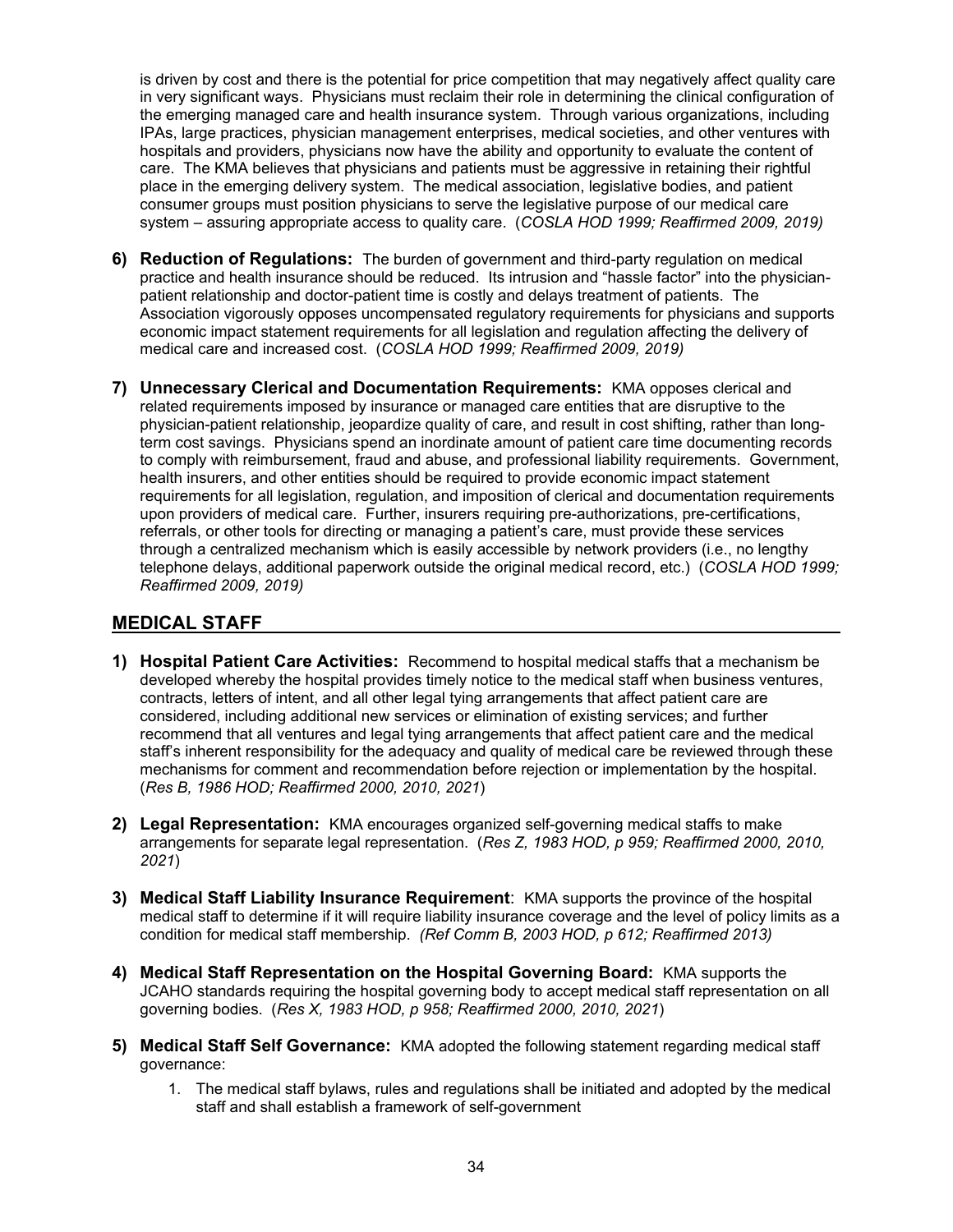- 2. The medical staff shall govern itself by these bylaws, rules and regulations which shall:
	- a. Be approved by the governing body whose approval shall not be unreasonably withheld
	- b. Be reviewed and revised as necessary to reflect current medical staff practices
	- c. Define the Executive Committee of the medical staff whose members are selected in accordance with criteria and standards established by the medical staff
- 3. The medical staff shall have authority to approve or disapprove all amendments to medical staff bylaws, rules and regulations.

KMA endorses the position of the AMA with respect to the responsibilities and functions of the hospital, its governing board, and the medical staff, that:

- 1. The hospital has corporate responsibility for maintaining the necessary facilities, a safe environment, and a mechanism for the prudent selection of those who treat patients within the institution
- 2. The governing board is responsible for the operation and management of the hospital and fulfilling its corporate responsibilities
- 3. The organized medical staff and its members have a contractual obligation entered into with the hospital, to carry out their professional medical responsibilities through:
	- a. The efficient operation of medical staff committees
	- b. The objective selection of professionally qualified members of the organized medical staff and disciplinary functions relative to their competent performance
	- c. Functioning as a self-governing body in promoting quality patient care within the hospital
- 4. Members of the organized medical staff may likewise deal collectively, as an entity, with the hospital and its governing board with respect to professional matters involving their own interests, as distinguished from the functions the organized medical staff performs on behalf of the hospital. (*Res O, 1984 HOD, p 710; Reaffirmed 2000, 2010, 2021*)

#### **MEDICAL STUDENTS**

**1) Medical Student Engagement in Organized Medicine:** KMA works with the University of Louisville Medical School, the University of Kentucky College of Medicine, and the University of Pikeville Kentucky College of Osteopathic Medicine to develop more on-campus KMA Medical Student Section (MSS) activities, including regularly scheduled organizational meetings, and the mentoring of medical students by KMA members of the Commission on Young Physicians and Physicians in Training and the Resident & Fellow Section.

KMA provides funding for one medical student from each of the University of Louisville Medical School, the University of Kentucky College of Medicine, and the College of Osteopathic Medicine in Pikeville to attend the Annual and Interim meetings of the American Medical Association Medical School Section, if said funding is matched one-to-one by the Medical Schools. *(Res 2014-07, 2014 HOD, p 330)* 

#### **MEDICAL WASTE**

**1) Disposal of Medical Waste:** KMA condemns the disposal of hazardous medical waste in any fashion which might be harmful or dangerous to humans, animals, or the environment. (*Res V, 1988 HOD, p 753; Reaffirmed 2000, 2010, 2021)*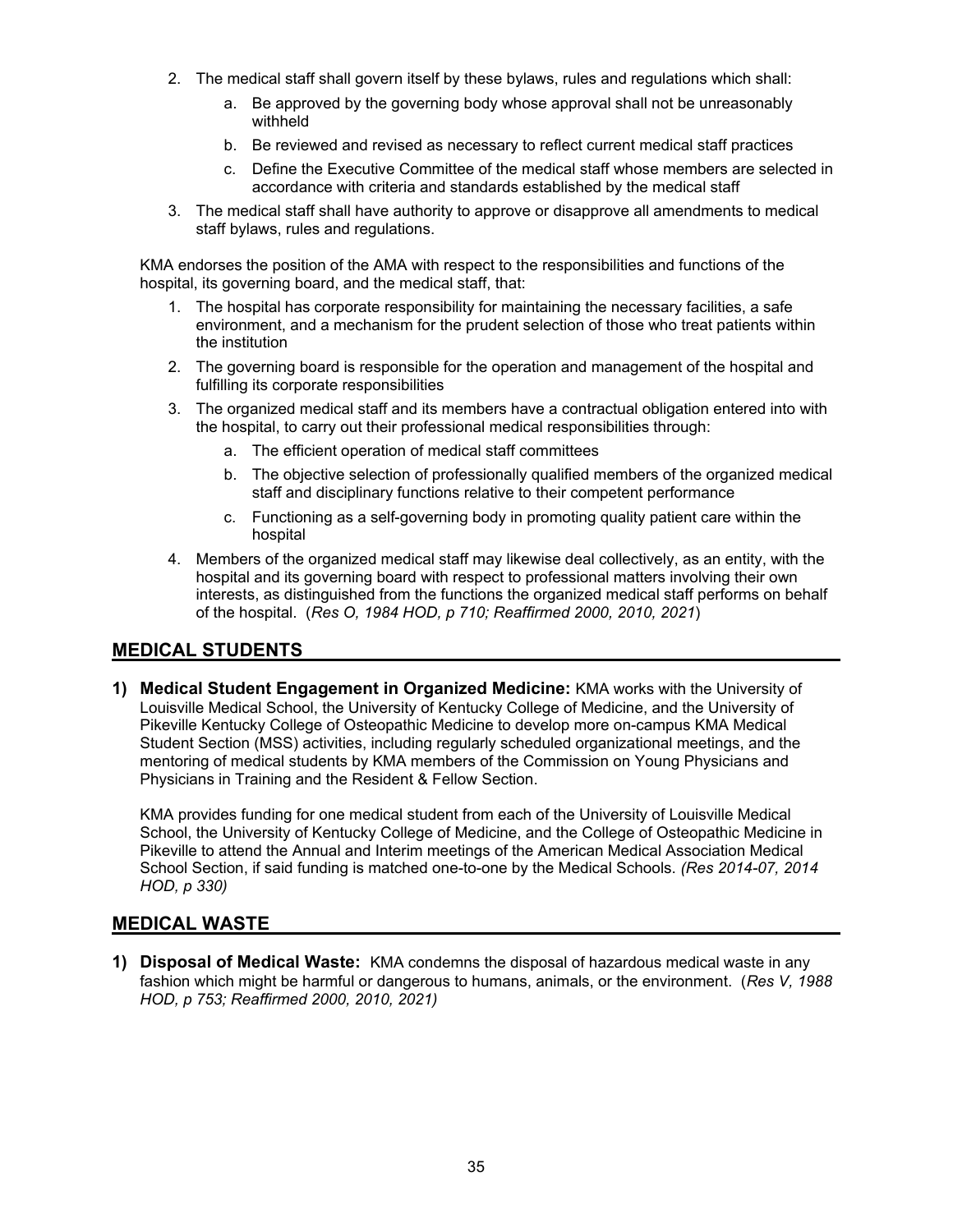#### **MEDICARE**

**1) Evaluation and Management Services**: KMA opposes the Centers for Medicare and Medicaid Services' proposed recommendation of a multiple procedure payment reduction for evaluation and management (E/M) visits when a procedure is performed on the same day as an office E/M.

KMA supports physician input to the Center for Medicare and Medicaid Services (CMS) regarding the complicated issues surrounding the appropriate coding, payment, and documentation requirements for different levels of evaluation and management services so that concrete solutions can be provided to CMS in time for implementation in the 2020 Medicare Physician Fee Schedule. *(Res 2018-31, 2018 HOD)*

- **2) Pre-existing Conditions:** KMA support state legislation to prohibit Medicare supplement plans from denying coverage or determining premiums based on an applicant's pre-existing conditions. *(Res 2021- 17, HOD 2021)*
- **3) Reimbursement**: KMA continue to work to stop cuts in Medicare physician reimbursement. *(Res 07-04, 2004 HOD, p. 664; Reaffirmed 2014)*

#### **MEMBERSHIP**

- **1) Elective Office:** KMA encourages any interested member to run for KMA elective office. *(Res 2003-8, 2003 HOD, p 604; Reaffirmed 2013)*
- **2) Networking Opportunities for Young Physicians:** KMA and the Kentucky Medical Association Alliance utilize the Lexington Medical Society Physician Wellness Program events as an example and explore more family friendly networking opportunities to encourage better membership and involvement for young physicians. (*Res 2019-2, 2019 HOD)*
- **3) Physician Representation by Organized Medicine:** KMA urges doctors in all medical groups, managed care organizations, and academic institutions to join and participate in organized medicine to preserve a unified and broad-based voice that focuses on patient advocacy and physician priorities in health care. KMA encourages corporate health care entities and their directors to financially support and underwrite membership in all levels of organized medicine. (*Res 96-124, 1996 HOD; Reaffirmed 2006, 2016)*

#### **MENTAL ILLNESS**

**1) Parity for Mental Illness in Medical Benefits Programs:** KMA supports the provision of benefits for emotional and mental illness under all governmental and private insurance programs which are equivalent in scope and duration to those benefits provided for other illnesses. (*Res 97- 123, 1997 HOD, p 572; Reaffirmed 2007, 2017)* 

KMA supports health care reform that meets the needs of Kentuckians, including people with mental illness and substance use/addiction disorders, and will advocate for the inclusion of full parity towards treatment equity of mental illness and substance use/addiction disorders in any Kentucky health care reform legislation or regulation. *(Res 2017-7, 2017 HOD; Reaffirmed 2017)* 

**2) Physician Reimbursement:** KMA opposes the reimbursement policy of Blue Cross/Blue Shield or any other insurer not paying primary care physicians for the outpatient treatment of depression and other mental health diagnoses. (*Res 96-126, 1996 HOD, p 599; Reaffirmed 2006, 2016*)

KMA adopted the policy that physicians treating depression and depression-related symptoms should be compensated by health insurance plans without regard to the physician's specialty. (*Res 120, 2000 HOD, p 603; Reaffirmed 2010, 2021*)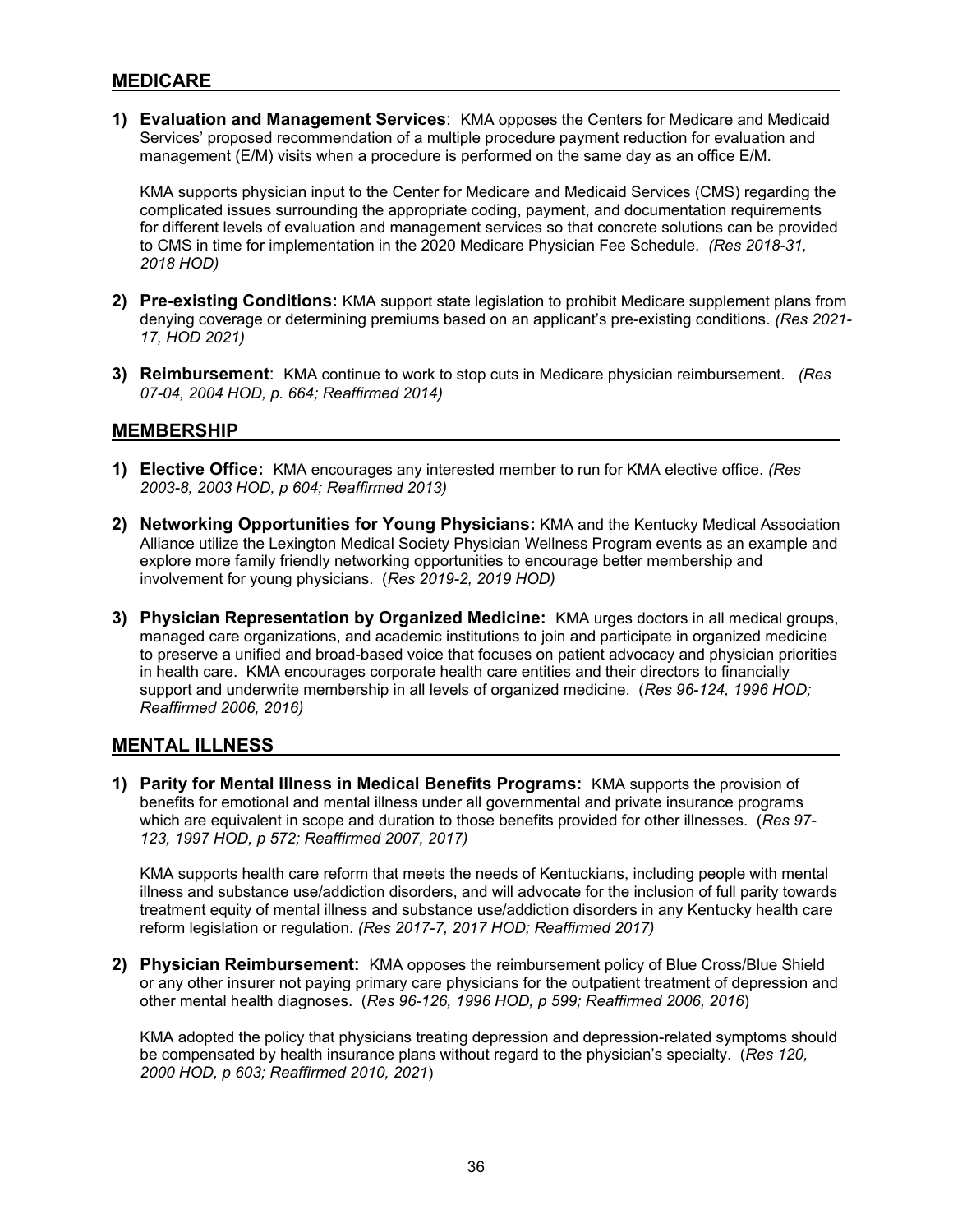KMA advocates for payment mechanisms that allow adequate funding of mental health care in order to assure its continued availability in the primary care physician office. *(Res 2015-3, 2015 HOD)*

#### **MENU LABELING**

**1) Restaurant Requirements:** KMA supports the requirement that restaurants provide nutritional information, including calorie count, carbohydrate count, salt content, and fat grams, for their menu selections. *(Res 2009-09, 2009 HOD, p 533; Reaffirmed 2019)* 

#### **MILITARY MEDICAL CARE**

- **1) Funding**: KMA supports adequate federal funding of the Tricare program. *(Res 2003-15, 2003 HOD, p 617; Reaffirmed 2013)*
- **2) Location of Louisville Regional VA Medical Center:** KMA opposes the selected Midlands location for construction of a new Louisville Region VA Medical Center.

KMA supports a location in close proximity to the University of Louisville Medical Center for the proposed VA Hospital. *(Res 2013-08, 2013 HOD, p 382)* 

**3) Support for Tricare:** KMA encourages support for families of those on active military duty by accepting Tricare insurance. *(Sub Res 2003-14, 2003 HOD, p 611; Reaffirmed 2004, p 629; Reaffirmed 2014)* 

#### **NURSING**

**1) Advanced Registered Nurse Practitioners (ARNP):** The Ad Hoc Work Group on Prescriptive Authority for Advanced Registered Nurse Practitioners recommends that the Legislative Quick Action Committee shall formulate a position (which may include opposition) that protects the general public from increased risks of drug diversion, strengthens collaborative agreements between physicians and nurse practitioners, and limits the timeframe, schedules, or narcotics for which ARNPs may write. (*Report of the Ad Hoc Work Group on Prescriptive Authority for Advanced Registered Nurse Practitioners-2005 HOD; Reaffirmed 2015)* 

KMA encourages physicians who are contemplating or who have entered into a written collaborative agreement with an ARNP familiarize themselves with the content of the Kentucky Board of Medical Licensure's advisory opinion regarding Acceptable and Prevailing Medical Practice for Physicians Involved in Collaborative Agreements with ARNPs. (*Res 2010-20, 2010 HOD, p 420; Reaffirmed 2021*)

KMA supports the maintenance of the collaborative agreement requirement between nurse practitioners and supervising physicians. *(Res 2011-20, 2011 HOD, p 413; Reaffirmed 2021)*

- **2) Nurse Workforce:** KMA reemphasizes its support for the necessary improved conditions to attract and maintain an adequate supply of nurses to assure the continued availability of quality medical care. KMA continues to emphasize the importance of good professional relationships between physicians and nurses. (*Res W, 1988 HOD, p 742; Reaffirmed 2000, 2010, 2021*)
- **3) Scope of Practice:** Advanced Registered Nurse Practitioners, Physician Assistants, and Pharmacists should be able to provide professional services under their scope of practice so long as the services provided are pursuant to protocols by a medical doctor with whom the patient has established a physician-patient relationship. Plans should not be required to reimburse nonphysician practitioners directly. (*COSLA HOD 1999; Reaffirmed 2009, 2019)*

KMA continues to study the role of physicians in their relationship to mid-level practitioners, with particular regard to oncoming changes of payment systems that may shift the organization of health care delivery in the future. *(Res 2010-20, 2010 HOD, p 420; Reaffirmed 2021)*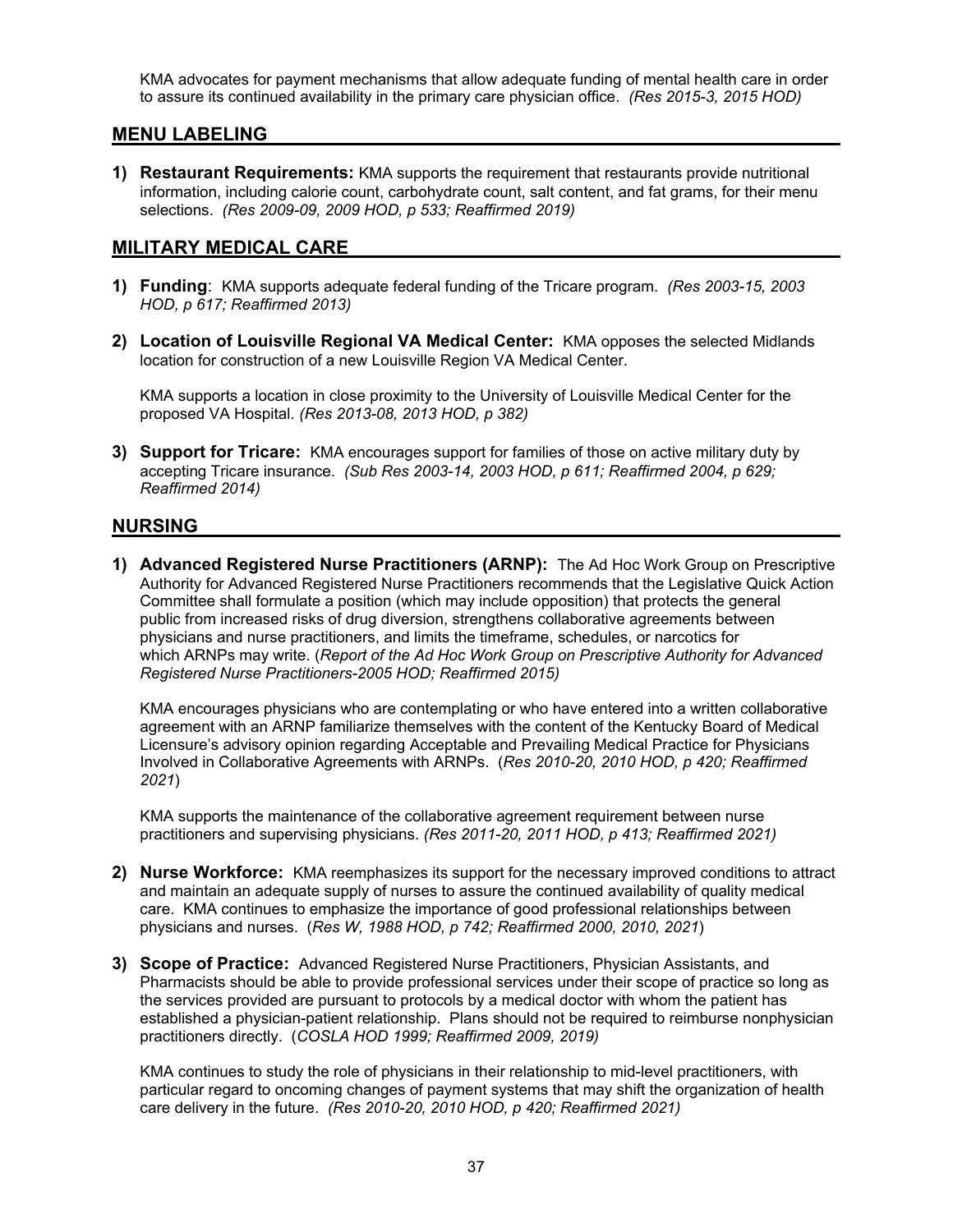KMA, in the public interest, opposes enactment of legislation to authorize the independent practice of medicine by any individual who has not completed the state's requirements for licensure to engage in the practice of medicine and surgery in all of its branches, consistent with AMA policy H-35.988.

KMA endorses existing AMA policies H-160.947 and H-160.950 that present guidelines for the integrated practice of physicians with nurse practitioners and physician assistants and support legislation consistent with these guidelines. *(Res 2011-20, 2011 HOD, p 413; Reaffirmed 2021)*

## **OPHTHALMOLOGY**

**1) Ophthalmologists as Primary Care Providers:** Ophthalmologists shall be regarded as comprehensive (primary, secondary, and tertiary) eyecare providers. (*Res R as amended, 1994 HOD, p 560; Reaffirmed 2004, 2014*)

#### **OPTOMETRY**

- **1) Optometrists as Primary Care Providers:** KMA opposes legislation allowing optometrists to act or serve as primary care providers in performance of the practice of medicine, surgery, or laser surgery in the Commonwealth of Kentucky. (*Res 97-129, 1997 HOD, p 572; Reaffirmed 2007, 2017*)
- **2) Optometric Surgery Law:** KMA will pursue all necessary legal and legislative options to repeal Kentucky's optometric surgery law. (*Res 2011-01, 2011 HOD, p 412; Reaffirmed 2021)*

## **PATIENT ADVOCACY**

#### **1) Physician Responsibility for Patient Advocacy:**

- The duty of patient advocacy is a fundamental element of the physician/patient relationship that should not be altered by the system of health care delivery in which physicians practice. Physicians must continue to place the interest of their patients first.
- Physicians must advocate for appropriate care they believe will materially benefit their patients.
- Physicians should be given an active role in contributing their expertise to any allocation process and should advocate guidelines that are sensitive to differences among patients.
- Strong appellate mechanisms, including independent external appeals processes, for both patients and physicians, should be in place to address disputes regarding medically necessary care.
- Health insurance and managed care plans must adhere to the requirement of informed consent that patients be given full disclosure of material information, including limitations or restrictions on benefits before entering a plan.
- Physicians should not participate in any plan that encourages or requires care at or below minimum professional standards.
- Financial incentives are permissible only if they promote cost-effective delivery of health care and not withholding of necessary medical care. (*COSLA HOD 1999; Reaffirmed 2009, 2019)*
- Health/medical care facility processes or procedures or payment system rules should not interfere with the counsel of patients by physicians and should not subject physicians to any reprisals that would restrain, suppress, or prevent them from providing information to patients and their families regarding cost and quality issues. *(Res 2008-18, 2008 HOD, p 625; Reaffirmed 2018)*

# **PATIENT/PHYSICIAN RELATIONSHIP**

**1)** KMA endorses the position that the physician should be in the focal position of directing medical care to produce an outcome in the best interest of the patient, appropriate to the patient's situation, in the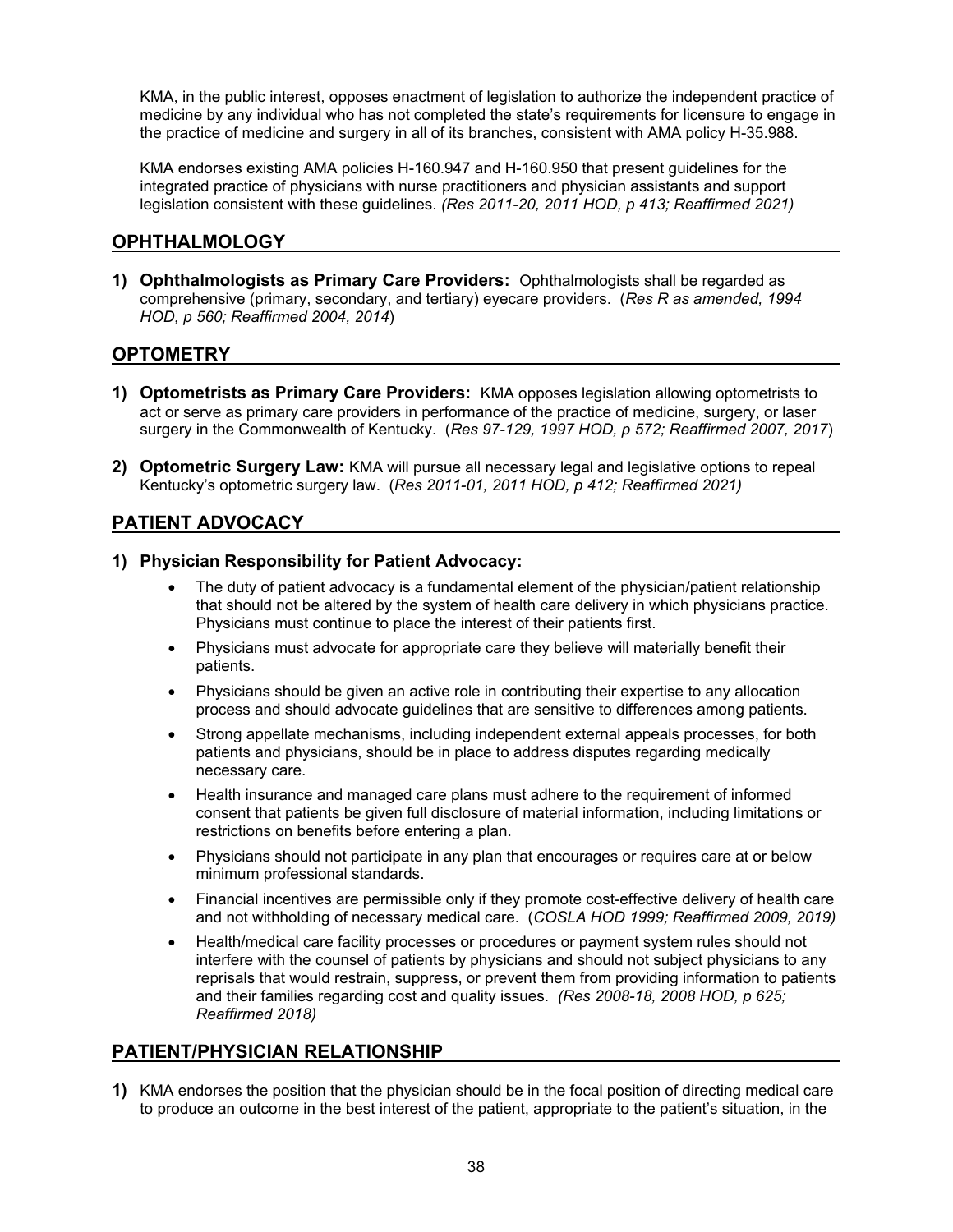most timely and cost-effective manner possible, adhering to established principles of ethics, and for fair and reasonable compensation. (*Res 98*-*108, 1998 HOD, p 559; Reaffirmed 2008, 2018)* 

#### **PAY FOR PERFORMANCE**

**1) Guidelines:** KMA supports provision of high quality care to patients and opposes any pay-forperformance programs based solely on cost. KMA also supports the principles of the AMA regarding pay-for-performance programs. *(Report of the Committee to Investigate Changing Trends in Medicine 2005 HOD, p 671, Reaffirmed 2015)* 

KMA supports these principles:

- a. KMA opposes physician profiling, tiering, or pay-for-performance programs based solely on economic criteria.
- b. Physicians who meet quality standards should be identified separately from their economic standards.
- c. Such programs should be designed to improve quality of care using nationally accepted standards.
- d. Measurements and guidelines used in such programs should be evidence-based and not based solely upon economic criteria.
- e. Physician rankings must provide complete transparency and a mechanism for physicians to appeal their classification.
- f. Any such programs instituted by third-party payers should be reviewed by a nationally recognized, independent health care quality standard-setting organization, retained at their own expense.
- g. KMA should support legislation based on these principles regarding pay-for-performance, physician profiling, and tiering programs established by third-party payers. *(Report of the Comm on Medical Business Advocacy, 2009 HOD, p 531; Reaffirmed 2019)*
- **2) Information Systems to Judge Quality and Cost-Effectiveness:** Quality is defined by the AMA Council on Medical Service as the degree to which care services influence the probability of optimal patient outcomes. Adequate levels of government and private funding should be budgeted to finance outcomes research, practice parameters development, and similar approaches, provided they have appropriate physician input. The results of such mechanisms should be educational and not punitive. Third party payers should be prohibited from releasing information except to the individual physician or within a formal peer review process. (*COSLA HOD 1999; Reaffirmed 2009, 2019)*
- **3) Measure Validation:** KMA supports efforts to require that ongoing access to a physician's performance data be provided by the measuring entities in a manner that ensures that the data is being received and is valid.

KMA encourages its members to become active in validating the receipt and accuracy of their performance data.

KMA supports efforts by state and federal legislators to enact legislation supporting the accurate collection and validation of physician performance data. (*Res 2016-23, 2016 HOD*)

#### **PEER REVIEW**

- **1) Confidentiality:** KMA seeks relief from the lack of confidentiality of peer review. (*Res 2012-21, 2012 HOD, p 522)*
- **2) Medical Review Committee:** A Medical Review Committee is composed of physicians under the auspices or requirements of medical associations or societies, hospitals, clinics, nursing homes, private insurers, government, or other entities which require or generate review of medical care. A Medical Review Committee evaluates the quality, cost, and necessity of medical services, including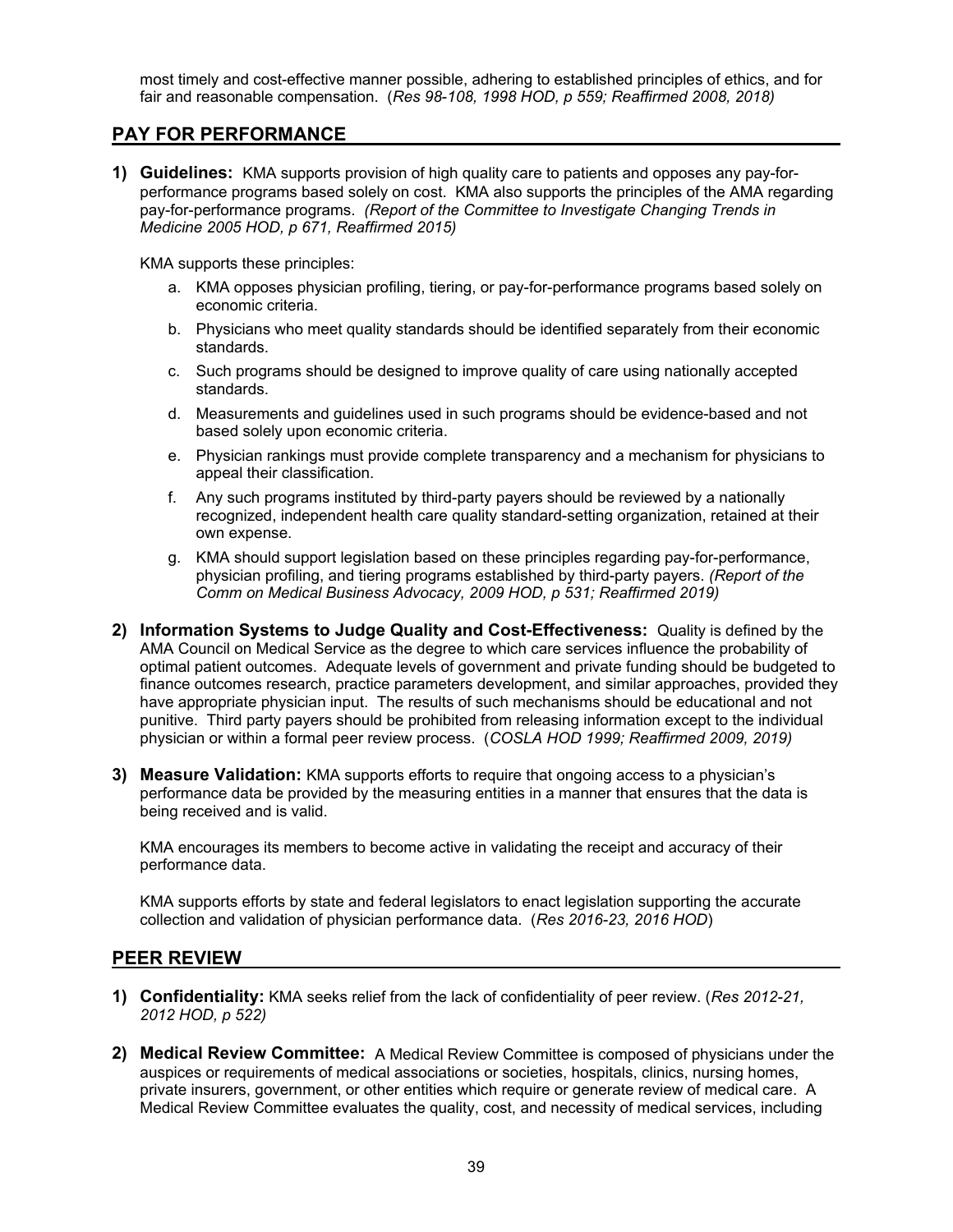credentialing. Members who act without malice or fraud should not be subject to liability for damages on account of any act, statement, or proceeding performed within the scope and functions of the committee. Proceedings of the medical review committee, records and the materials it produces, and materials it reviews should be confidential and not considered public records. (*COSLA HOD 1999; Reaffirmed 2009, 2019)* 

## **PHYSICIAN ASSISTANTS**

- **1A) Guidelines:** KMA reconfirms its support for the concept of Physicians Assistants with the following guidelines:
	- 1. That a Physician Assistant must be a recognized graduate of a PA program of an accredited institution of higher learning;
	- 2. That Physician Assistants must be certified or eligible for certification through the National Board of Certification for PAs;
	- 3. That there be no more than four PAs working under the supervision of any one licensed physician, except those in training in an accredited institution, and that the practice of a PA shall be limited to the same area of practice as that in which the supervising physician is qualified; *(Res 2014-10, 2014 HOD, p 334)*
	- 4. Jurisdiction over PAs should be maintained by the Board of Medical Licensure;
	- 5. That the physician's supervision be required in a reasonable manner at the time of service provided and, in a manner, acceptable to the Board of Medical Licensure;
	- 6. The PAs must document their services in acute care and/or long-term care facilities, and any orders written must be countersigned by the responsible physician. (*Res P, 1979 HOD, p 695; Reaffirmed 2000, 2010, 2021*)
- **1B) Guidelines:** KMA supports legislative action to:
	- 1. Increase the physician to physician assistant ratio so that physicians may supervise up to four physician assistants at any one time. *(Res 2014-10, 2014 HOD, p 334)*
	- 2. Reestablish the requirement that medical services or procedures delegated to a physician assistant (PA) be within the scope of practice of the supervising physician;
	- 3. Forbid independent practice by physician assistants; and
	- 4. Require the Kentucky Board of Medical Licensure to promulgate administrative regulations which:
		- A. Establish an application procedure whereby a physician seeking supervisory privileges regarding a PA must submit to the Board, for its approval, a utilization plan outlining the range and scope of services to be provided by the PA and demonstrating that these services or procedures are among those for which the PA received training in an accredited educational program or for which the physician assistant has acquired satisfactory knowledge and experience under physician supervision; and
		- B. Require, prior to the PA performing any service or procedure beyond those authorized under the utilization plan, that the supervising physician gain the Board's approval of a supplemental plan which delineates the additional service or procedure, stipulates the level of supervision involved, describes the education, training and experience of the PA, and identifies the location where the service or procedure will be provided (i.e., hospital, physician office, ambulatory surgery center, etc.). The credentialing approval by an accredited hospital medical staff (e.g., JCAHO) may be adequate documentation information for the supplemental utilization plan.

In addition, the ad hoc committee recommends the following principles concerning PA scope of practice become KMA policy and that the Association encourage the Kentucky Board of Medical Licensure to promulgate regulations for approving PA utilization and supplemental utilization plans using these principles as guidelines.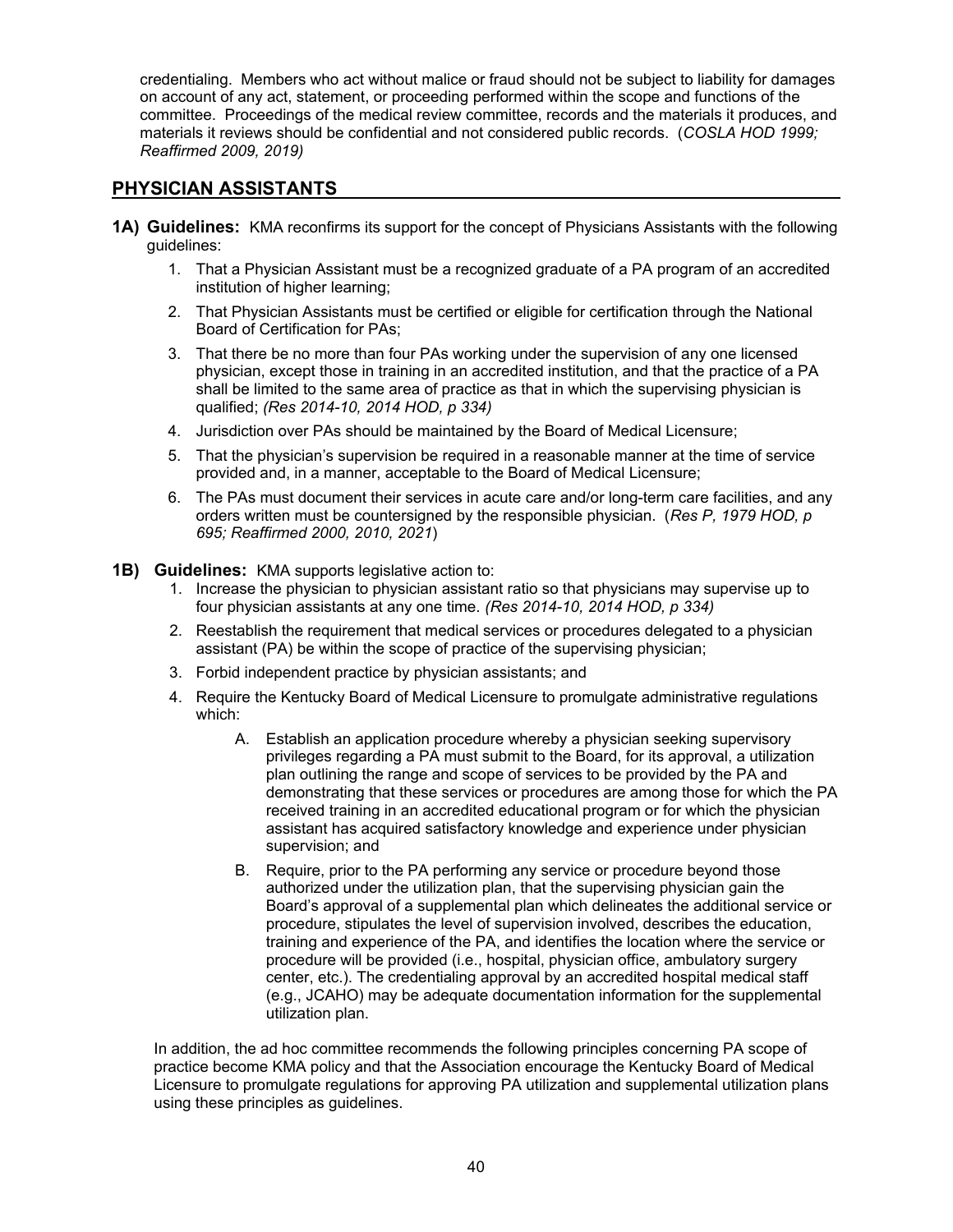- **2) Modification of Co-Signature Policy:** KMA supports working with the Kentucky Academy of Physician Assistants to provide for physician discretion on the need for co-signature. *(Res 2013-18, 2013 HOD, p 384)*
- **3) Physician Assistants Certification:** KMA reaffirms support for certification of Physician Assistants by the Kentucky Board of Medical Licensure. The KMA believes that medical institution policies for purposes of staff privileges for practitioners be established by the local institution in conjunction with medical staff. The KMA believes that institutional staff privileges be determined commensurate with an applicant's education, training, experience, and demonstrated current competence; JCAHO standards; and federal, state, and other government laws and regulations. (*Res 98-124, 1998 HOD, p 545; Reaffirmed 2008, 2018)*

KMA advocates against the establishment of autonomous state boards, with a voting membership comprised of a majority physician assistants, to license, regulate, and discipline physician assistants. *(Res 2017-11, 2017 HOD)*

- **4) Physician Assistants Scope of Practice:** KMA vigorously oppose legislative attempts to expand PA scope of practice. (*Res 2004-35, 2004 HOD, p 636; Reaffirmed 2014*)
- **5) Physician Assistants Reimbursement:** KMA endorses legislation, regulations, and agency and institutional policies that authorize that health care services provided by Physician Assistants be reimbursed to the physician who supervises the Physician Assistant. (*Res 98-109, 1998 HOD, p 545; Reaffirmed 2008, 2018)*

KMA opposes reimbursement directly to physician assistants by public and private insurance. *(Res 2017-11, 2017 HOD)* 

#### **6) Principles and Policy for Physician Assistant Scope of Practice:**

- 1. Supervising physicians may delegate to a physician assistant medical services or procedures that are:
	- a. Within the scope of training received in an accredited educational program for physician assistants, or within the scope of such additional training and experience as gained in practice under a supervising physician, and
	- b. Within the supervising physician's scope of practice, and
	- c. Part of a utilization plan approved by the Board of Medical Licensure.
- 2. Supervising physicians may delegate additional medical services or procedures to physician assistants that are outside their initial scope of training if:
	- a. The additional medical services or procedures delegated are within the supervising physician's scope, and
	- b. The physician assistant's capability to perform the additional medical service or procedure is competently gained through extensive training and experience in practice, and
	- c. The additional medical service or procedure is part of a supplemental utilization plan approved by the Kentucky Board of Medical Licensure. The KBML may consider training received from a supervising physician and experience acquired during supervised practice as equivalent to formal education and instructional courses, or may require the supervising physician to certify that the physician assistant has completed a formal course or courses of education and instruction that pertain to the additional medical service or procedure.
- 3. Medical services or procedures may require varying levels of supervision. The different levels of supervision are defined as follows:
	- a. Direct Supervision The highest level of supervision is "direct supervision." This means the supervising physician is actually in sight of the physician assistant when the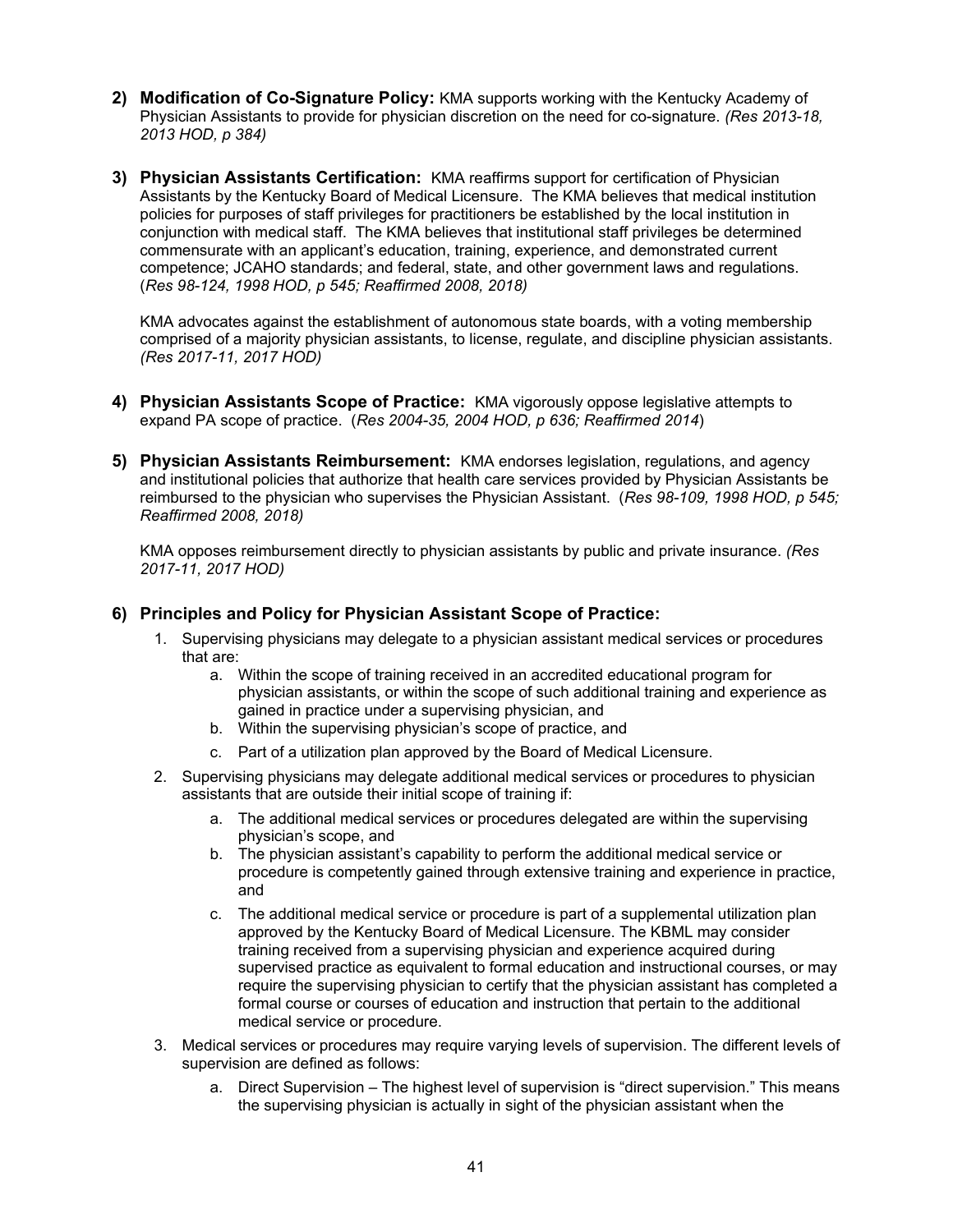physician assistant is performing the function requiring direct supervision. Although the physician may be performing some other task at the time, the supervising physician is physically present in the same room, so that the supervising physician may immediately provide direction or assume the performance of the task if difficulties arise. This does not require that the physician is watching "over the shoulder" of the physician assistant as would be required during the training period to ensure that the physician assistant is competent to perform the task. The term "immediate presence" means that direct supervision is being provided.

- b. On-site Supervision The next level of supervision is "on-site supervision." On-site supervision requires the physical presence of the supervising physician in the same location (i.e., the physician's office suite) as the physician assistant, but does not require the physical presence in the same room.
- c. Off-site Supervision The remaining level of supervision is "off-site supervision." When providing off-site supervision, the supervising physician must be continuously available for direct communication with the physician assistant and must be in a location that, under normal conditions, is not more than sixty minutes travel time from the physician assistant's location.
- 4. The physician is responsible for the supervision of the physician assistant in all settings.
- 5. The physician is responsible for managing the health care of patients in all settings.
- 6. The relationship of the supervising physician and physician assistant must involve frequent consultations and frequent review of practice patterns. The relationships must always be complementary to the supervising physician's overall care of the patient and must never be independent or in place of the supervising physician.
- 7. The supervising physician must be available for consultation with physician assistant at all times, either in person or through electronic communications, and must be in a location that, under normal conditions, is not more than sixty minutes travel time from the physician assistant's location.
- 8. The extent of the involvement by the physician assistant in the assessment and implementation of treatment will depend on the complexity and activity of the patient's condition and the training, experience, and preparation of the physician assistant, as determined by the supervising physician.
- 9. Patients should be made clearly aware at all times whether they are being cared for by a physician or a physician assistant.
- 10. A physician assistant scope of practice should not be of a type that cannot be performed safely and effectively.
- 11. KMA endorses legislation, regulations, and agency and institutional policies that authorize that health care services provided by physician assistants be reimbursed to the physician who supervises the physician assistant. *(Report of the Ad Hoc Committee on Physician Assistant Scope of Practice, 2001 HOD, p 605 607; Reaffirmed 2011, 2021)*
- **7) Supervisory, Collaborating, or Other Specific Relationships:** KMA advocates against the elimination of provisions in laws and regulations that require a physician assistant to have and/or report a supervisory, collaborating or other specific relationship with a physician in order to practice. *(Res 2017-11, 2017 HOD)*

#### **PHYSICIAN NETWORKS**

**1) Access to Specialty Care and Referral:** Insurance and managed care plans should be required to demonstrate that there are adequate physicians for enrollees to have an appropriate choice of physicians and access to services. Each insurance or managed care plan should develop appropriate plans to ensure proper access to specialty care including: referral to a nonparticipating specialist in instances where the network does not have a specialist in the appropriate area; the provision of standing referrals to a particular specialist in necessary instances; the coordination of care by a specialist for enrollees with life-threatening or degenerative/disabling conditions and/or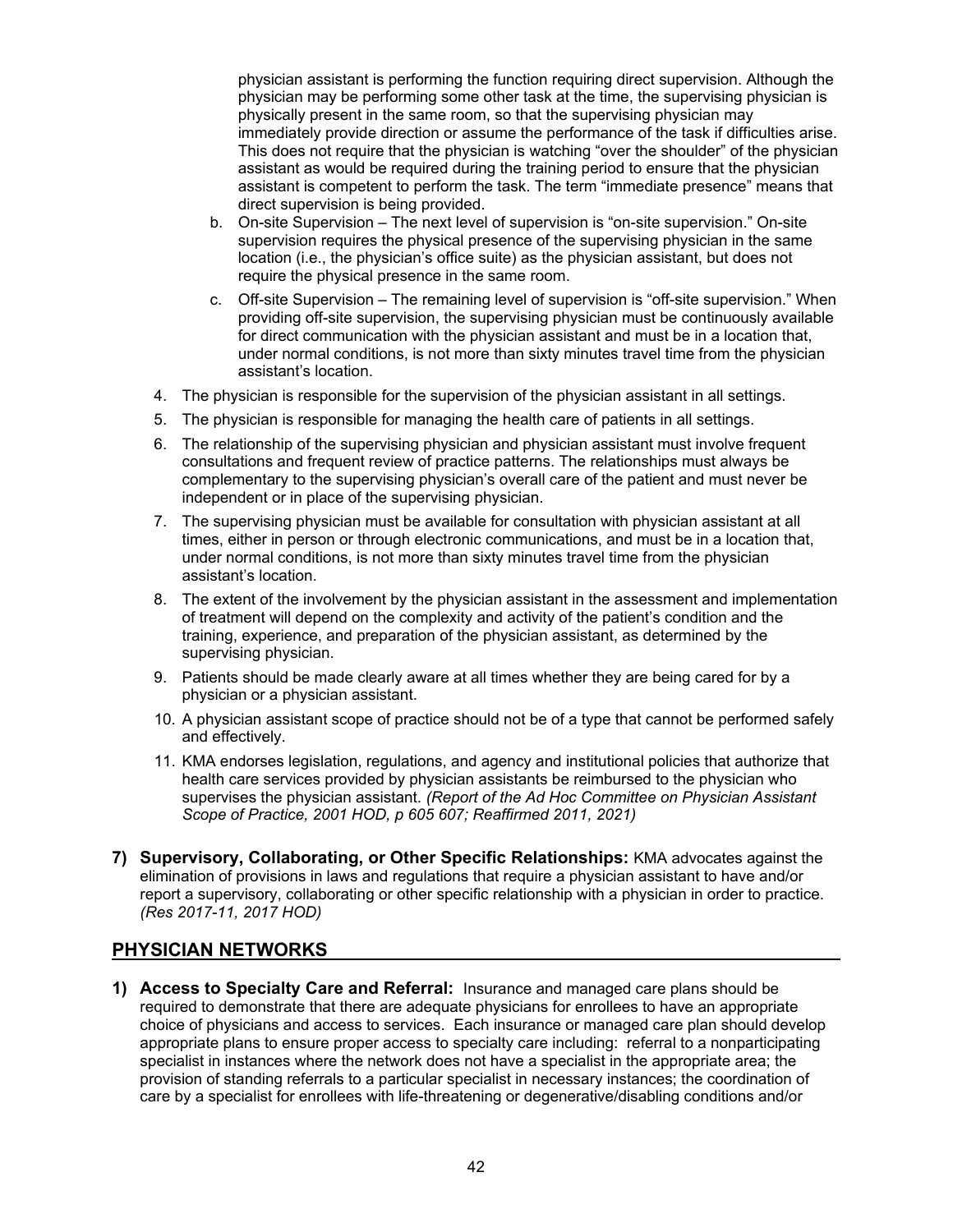referral to a specialty care center if care would be most appropriately provided. (*COSLA HOD 1999; Reaffirmed 2009, 2019)*

**2) Network Adequacy:** Managed care plans must have sufficient number and type of primary care physicians, specialists and subspecialists throughout the plan area. The network should be available to enrollees within 30 miles or 30 minutes, and access to urgent and emergency care should be well defined. Telephone access to the plan during business hours should be available, and reasonable standards for waiting times to obtain appointments should be present. (*COSLA HOD 1999; Reaffirmed 2009, 2019)* 

#### **PHYSICIAN, TITLE OF**

**1) Legislation:** KMA seeks legislation that limits the use of the title "Physician" to individuals who have completed the requirements for an MD or DO degree. (*Res 2011-17, 2011 HOD, p 417; Reaffirmed 2021)*

#### **PREGNANCY**

**1) Addiction**: KMA opposes legislation that seeks to impose criminal liability related to maternal drug addiction during pregnancy or transplacental drug transfer.

KMA opposes legislation that requires physicians to gather and report private personal health information to law enforcement agencies in furtherance of investigations or prosecution related to maternal drug addiction during pregnancy or transplacental drug transfer.

KMA, through its communication vehicles, will provide information to increase knowledge regarding the effects of drug and alcohol use during pregnancy and the value of routinely inquiring about alcohol and drug use in the course of providing prenatal care. *(Res 2017-4, 2017 HOD)*

**2) Breastfeeding:** KMA fully supports breastfeeding and its promotion in the state of Kentucky. (*Res Z, 1990 HOD, p 741; Reaffirmed 2000, 2010, 2021*)

KMA supports increasing public education on the benefits of breastfeeding to both baby and mother.

KMA supports continuous post-partum access to and health insurance coverage for lactation consultants and affordable breast pumps.

KMA supports providing mothers with adequate time and a private, hygienic space to express breast milk regardless of their employment or student status.

KMA supports increasing and improving the follow-up with parents of newborns to ensure parents are aware of resources available to them, and to help remedy early issues in the breastfeeding process to increase breastfeeding rates and longevity. *(Res 2017-26, 2017 HOD)*

- **3) Folic Acid:** KMA recommends women of childbearing age to take folic acid. (*Report of the Committee on Maternal and Neonatal Health, 1999; COSLA HOD 1999; Reaffirmed 2009, 2019)*
- **4) High-Risk Newborns:** KMA recommends that all high-risk newborns be followed by their physicians and their designates to insure PKU testing, infant immunizations, preventive care, and repeat pregnancy education. The importance of preventive health measures, including immunization, is recognized for all infants and children in the Commonwealth. (*Comm on Maternal and Child Health, 1992 HOD, p 671; Reaffirmed, Special Report on Policy Sunset, 2002 HOD, p 576; Reaffirmed 2012)*
- **5) Maternal Mortality Rates:** KMA will collaborate with relevant stakeholders to advocate for ways to reduce maternal mortality rates in the state of Kentucky in the context of state and federal laws. *(Res 2019-32, 2019 HOD)*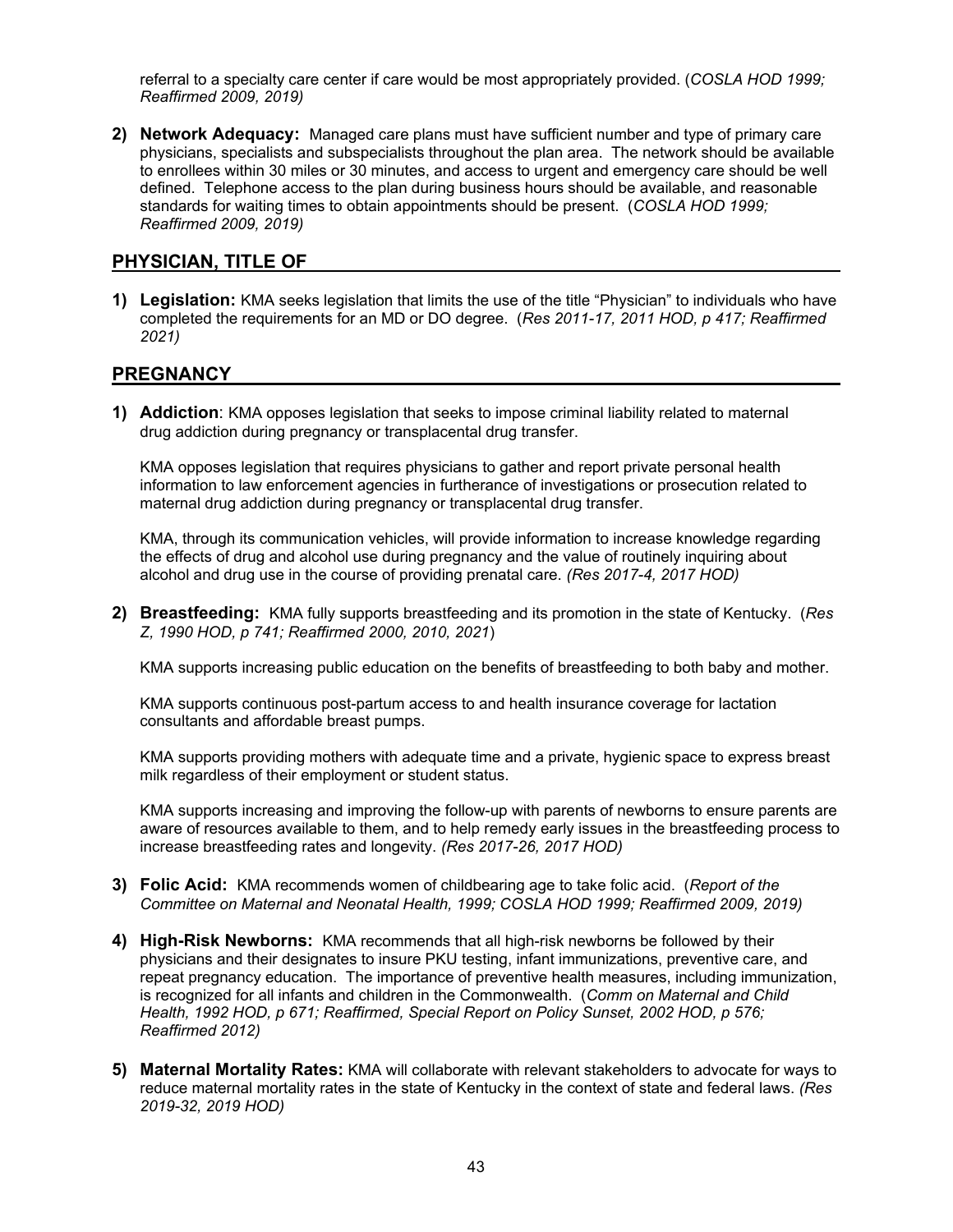- **6) Primary Care During Perinatal Period:** KMA maintains that obstetricians be regarded as primary care physicians to their obstetrical patients during the perinatal period. (*Res N, 1994 HOD, p 560; Reaffirmed 2004, 2014)*
- **7) Quality Care Standards:** The 1994 House of Delegates adopted the report of the Wisconsin Association for Perinatal Care that recommends certain quality of care standards be met prior to hospital discharge of mother and newborn. The following steps are utilized to decrease morbidity in mothers and children and as a method of negotiating with third-party payors:
	- A. All patients should have a case manager, be it the patient herself, the primary care provider, public health nurse, tertiary care provider, or some other advocate or support person.
	- B. Hospital staff should be expected to accomplish the following goals during the time they have with the patient during the intrapartum and postpartum periods:
		- The physiological stability of the mother and infant.
		- An intact feeding interaction.
		- Patient education on how to care for herself and her baby, and when and how to contact her care provider.
	- C. A physician-directed referral source of continuing medical care for both mother and baby should be identified, and arrangements made for the baby to be examined with 48 hours of discharge:
	- D. The following assessments should be performed on all infants/families prior to discharge:
		- Parents' concerns, priorities, and resources
		- Developmental/sensory risk assessment
		- Maternal/infant interaction
		- Psychosocial
			- o Parenting readiness
			- o Home environment
			- o Financial Needs
	- E. A formal discharge plan should be developed for each infant/family. Care conferences should be convened for infants/families that have a variety of needs/concerns.
	- F. Standard interagency referral and communication forms should be considered as a way to communicate the same information to multiple providers, patient support personnel, and the family.
	- G. Health care providers and payors should work together and have a common understanding about which patients fall within their managed care guidelines for each discharge and which patients are outliers. *(Report of the Committee on Maternal and Child Health, 1994 HOD, pp 563-4; Reaffirmed 2004, 2014)*
- **8) Smoking:** KMA recognizes the importance of perinatal smoking cessation. (*Report of the Committee on Maternal and Neonatal Health, 1999; COSLA HOD 1999; Reaffirmed 2009, 2019)*

#### **PREGNANCY, TERMINATION OF**

**1)** After the stage of viability, termination of pregnancy must be limited to those situations in which the life of the mother is jeopardized or a proven fatal anomaly exists;

Abortion on demand be discouraged at any time;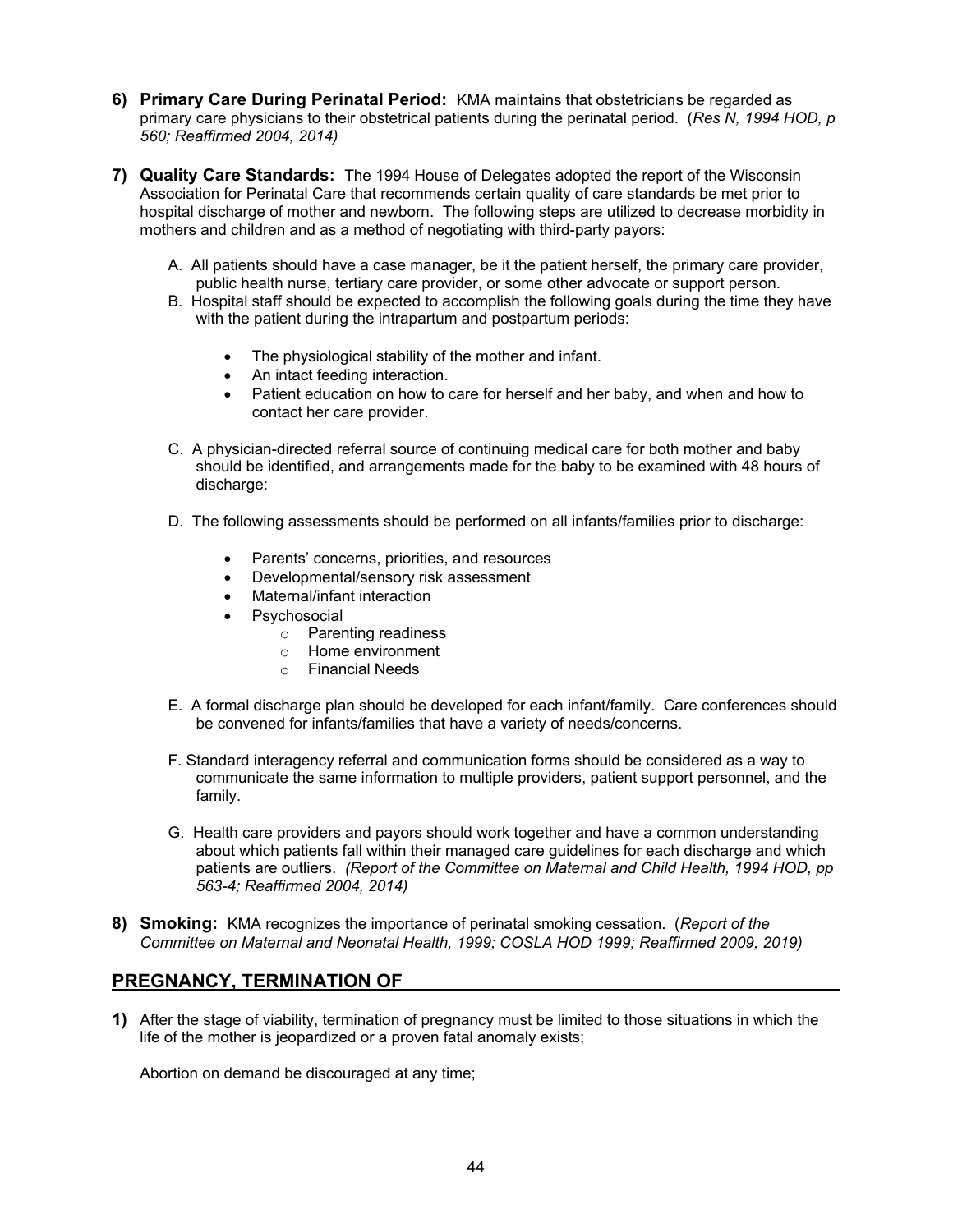Any live infant must be accorded the same rights and the same care that would be given to an infant delivered by more traditional means;

The practice of using fetuses as experimental material is condemned;

No hospital, clinic, institution, or any other facility in this state should be required to admit any patient for the purpose of performing an abortion, nor required to allow the performance of an abortion;

No person should be required to perform or participate directly or indirectly in an abortion procedure. No hospital, governing board, or any other person, firm, association, or group should terminate the employment or alter the position of, prevent or impair the practice or occupation of, or impose any other sanction or otherwise discriminate against any person who refuses to participate in an abortion procedure; and

We recommend that the Bureau of Vital Statistics, Department of Health, establish an abortion reporting form, which shall be used for the reporting of every abortion performed or prescribed in this state. Such forms shall include the following items in addition to such other information as may be necessary to complete the form:

- 1. The age of the pregnant woman;
- 2. The marital status of the pregnant woman;
- 3. The location of the facility where the abortion was performed or prescribed;
- 4. The type of procedure performed or prescribed;
- 5. Complication, if any;
- 6. The pregnant woman's obstetrical history regarding previous pregnancies, abortion, and live births;
- 7. The stated reason or reasons for which the abortion was requested;
- 8. The state and county of the pregnant woman's legal residence. (*Ref Comm Sub Res, 1973 HOD, p 882; Reaffirmed 2000, 2010, 2021*)
- **2) KMA Recommendations on Guidelines for Facilities:** Criteria laid down by the Board of Certificate of Need and Licensure, or any other agency determining where abortions may be performed on an out-patient basis, must meet the following standards:
	- 1. A permanent record must be kept for each patient.
	- 2. It should include a preoperative history and physical examination which is particularly directed to the identification of preexisting or concurrent illnesses or drug sensitivities that may have a bearing on operative procedures or anesthesia.
	- 3. A hematocrit and/or hemoglobin and Rh typing should be done on all patients and any other further laboratory work that would be indicated by the patient's medical history.
	- 4. In the case of an unmarried pregnant minor seeking an abortion, the same rules should be applied in requiring the consent to the abortion of the person legally responsible for the minor as are followed in obtaining such consent for any medical operation.
	- 5. Analgesia and anesthesia should accompany the procedure in accordance with generally established good medical practice.
	- 6. There should be means to resuscitate and treat the unconscious patient and the patient with cardiovascular collapse.
	- 7. It shall be the responsibility of the licensed physician performing an abortion to provide preand post-operative care in a traditional and continuing manner. This physician should operate under a transfer agreement ensuring that any patient in whom complications develop will be accepted by a licensed hospital on an around-the-clock basis for emergency care.
	- 8. Abortions should be done by standard and approved methods and recorded in the patient's record. Histologic examination of the tissues is necessary.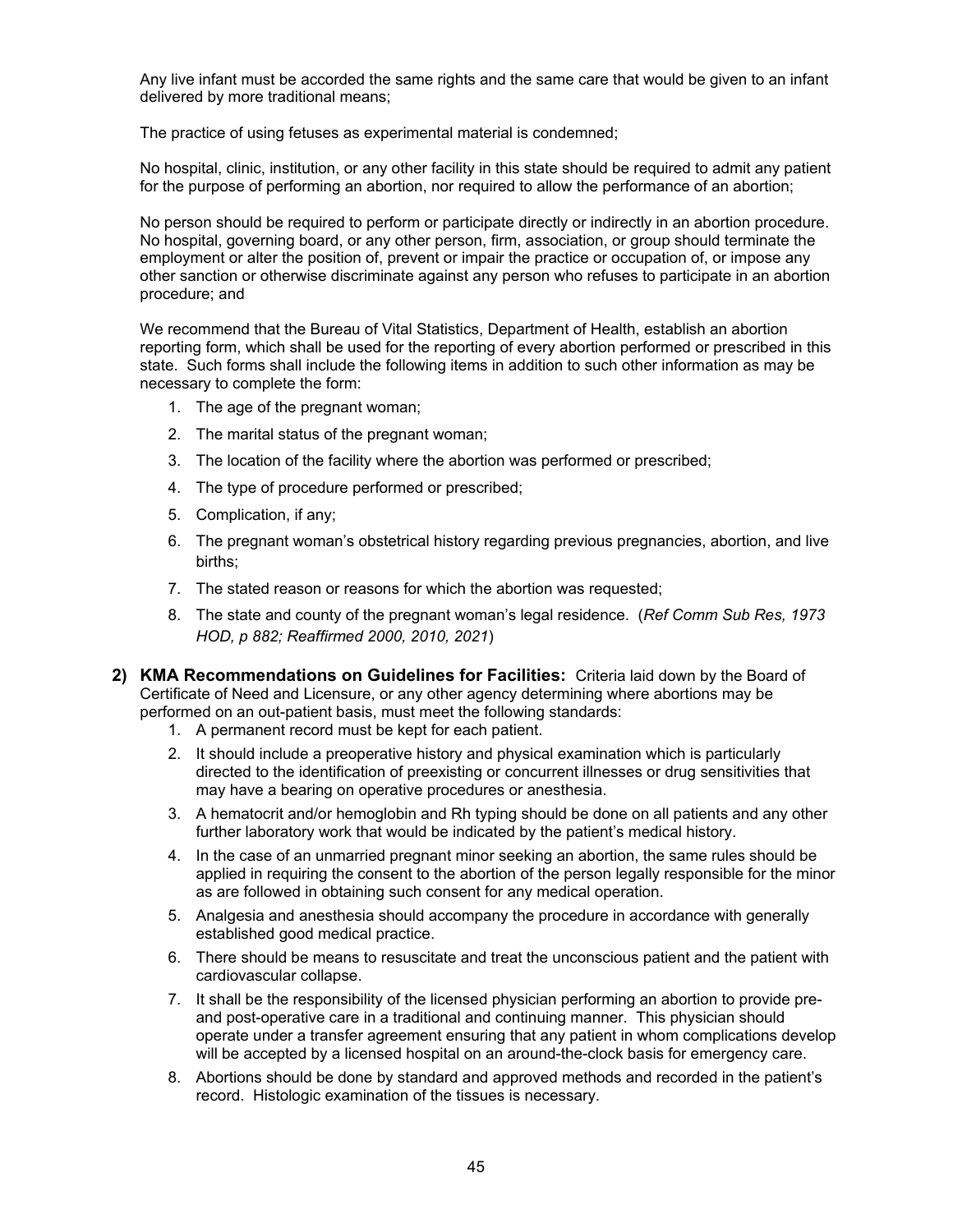- 9. The presence of pregnancy should be confirmed by an appropriate and recognized test for gonadotropin by either immuno-assay methods. The pregnancy must also be confirmed by examination by a licensed physician.
- 10. Pre- and post-abortion counseling should be a part of the services offered. Counseling should include alternatives to abortion, possible psychological evaluation, and contraceptive and sterilization information.
- 11. Each facility must offer (but not require) tests for cervical carcinoma and venereal disease to each patient.
- 12. All Rh-negative patients should be given Rh immune globulin following the surgical procedure in order to prevent Rh sensitization.
- 13. No hospital, physician, or employee should be compelled to participate in abortion.
- 14. For the sake of clarity, the following definitions were agreed upon by the committee:
	- a. Abortion Termination of pregnancy prior to the  $20<sup>th</sup>$  week, or before viability
	- b. Viability is the ability of the fetus to sustain life outside the uterus with usual measures after the 20<sup>th</sup> week of pregnancy.
	- c. First trimester begins with the first day of the last menstrual period and ends 12 weeks later.
	- d. Second trimester begins at the 13<sup>th</sup> week after the onset of the last menstrual period and goes through the 24<sup>th</sup> week.
	- e. Third trimester is from the 25th week until delivery. (*Report of the Ad Hoc Comm on Abortion Guidelines, Addendum to the Report of the Chairman, Board of Trustees, 1973 HOD, p 879; Reaffirmed 2000, 2010, 2021*)

#### **PROVIDER TAX**

- **1) Balanced Health Kentucky:** KMA determine the status of the hospital executive organization (Balanced Health Kentucky) proposal to enact a physician provider tax for funding Kentucky Expanded Medicaid, or any similar provider tax proposal, and report the findings to the KMA House of Delegates. *(Res 2019-28, 2019 HOD)*
- **2) Provider Tax:** KMA opposes any health care financing plan that imposes a provider tax on physicians.

KMA inform physicians and legislators of harm to physician recruitment and retention (especially in Kentucky's medically underserved areas) of a provider tax on physicians. *(Res 2018-30, 2018 HOD)*

#### **PUBLIC HEALTH**

**1) Awareness of Public Health Issues:** In an effort to prevent disease and promote improved health for all citizens of the Commonwealth, the Kentucky Medical Association (KMA), in conjunction with other organizations when appropriate and feasible, will raise the awareness of a specific public health issue, as chosen by the KMA Board of Trustees, to be introduced each year as a part of the annual *KMA Physicians Day at the Capitol*.

KMA will work with other health care organizations and non-governmental organizations, including private business and local communities, that express an interest in the specific public health issues annually chosen by the KMA. *(Res 2013-22, 2013 HOD, p 385)*

**2) Kentucky Lung Health Trust:** KMA strongly support President Neal Moser, MD's focus on lung health, including lung and bronchial cancer.

KMA support legislation to establish a Kentucky Lung Health Trust that awards grants for cancer research, nicotine delivery epidemiology and environmental lung injury studies, funded by an increase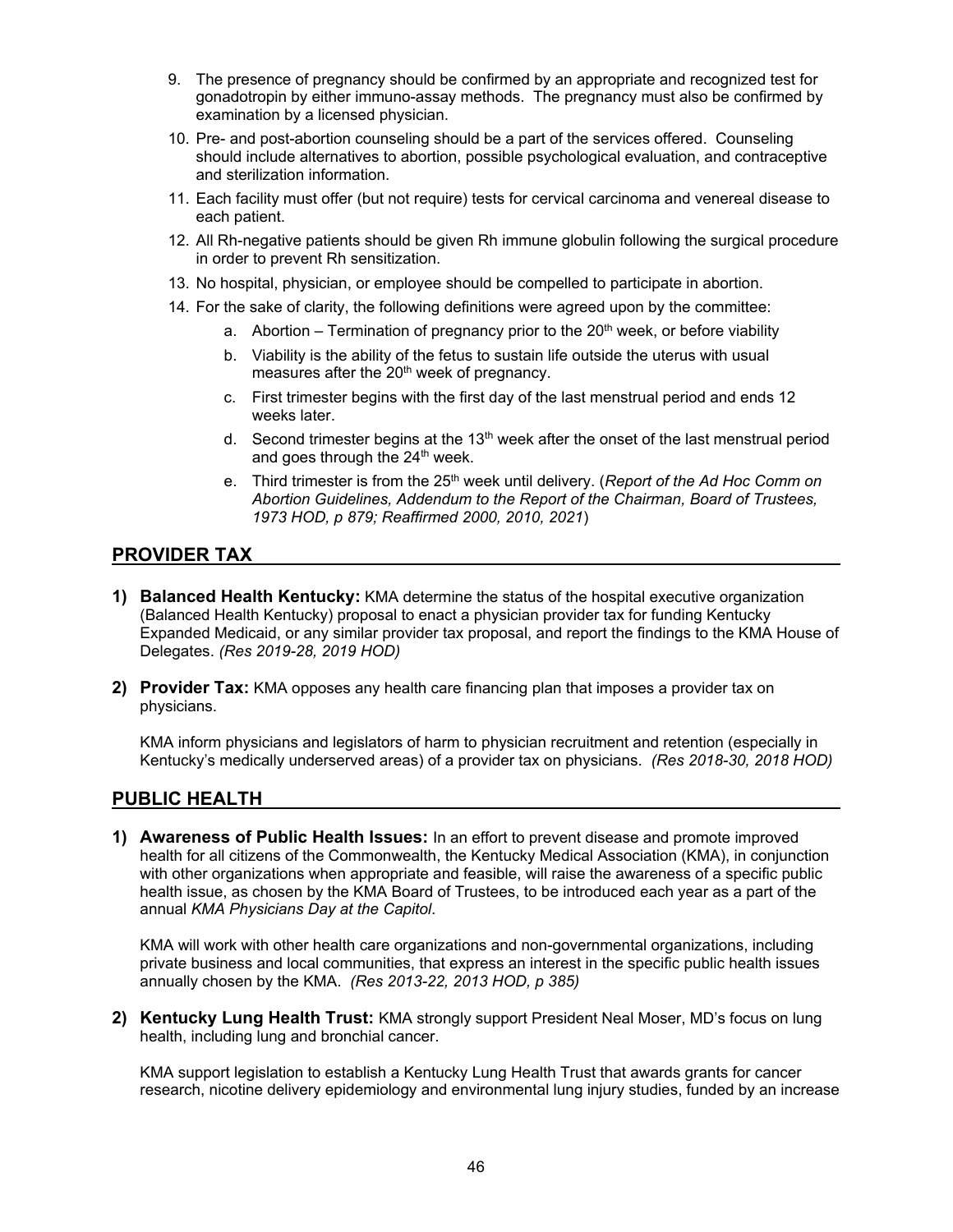on excise taxes on cigarettes and nicotine delivery agents to above the national average. *(Res 2021- 20, HOD 2021)* 

- **3) Climate Change:** KMA will educate members and the public on the possible medical and health care aspects of climate change*. (Res 2019-14, 2019 HOD)*
- **4) Conversion Therapy:** KMA opposes the use of "reparative" or "conversion" therapy for sexual orientation or gender identity. (*Res 2018-2, 2018 HOD*)
- **5) Diabetes and Prediabetes:** KMA support efforts by state and federal legislators to enact legislation supporting prevention and treatment of diabetes. *(Res 2015-9, 2015 HOD)*
- **6) Food Deserts:** KMA collaborate with local public health departments and other stakeholders to improve access to healthy foods and work to reduce food deserts in the Commonwealth of Kentucky. (*Res 2018-11, 2018 HOD*)
- **7) Gun Violence:** KMA advocates for increased research into gun violence. *(Res 2017-21, 2017 HOD)*

KMA supports efforts that:

- Label violence caused by the use of guns as a public health epidemic;
- Fund appropriate research at the Centers for Disease Control and Prevention to evaluate the causes and evidence-based remedies of this epidemic;
- Increase funding for school-based mental health services related to trauma and violence prevention; and
- Evaluate in concert with law enforcement, educators and social services, the most appropriate responses to this epidemic. *(Res 2018-7, 2018 HOD)*
- **8) Health Promotion/Disease and Violence Prevention:** Physicians and patients should become more active participants in health promotion and disease and violence prevention. Physicians should play an active part in emphasizing healthy lifestyles. Such activities can improve the extent and quality of life and reduce health spending. Physicians, health insurance companies, and private and government agencies should promote health promotion and disease prevention measures. Programs include: smoking cessation, treatment/prevention of alcohol and drug abuse, appropriate and healthy diet, adolescent health measures, enforcement of traffic and boating safety laws, regular exercise programs; recognizing and reporting family violence; cancer screening; and other appropriate measures. Health insurance companies should encourage health promotion and disease prevention by reducing premiums for enrollees who exhibit healthy lifestyles. (*COSLA HOD 1999; Reaffirmed 2009, 2019)*
- **9) Medication Education:** KMA partner with relevant stakeholders to promote a public health campaign to promote reliable sources of medical information. (*Res 2018-12, 2018 HOD*)
- **10) Mission Critical Public Health Activities:** KMA advocates that the Cabinet for Health and Family Services develop plans to maintain fundamental public health services. *(Res 2014-13, 2014 HOD, p 334)*
- **11) Nickel Allergen Advisory:** KMA encourages promoting education and awareness about the medical implications of prolonged skin contact with nickel-containing products and the subsequent delayed hypersensitivity reaction that remains lifelong after initial sensitization. (*Res 2021-6, 2021 HOD)*
- **12) Obesity:** KMA encourages its members to recognize that the body mass index is an important tool in the evaluation and treatment of obesity. *(Res 2003-29, 2003 HOD, p 612; Reaffirmed 2013)*

KMA works with all relevant organizations to address the issue of obesity. *(Res 2014-19, 2014 HOD, p 331)*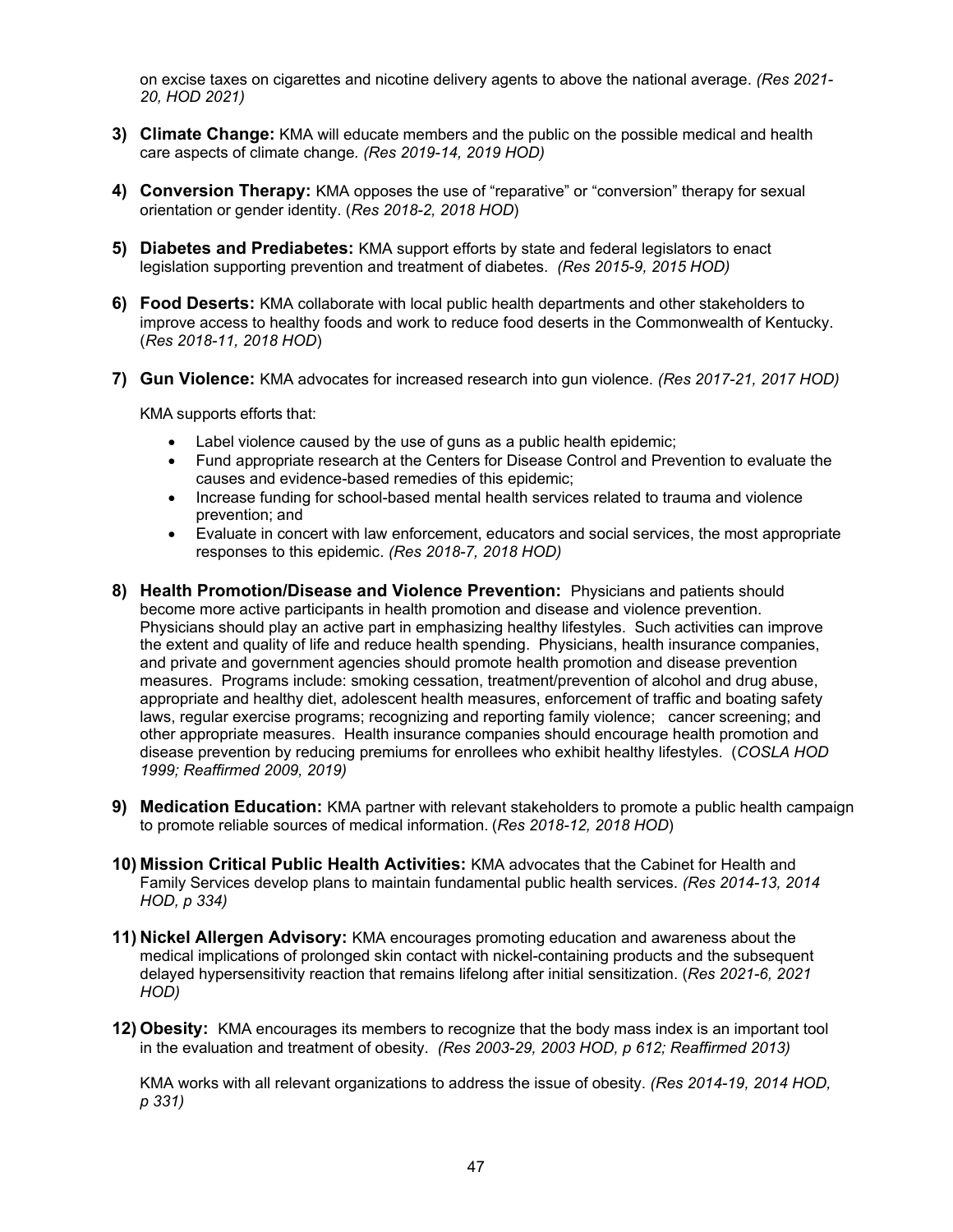KMA work with other organizations and government agencies to develop a public campaign targeted to prevent obesity.

KMA promote evidence-based guidelines regarding the treatment of obesity. *(Res 2021-8, 2021 HOD)* 

**13)** *Stop the Bleed* **Campaign:** KMA will promote the national public health educational campaign *Stop the Bleed* within the Commonwealth of Kentucky.

KMA supports the increased availability of hemorrhage control supplies (including pressure bandages, hemostatic dressings, tourniquets and gloves) in schools, places of employment, and public buildings. *(Res 2019-6, 2019 HOD)* 

- **14) Sugar-Sweetened Beverages:** KMA urges physicians to educate their patients regarding the health effects of sugar-sweetened beverages and, if necessary, encourage patients to reduce consumption of such beverages. (*Res 2016-8, 2016 HOD*)
- **15) Trauma Informed Care:** KMA supports educating physicians regarding the importance of traumainformed care in the treatment of victims of physical and psychologic trauma, including but not limited to the COVID-19 pandemic.

KMA supports the use of evidence-based trauma-informed care and safety practices in health care settings. (*Res 2021-9, 2021 HOD)* 

#### **RESIDENTS**

- **1) Family Practice Residency Program:** KMA encourages and supports the strengthening of existing family practice residency programs in the state of Kentucky with regard to funding, faculty, and clinical experience. (*Res T, 1992 HOD, p 650; Reaffirmed, Special Report on Policy Sunset, 2002 HOD, p 576; Reaffirmed 2012)*
- **2) Resident and Fellow Engagement in Organized Medicine:** KMA and the Resident-Fellow Section (RFS) Governing Council work with the Graduate Medical Education Offices of each accredited post-graduate medical training program in the Commonwealth of Kentucky to develop more on-campus KMA Resident-Fellow Section activities, including regularly scheduled organizational meetings, and mentoring of residents and fellows by members of the KMA Commission on Young Physicians and Physicians in Training *(Res 2014-08, 2014 HOD, p 332)*
- **3) Service Requirement for Kentucky-Trained Physicians:** KMA opposes any legislative proposals that institute an involuntary service requirement for physicians trained in Kentucky. (*Res L, 1992 HOD, p 656; Reaffirmed, Special Report on Policy Sunset, 2002 HOD, p 576; Reaffirmed 2012)*

#### **RETAIL CLINICS**

- **1) Identification of Employed Health Providers:** KMA advocates requiring corporate entities known as "retail clinics" to properly identify their employed health care providers' credentials *(Res 2012-09, 2012 HOD, p 519)*
- **2) Limited Service Clinics:** KMA advocates to hold Limited Service Clinics to the same business practices as physician practices. (*Res 2016-2; 2016 HOD*)
- **3) Regulation and Standardization:** KMA adopts the policy that retail clinic operations should limit their scope of clinical services consistent with state laws, be required to use standardized evidencebased medical protocols, establish arrangements for direct access to and supervision by physicians and establish referral arrangements with the physician practices and other medical facilities. KMA further adopts as policies that these operations should support the medical home model, through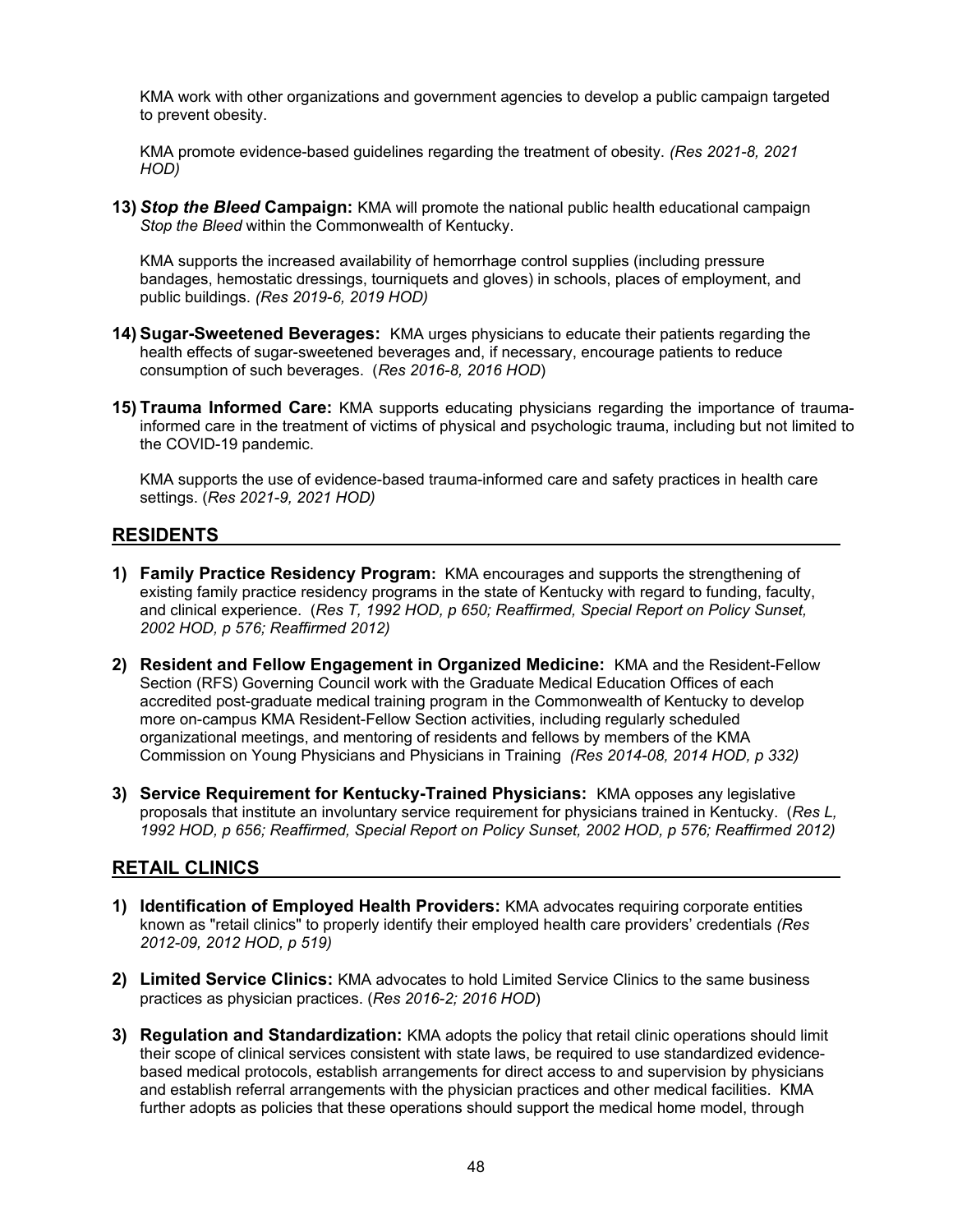prompt communication with physicians of record, and observe accepted contagious disease treatment standards. *(Res 2007-02, 2007 HOD, p 659; Reaffirmed 2017)* 

#### **SAFETY ISSUES**

- **1) ATVs**: KMA supports state legislation to prohibit persons under 16 years of age from operating ATV's on public roadways. *(Res 2006-18, 2006 HOD, p 622; Reaffirmed 2016)*
- **2) Firearms:** KMA encourages and endorses the development and presentation of safety education programs that will engender more responsible use and storage of firearms. *(Res 2019-11, 2019 HOD)*

KMA work with the Kentucky medical schools and residency programs to support evidence-based training for medical students, resident physicians, and teaching physicians to reduce firearm-related morbidity and mortality.

KMA encourages physicians, when appropriate, to counsel patients on firearm safety. *(Res 2019-12, 2019 HOD)* 

**3) Fireworks:** KMA opposes the private use of all fireworks with the exception of approved professional displays. (*Report of the Committee on State Legislative Activities, 1991 HOD, p 659*; *amended and Reaffirmed, Special Report on Policy Sunset, 2001 HOD, p 578; Reaffirmed 2011, 2017)* 

KMA will partner with Kentucky Department for Public Health to advocate for public education initiatives that promote awareness of the health risks associated with recreational firework use including physical injury and death, mental health disorders including Post-Traumatic Stress Disorder, as well as promote best practices for safer use of fireworks for those who choose to use recreational fireworks. *(Res 2018-9, 2018 HOD)*

**4) Helmets:** KMA supports the use of approved helmets, at all times, while riding motorcycles, motor scooters, bicycles, skateboards, ATVs, or in-line skates. *(Res 2002-101, 2002 HOD, p 613; Reaffirmed 2012)* 

KMA supports the passage of legislation requiring all motorcyclists, regardless of age, to be helmeted. (*Res 2007-12, 2007 HOD, p 650; Reaffirmed 2017)*

KMA reaffirm its support for enactment of legislation requiring individuals to wear helmets while riding bicycles. (*Res 2000-114, 2000 HOD, p 599; Reaffirmed 2010, 2021*)

KMA supports and encourages the development of public education campaigns for helmet usage by children. *(Res 2019-9, 2019 HOD)*

**5) Tanning Salon Use by Minors:** KMA supports the enactment of state legislation to protect minors from the hazards of indoor tanning by prohibiting the sale of tanning salon ultraviolet rays to those under 18 years of age. *(Res 2010-16, 2010 HOD, p 422; Reaffirmed 2019)*

#### **SEXUAL ASSAULT VICTIMS**

- **1) Electronic Tracking Systems:** KMA supports the implementation of a secure and confidential electronic tracking system for sexual assault evidence kits. *(Res 2018-4, 2018 HOD)*
- **2) Resources for Victims**: KMA is committed to continuing education for its members and the community on the resources available to victims of sexual assault and supports legislative efforts that provide additional protection and resources for these victims. *(Res 2009-15, 2009 HOD, p 534; Reaffirmed 2019)*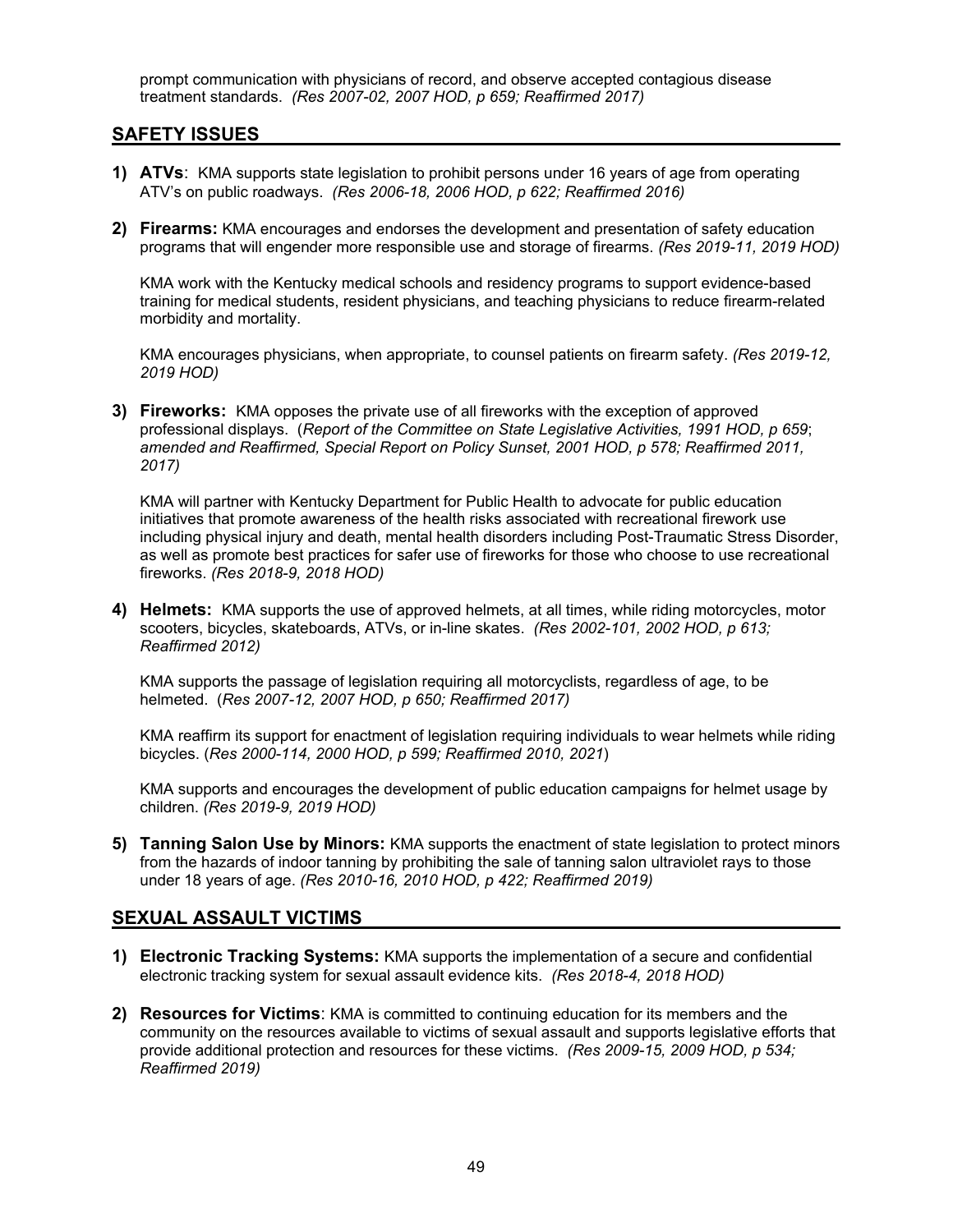## **SOCIAL MEDIA**

**1) Physician Usage:** KMA encourages physicians to use the KMA and other medical society social media platforms.

KMA's Commission on Public Health utilizes existing social media platforms to promote KMA's public health priorities and encourage Young Physician and Physician In-Training involvement. (*Res 2016- 18, 2016 HOD*)

## **STATE BOARD OF MEDICAL LICENSURE**

- **1) Appointments:** KMA seeks amendment of KRS 311.050 in order to once again require the Governor's use of names recommended by the KMA for appointment to the State Board of Medical Licensure in order to restore the professional vetting process for such nominations. *(Res 2012-02, 2012 HOD, p 523; Reaffirmed 2013)*
- **2) Due Process Protections for Physicians:** KMA supports regulatory and/or legislative action that upholds due process protections for physicians

KMA supports due process protections for physicians that require regulatory boards and employers to demonstrate that proposed actions against physicians are least disruptive to the patients they serve and to their professional careers. (*Res 2016-24, 2016 HOD*)

- **3) Medical License Renewal:** KMA work with the Kentucky Board of Medical Licensure to streamline the renewal process for medical licensure. (*Res 2016-10, 2016 HOD*)
- **4) Officers and Panel Chairs:** KMA work with the Kentucky Board of Medical Licensure (KBML) to ensure that KBML officers and panel chairs be limited to MDs and DOs. *(Res 2021-10, 2021 HOD)*

#### **SUNSET PROVISION**

- **1)** KMA adopts the following regarding a sunset provision:
	- A sunset mechanism with a ten-year time horizon shall exist for all KMA policy positions established by the House of Delegates
	- Under this sunset mechanism, a policy will cease to be KMA policy after ten years and the House will be informed annually of those policies being "unsettled," unless action is taken by the House of Delegates to reestablish them
	- Any action of the House of Delegates that reaffirms or modifies an existing policy position shall reset the sunset "clock," making the Reaffirmed policy viable for ten years from the date of its reaffirmation unless subsequent House of Delegates action amends, deletes or alters existing policy (*Res 120, Ref Comm A, 1999; COSLA HOD 1999; Reaffirmed 2009, 2019)*

# **SUPPLIES OVER SEAS**

**1)** KMA commends Supplies Over Seas for 20 years of recovering surplus medical supplies and equipment from Kentucky hospitals, and delivering it to save lives in impoverished communities worldwide.

KMA informs its members and their hospitals of the great benefits of the Supplies Over Seas (SOS) program, and KMA works with the Kentucky Hospital Association to encourage additional hospital participation, greater support for SOS from hospital and community sponsors, and increased use of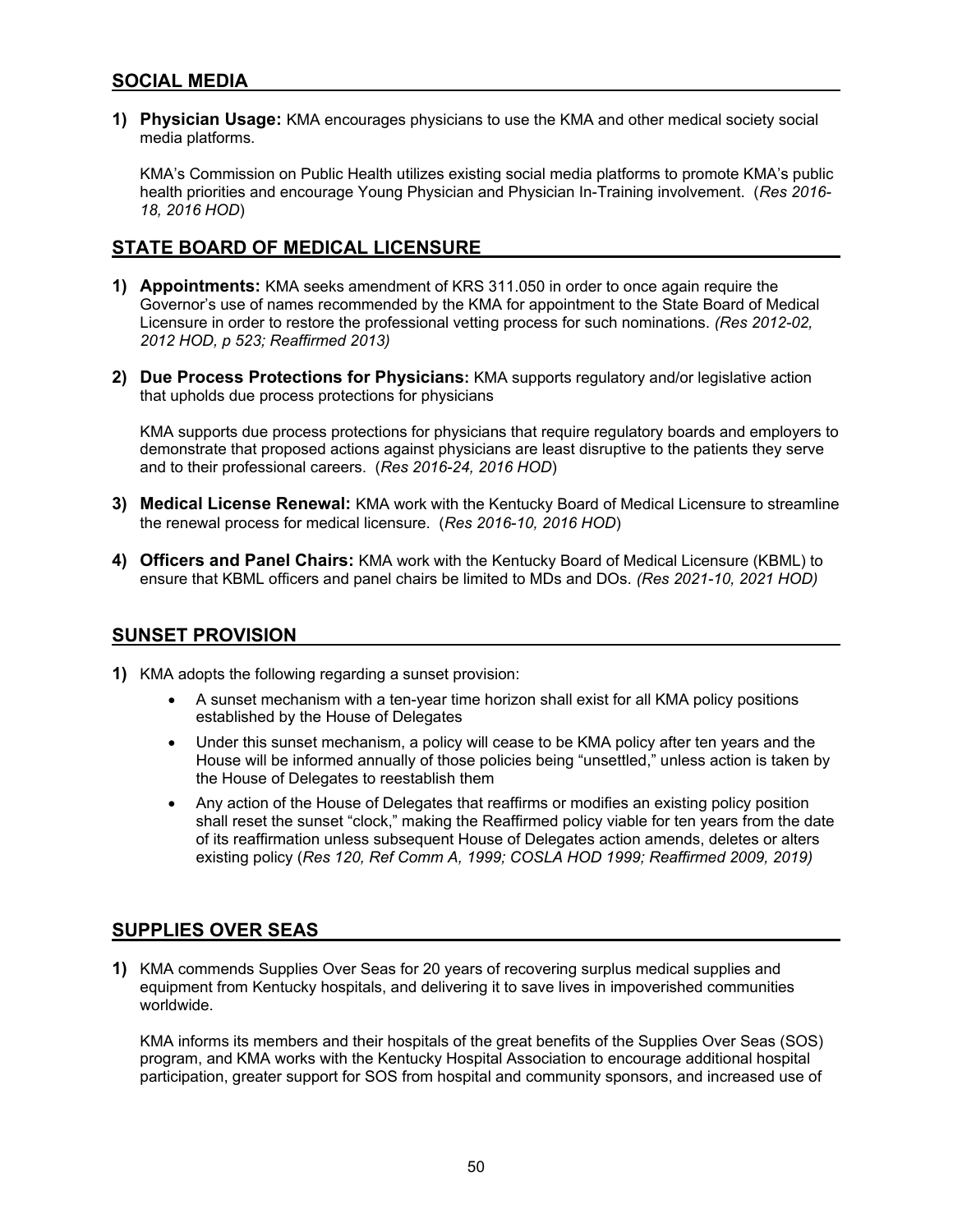SOS resources by physicians and health care workers on medical missions. *(Res 2014-02, 2014 HOD, p 330)*

#### **SURGERY**

- **1) Definition of Surgery**: KMA adopts policy that only licensed physicians and surgeons be allowed to perform surgery and that any procedures that can damage the eye (cornea to retina), including the use of lasers, are ablative and should only be performed by appropriately trained and licensed physicians*. (Res 2007-27, 2007 HOD, p 656; Reaffirmed 2017)*
- **2) Use of Laser Therapy:** KMA recognizes that the use of lasers is a surgical procedure and only those practitioners licensed to perform surgery should be authorized to utilize laser therapy. *(Res S, 1994 HOD, p 561; Reaffirmed 2004, 2014)*

#### **TEAM-BASED MEDICAL CARE**

- **1) KAPA:** KMA supports the Kentucky Academy of Physician Assistants (KAPA) in their efforts to provide high quality, team-based, physician-led access to care for Kentuckians. *(Res 2013-18, 2013 HOD, p 384)*
- **2) Team-Based Medical Care:** KMA work with the AMA and other state medical associations, as appropriate, to develop a proposal for physician-led, patient-centered, team-based medical care in Kentucky.

KMA, in the interest of patient health and safety, seeks and actively supports legislation to require that all medical care teams are led by physicians in Kentucky. *(Res 2012-10, 2012 HOD, p 519)* 

#### **TELEMEDICINE**

**1) Payment Parity:** KMA advocates for a policy of telemedicine payment parity between virtual visits and in-office visits to Kentucky physicians, where a bona fide established and ongoing care relationship exists, such that, the reimbursement is equivalent for online care and face-to-face care. (*Res 2016-3, 2016 HOD)*

#### **TOBACCO**

- **1) Access to Tobacco by Children:** KMA is to use every means at its disposal to support legislation that would contain the following elements:
	- A. Opposition to the use of billboards or other mediums which advertise tobacco products visible from school property (K-12);
	- B. Tobacco vending machine usage be restricted to persons over 18 years of age;
	- C. In those areas where free smoking cessation clinics are unavailable, local health departments make available free smoking cessation clinics to children under the age of 18; and
	- D. No person, except adult employees of the school system who smoke in a designated room for that purpose, shall smoke on school property during school hours; outside sporting events are excluded. (*Res E as amended, 1991 HOD, p 652; Reaffirmed, Special Report on Policy Sunset, 2001 HOD, p 578; Reaffirmed 2011, 2021)*

KMA supports increased fines for those who sell tobacco to minors. *(Res 2009-10, 2009 HOD, p 533; Reaffirmed 2019)*

KMA supports penalties on the unlawful sale of tobacco products on the Internet to minors. *(Res 2003-12, 2003 HOD, p 617; Reaffirmed 2013)* 

KMA supports the 100% Tobacco-Free School Campaign calling for all school districts to prohibit tobacco use by staff, students, and visitors 24 hours a day, seven days a week, inside school board-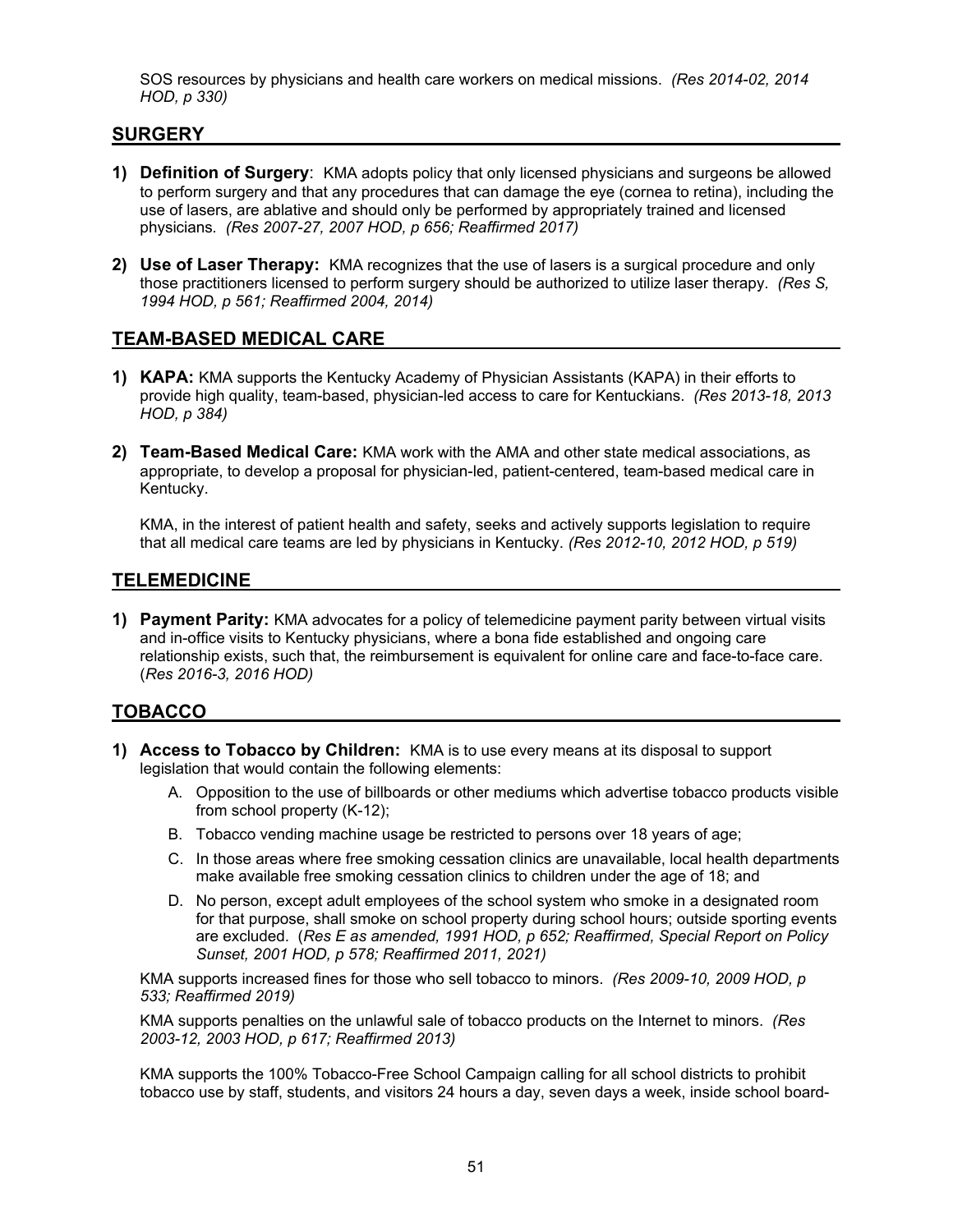owned buildings or vehicles, on school-owned property, and during school-sponsored student trips and activities. *(Res 2010-06, 2010 HOD, p 422; Reaffirmed 2021)* 

- **2) Deleterious Effects of Tobacco Use:** KMA encourages physicians to continue educational efforts directed to patients on the deleterious effects of tobacco use and encourages the Kentucky General Assembly to increase its attention to the serious health problem of tobacco product use and the trend of teenage smoking. (*Res D, 1992 HOD, p 648; Amended and Reaffirmed, Special Report on Policy Sunset, 2002 HOD, p 576; Reaffirmed 2012)*
- **3) Electronic Nicotine Delivery Systems :** KMA supports regulation of marketing and packaging of electronic nicotine delivery systems, in a way that mirrors the regulation of traditional cigarettes.

KMA supports a ban on electronic nicotine delivery systems use in locations where tobacco use is prohibited.

KMA supports the extension of laws prohibiting tobacco advertising to electronic nicotine delivery systems.

KMA supports federal and state bans on flavoring for electronic nicotine delivery systems.

KMA supports legislation to tax electronic nicotine delivery systems and associated products at a minimum at rates similar to conventional, combustible cigarettes.

KMA educate the public, especially youth, of the dangers of using electronic nicotine delivery systems, and so discourage the use of them. *(Res 2019-15, 2019 HOD)*

#### **4) Excise Tax:**

- A. New revenues raised by increasing tobacco excise taxes should be applied to Kentucky Medicaid. *(Res 2002-116, p 597; Reaffirmed 2012)*
- B. KMA supports a substantial increase in the cigarette tax with additional revenues generated to be used to fund health-related initiatives including, but not limited to, tobacco cessation, expansion of insurance coverage for children, nutritional supplements for dialysis patients, and the colon cancer screening and treatment program. *(Res 2008-14, 2008 HOD, p 625, Reaffirmed 2018)*
- C. KMA seeks introduction and passage of legislation to increase the Kentucky state tax on all forms of smokeless tobacco to at least the national average. *(Res 2013-09, 2013 HOD, p 384)*
- **5) FDA Regulations:** KMA does not support the use of tax dollars to finance efforts, including lawsuits, aimed at overturning or postponing FDA regulations regarding tobacco. (*Res 96-122, 1996 HOD, p 599; Reaffirmed 2006, 2016*)
- **6) Legal Minimum Age:** KMA supports legislation that increases the legal minimum sale age for tobacco in Kentucky to 21. *(Report of Community & Rural Health Committee, 2004 HOD, p 627; Reaffirmed 2014)*
- **7) Sale of Tobacco:** KMA reaffirms support for local municipalities and counties to adopt more stringent laws and regulations governing the sale and use of tobacco in local facilities; that smoking restrictions in state facilities used by the public in local communities be governed by the same local laws or regulations affecting other local businesses and privately owned facilities. KMA continues to support both additional state taxation on tobacco products to discourage use of tobacco products by minors and public funding of the development of agricultural alternatives to growing and processing of tobacco and tobacco products. (*Res 97-135, 1997 HOD, p 578; Reaffirmed 2007, 2009, 2019)*
- **8) Secondhand Smoke:** KMA supports prohibition of smoking in public places including restaurants, bars, hospital campuses and in motor vehicles with children and encourages physicians to counsel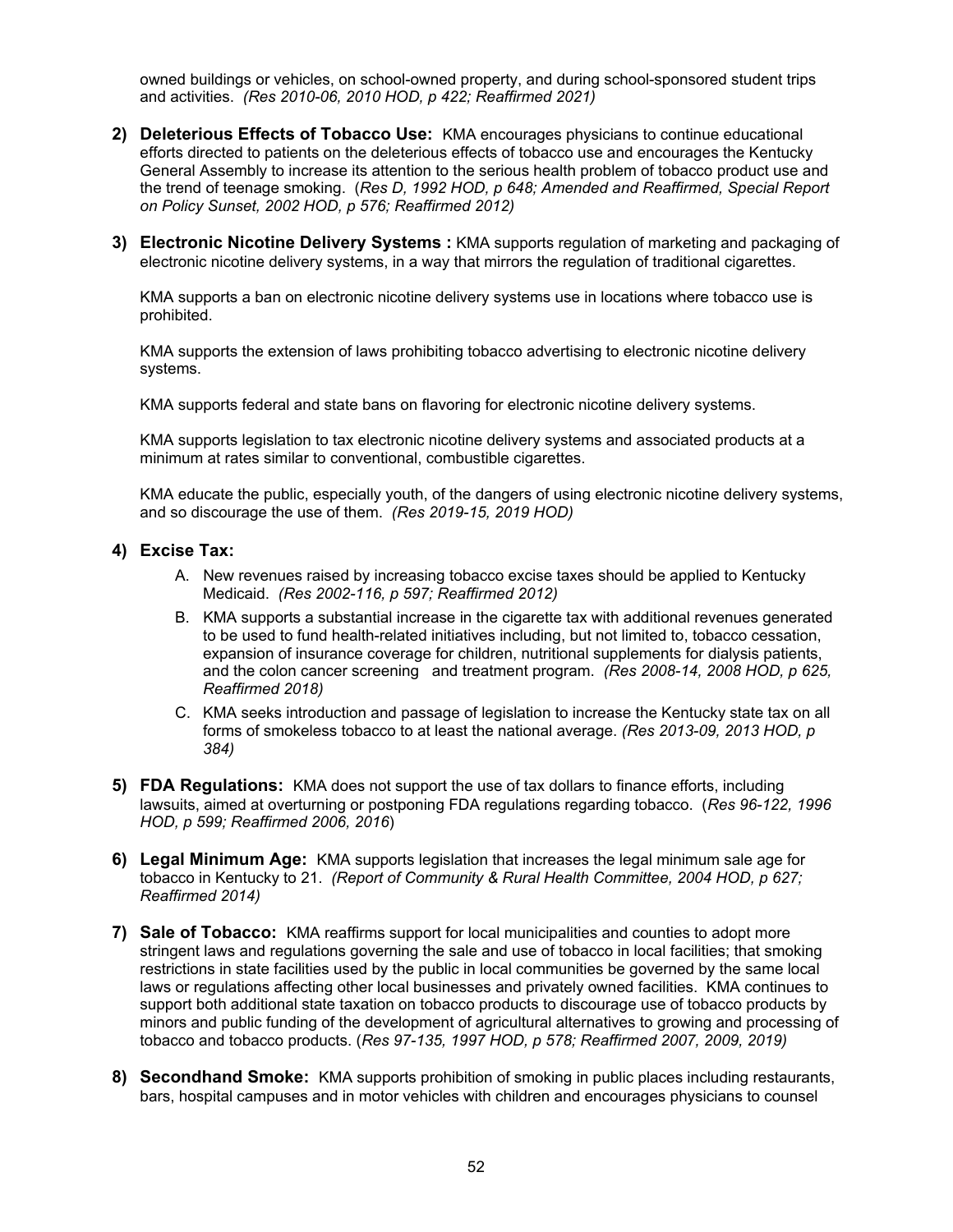patients about the health risks attributed to exposure to secondhand smoke. *(Res 2007-06, 2007 HOD, p 664; Reaffirmed 2017)*

KMA works with others to increase awareness of the dangers of radon and secondhand smoke as a health risk to Kentuckians. (*Res 2010-05, 2010 HOD, p 422; Reaffirmed 2021*)

- **9) Statewide Ban on Smoking:** Any statewide ban on smoking that KMA supports would not preempt local initiatives. *(Res 2009-10, 2009 HOD, p 533; Reaffirmed 2019)*
- **10) Tobacco Use Prevention and Cessation Program:** KMA endorses the efforts of the Kentucky Department for Public Health to prevent and reduce the use of tobacco products in Kentucky. (*Res 2001-121, 2001 HOD, p 622; Reaffirmed 2009, 2019)*
- **11) Workplace Wellness Smoking Cessation Incentives:** KMA supports legislation to create an exemption to state law allowing employers to offer workplace wellness smoking cessation incentive programs. *(Res 2009-05, 2009 HOD, p 533; Reaffirmed 2019)*

#### **TRAUMA SYSTEM**

**1) Data Collection and Trauma:** KMA supports the collection of trauma system data and the development of a trauma system in Kentucky. *(Report of the EMS Committee, 2002 HOD, p 619; Reaffirmed 2012)* 

#### **UNINSURED**

- **1) High-Risk Individuals:** KMA supports state operated plans that provide health insurance to highrisk individuals under private or group policies. Insurance companies which market in this state should either participate in the insuring of high-risk individuals or assist in the funding of such plans. The Insurance Commissioner should define those conditions classified as "high-risk" in consultation with appropriate medical and insurance professionals. (*COSLA HOD 1999; Reaffirmed 2009, 2019)*
- **2) Principles for Reducing the Number of Uninsured Individuals:** KMA will consider the following principles when developing or determining policy on initiatives that purport to reduce the number of uninsured:
	- Universal access to care and coverage for that care must be made available to citizens through a pluralistic approach
	- Efforts to reform healthcare to achieve universal access and coverage should include a physician-centered oversight authority insulated from both political and commercial interests
	- Health insurers, health-related manufacturers, and pharmaceutical companies should either make concessions to reduce burdens or receive additional oversight that reduces overhead, maximizes efficiency, and increases the proportion of premium and product dollars that are applied to the delivery of healthcare. Such oversight would mandate that health insurers make public the percentage of premiums used to pay administrative costs and stockholder profit
	- Cost effective and medically appropriate resource initiatives for patients, insurers, physicians, non-physicians, and other healthcare-related organizations are imperative
	- Regionalizing healthcare to meet a population's health needs is important to eliminate risks specific to the area as well as to provide regions with the ability to determine how health dollars are spent
	- Patient choice and preservation of the patient-physician relationship are essential; and
	- A progressive financing system should be based on personal responsibility and, in part an individual's ability to pay. *(Res 2008-22, 2008 HOD, p. 620; Reaffirmed 2018)*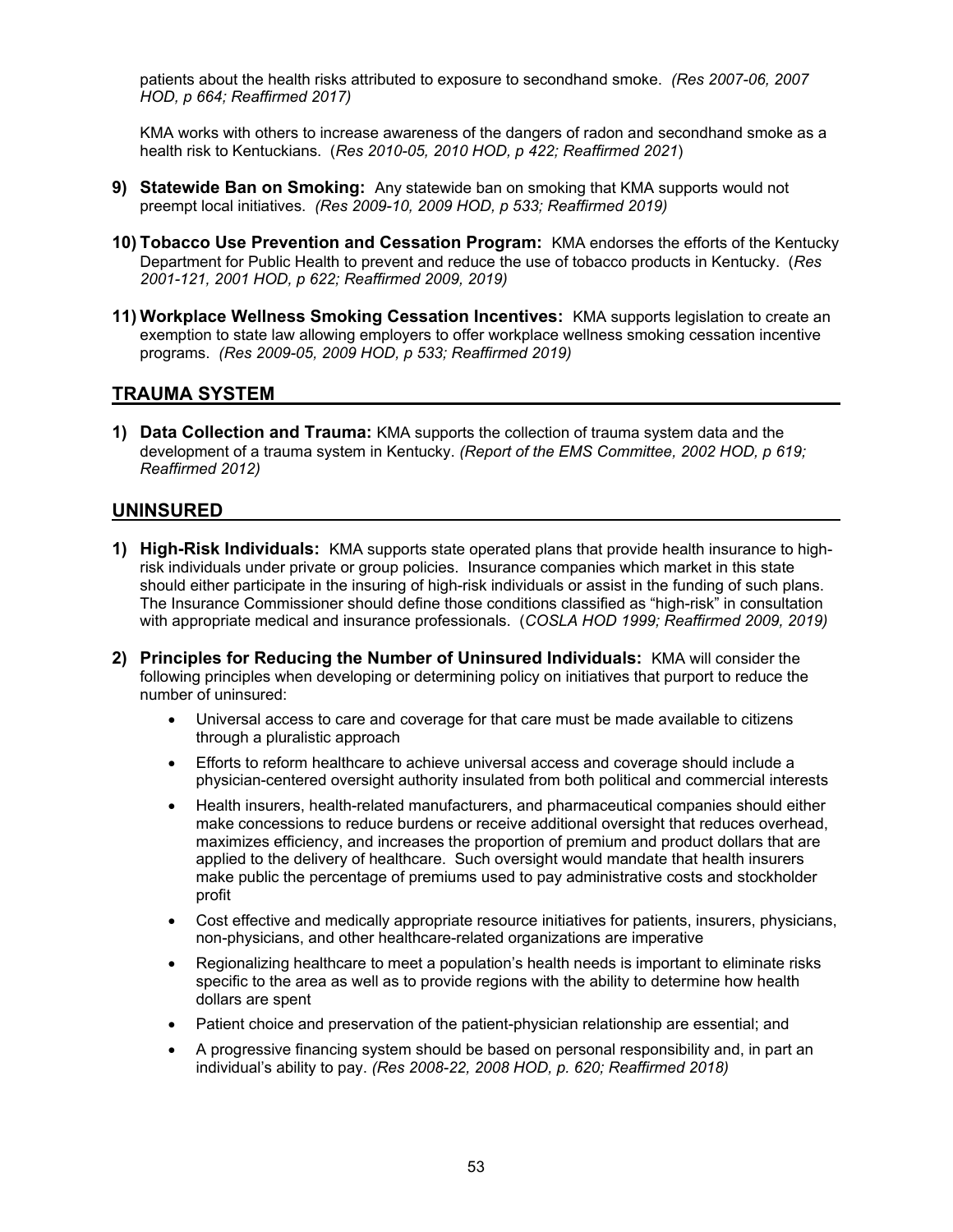- **3) Provision of Insurance for Uninsured:** KMA recommends risk pools and voluntary programs to provide insurance for the uninsured indigent. Specific incentives to employers who provide group health insurance should be advocated, and enactment of tax and employment practices that encourage employers to include dependents is supported. KMA supports the Child Health Insurance Program (K-CHIP), and Medicaid expansion, provided it is appropriately funded to provide health insurance for Kentucky children. (*COSLA HOD 1999; Reaffirmed 2009, 2019)*
- **4) Treatment of Uninsured/Indigent:** In accordance with ethical principles, each physician has an obligation to share in providing care to the indigent. KMA supports the establishment of free medical clinics and programs to treat the poor. Several county medical societies are operating free clinics and other indigent care programs. KMA has been recognized nationally for founding the Kentucky Physicians Care program, which was established in 1985. (*COSLA HOD 1999; Reaffirmed 2009, 2019)*
- **5) Universal Health Insurance Coverage:** KMA affirms its support for a pluralistic approach to health care delivery systems and financing mechanisms in achieving universal health insurance coverage. We recommend a plan that provides a standard set of benefits and includes a fee-forservice option. There are a variety of approaches to Universal Coverage, including employer mandate, individual mandate, or Medical Savings Accounts. KMA strongly supports the patient's freedom and responsibility to choose his/her physician, insurance carrier, and health insurance. Nationalized or socialized health care plans, or single payer systems are not in the best interest of the patient, physician, or the nation and should be opposed. (*COSLA HOD 1999; Reaffirmed 2009, 2019)*

KMA express its support for universal access to comprehensive, affordable, high-quality health care. *(Res 2021-24, 2021 HOD)*

## **VISION SCREENING**

**1) Instrument-Based Vision Screening:** KMA advocates that Medicaid and all private insurers doing business in Kentucky compensate pediatricians and other primary care physicians appropriately for vision screening, CPT code 99174 (2013 edition of CPT), when performed on children 6 months to 5 years of age and for those patients who are unable to cooperate for visual acuity screening by standard vision charts.

KMA works with the American Medical Association (AMA) to petition the FDA to approve equipment required to conduct instrument-based screening on patients unable to participate in visual acuity screening by standard vision charts.

KMA promotes the use of instrument-based vision screening by pediatricians and primary care physicians for patients 6 months to 5 years of age. *(Res 2013-06, 2013 HOD, p 382)* 

- **2) Vision Retesting:** KMA supports periodic retesting of vision, preferably at the time of each quadrennial driver's license renewal, and will carefully consider any legislation regarding the requirement for such retesting and take action as appropriate. (*Res B, 1983 HOD, p 964; Reaffirmed 2000, 2010, 2021)*
- **3) Vision Testing at Driver's License Renewal:** KMA works toward passage of legislation requiring the testing of vision at the time of driver's license renewal in Kentucky. *(Res 2015-8, 2015 HOD)*

# **WARDS OF STATE**

**1) Advance Directive re: Wards of the State:** KMA believes that decisions should be allowed to be made regarding advance directives and termination of inappropriate medical intervention in patients who are wards of the state, on a case-by-case basis. (*Res J, 1995 HOD, p 606; Reaffirmed 2005, 2015*)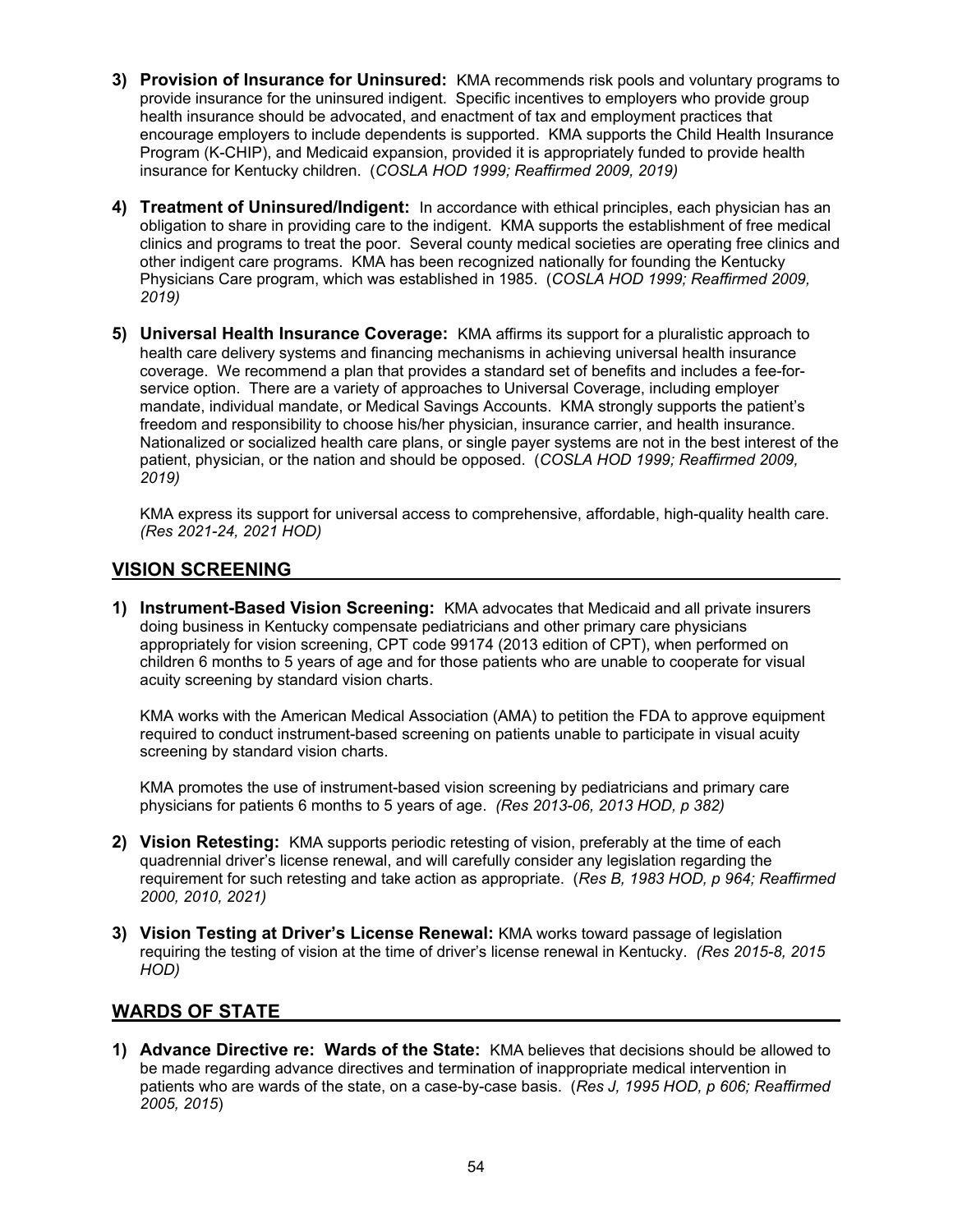- **2) Do Not Resuscitate (DNR) Designation for Patients Under State Guardianship:** KMA seeks changes in the current regulations that would allow for ethics committees in hospitals at the local level to make reasonable recommendations on the end-of-life care of patients under state guardianship and that these recommendations be considered in the final decision by the Cabinet for Health and Family Services on a request for DNR status. *(Res 2014-18, 2014 HOD, p 330)*
- **3) Medical Decisions:** KMA supports changes in the state guardianship medical care approval procedures in order to ensure that urgent medical decisions can be made on a timely basis for wards of the state. *(Res 2010-19, 2010 HOD, p 422; Reaffirmed 2021)*

## **WOMEN'S HEALTH**

- **1) Mammography:** KMA supports HCFA's efforts on a statewide basis to ensure that all eligible women receive mammography at a certified unit. (*1995 HOD, p 596; Reaffirmed 2005, 2015)*
- **2) Pap Smears:** KMA endorses the official College of American Pathologists "Guidelines for Review of Pap Smears in the context of Litigation or potential Litigation." (*Res 98-107, 1998 HOD, p 544; Reaffirmed 2008, 2018)*

# **WORKFORCE, PHYSICIAN**

- **1) Contributions of International Medical Graduates:** KMA supports and applauds the contributions and efforts of the AMA-IMG Section to enhance immigration of qualified IMG physicians to the US to help reduce physician shortages, especially in rural areas. (*Res 2004-34, 2004 HOD, p 617; Reaffirmed 2014*)
- **2) Encouraging a Career in Medicine:** KMA supports the development of new programs and/or the use of existing programs to encourage young people, especially those from underserved areas, to consider medicine as an attainable career option. (*Res 2010-01, 2010 HOD, p 419; Reaffirmed 2021*)
- **3) Funding for Medical Education and Trauma Care:** KMA opposes funding cuts to medical school physician residency education programs and trauma centers and works to ensure adequate ongoing state funding for medical school education programs and trauma centers in order to meet future medical care needs. (*Res 2010-08, 2010 HOD, p 419; Reaffirmed 2021*)
- **4) Increase Primary Care Physicians:** KMA supports continued funding of the Public Health Service Act, Title VII, Section 747, to increase the number of primary care physicians working with medically underserved populations; works to maintain current or higher numbers of residency positions at our Kentucky medical schools, and advocates for adequate reimbursement of primary care and specialty physicians and for improved recruitment of physicians into shortage specialties. *(Res 2004-02, 2004 HOD, p 615; Reaffirmed 2014)*
- **5) J-1 Visa Waiver Program:** KMA supports federal and state legislation to support a revision of immigration policy to expedite the immigration process for international medical graduate physicians. *(Res 2019-30, 2019 HOD)*
- **6) Maximizing the Physician Workforce:** KMA will work with the Kentucky Board of Medical Licensure and other organizations to study ways by which physicians previously licensed in the United States of America can most efficiently and safely re-enter the workforce after a period of absence from clinical care and educate the membership on the findings.
- **7) Medical Education Debt Repayment:** KMA supports the principle of medical education debt loan repayment as useful in physician recruitment to medically underserved areas. *(Res 2011-10, 2011 HOD, p 414; Reaffirmed 2021)*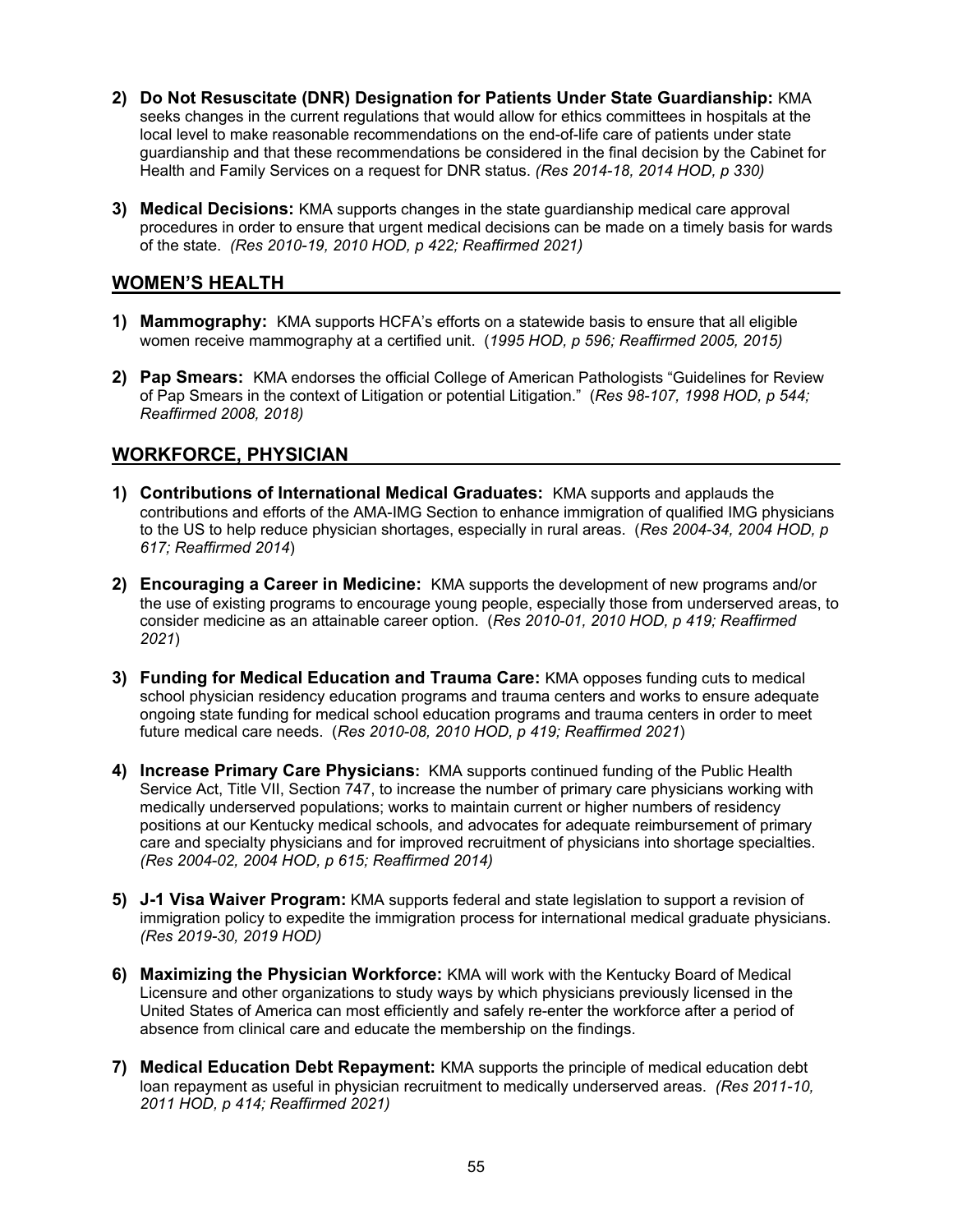KMA advocates for the use of economic development funds to be used to provide debt relief in order to attract physicians to rural and underserved areas in Kentucky. (*Res 2012-14, 2012 HOD, p 522; Reaffirmed 2014, 2016)* 

KMA works with the Kentucky General Assembly to develop debt relief for physicians willing to practice in rural and underserved areas. (*Res 2014-12, 2014 HOD, p 334)* 

- **8) Physicians Previously Licensed in USA:** KMA works with the Kentucky Board of Medical Licensure and other organizations to study ways by which physicians previously licensed in the United States of America can most efficiently and safely re-enter the workforce after a period of absence from clinical care and educate the membership on the findings. (*Res 2016-11, 2016 HOD*)
- **9) Residency Program Funding:** KMA supports increased state and federal funding for all rural residency programs in Kentucky*. (Res 2004-23, 2004 HOD, p 617; Reaffirmed 2014)*
- **10) Scholarships from County Education Foundations:** KMA encourages its membership in each county to promote and establish foundations to provide scholarships to students in each county.

KMA will provide information to county medical societies on issues regarding scholarships and other possible charitable activities undertaken by the societies, including basic tax issues to consider when conducting such activities. (*Res 2016-22, 2016 HOD*)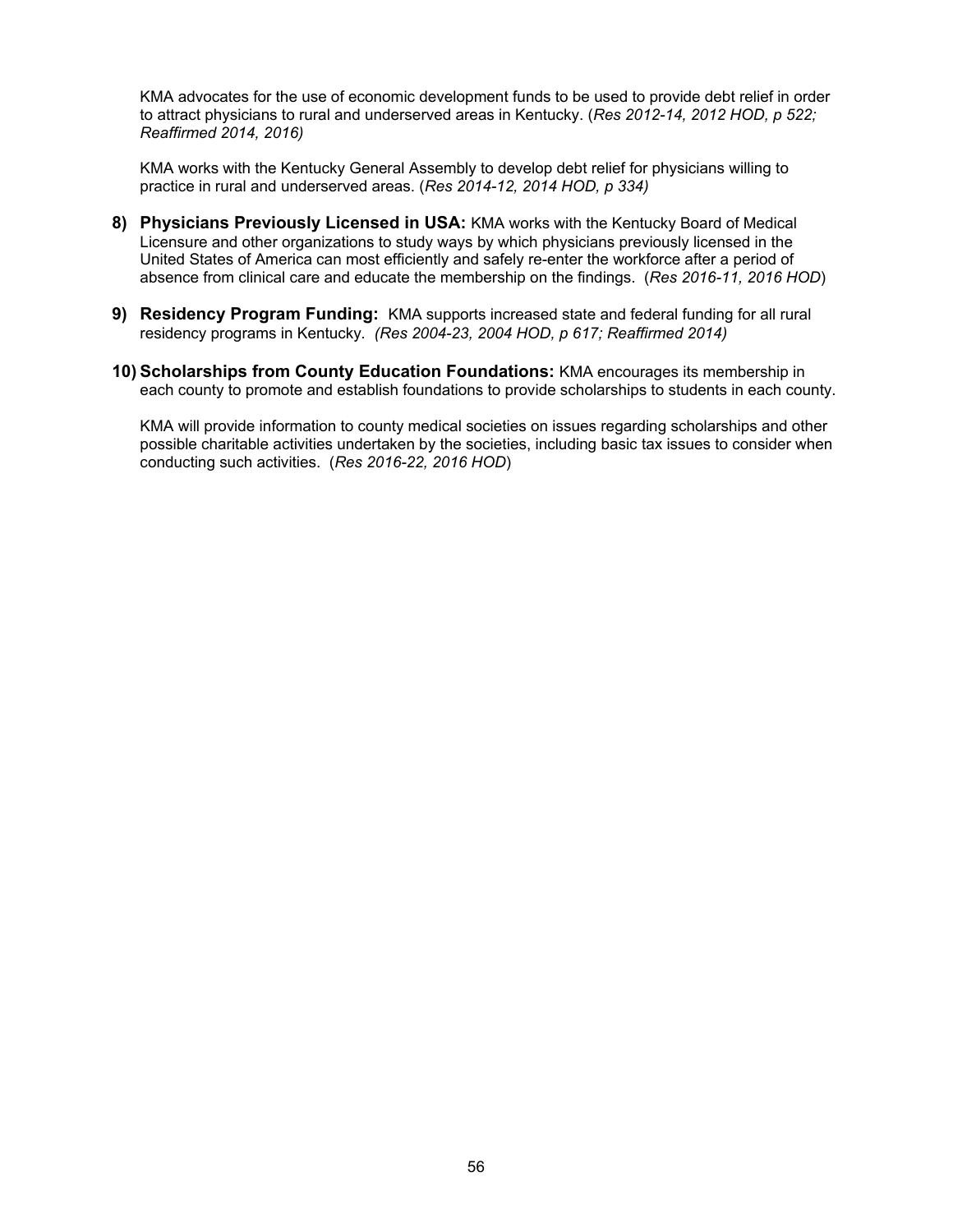# **INDEX**

#### A

Addiction Coverage, 13 Medicaid Funding, 13 Multi-Modality Treatment, 13 Opioid, 13 Physician Education and Resources, 12 Pregnancy, 43 Self-Help Activities, 13 Treatment and Education of Patients, 13 Treatment Equity, 36 Treatment Expansion, 13 ALCOHOL, 1 College Promotion, 1 DUI Laws, 1 Health Promotion & Disease Prevention, 47 Insurance, Consumption of Benefits, 19 Pregnancy, 43 Self-Help, 13 Treatment, 13 AMA Capital Punishment, 4 Collective Negotiations, 1 CPR Training in High Schools, 4 CPT Coding, 18 Death, 9 Fraud & Abuse, 18 Health Insurer Code of Conduct, 20 Information Systems, 39 International Medical Graduates, 55 KMA Annual Meeting, 1 Maintenance of Certification, 3 Medical Necessity, 33 Medical Staff Self Governance, 35 Medical Student Engagement, 35 National Board of Physicians & Surgeons, 3 Pay for Performance, 39 Pharmaceutical Manufacturers, 15 Quality of Patient Care, 33 Restrictive Covenants, 17 Scope of Practice, 38 Sex Education, 6 Team Based Medical Care, 51 Vision on Health Reform, 32 Vision Screening, 54 American Medical Association clear and convincing evidence, 27 ANESTHESIA, 1 Administration, 1 Pregnancy, Termination of, 45 ANIMAL RESEARCH, 1 Ethics, 1

ANNUAL MEETING, 1 Contract Provisions, 17 Dates, 1 Summary of AMA Activities, 1 ANTI-TRUST, 1 Collective Negotiations, 1 Relief, 1 ANY WILLING PROVIDER, 2 Discrimination, 2 ERISA, 2, 21, 28, 31 Freedom of Choice of Physicians, 2 ATHLETICS, 2 Creatine (Monohydrate), 2 Health and Safety Guidelines, 2 Protective eyewear, 2 Sports Physicals, 2 AUDIOLOGY, 2 AUDITS, 3 Credentials of Auditors, 3 Oversight, 3 Retroactive, 3 Retrospective, 3

#### B

BOARD CERTIFICATION, 3 Maintenance of Certification, 3 Maintenance of Licensure, 3 National Board of Physicians and Surgeons, 3 Physician to Physician Opinions, 4

## C

CANCER SCREENING, 4 Cervical, 4 Colon, 4 Colorectal, 4, 19 Health Promotion, 47 National Colorectal Cancer Rountable, 4 Screening Registry, 4 Skin Cancer Screening, 4 Tobacco Excise Tax, 52 CAPITAL PUNISHMENT, 4 Physician Participation, 4 CERTIFICATE OF NEED, 4 CHILD HEALTH, 4 Competitive School Foods, 4 CPR Training in High Schools, 4 Eye Health, 5 Fitness Testing, 5 Health Education, 5 Helmets, 49 High-Risk Newborns, 43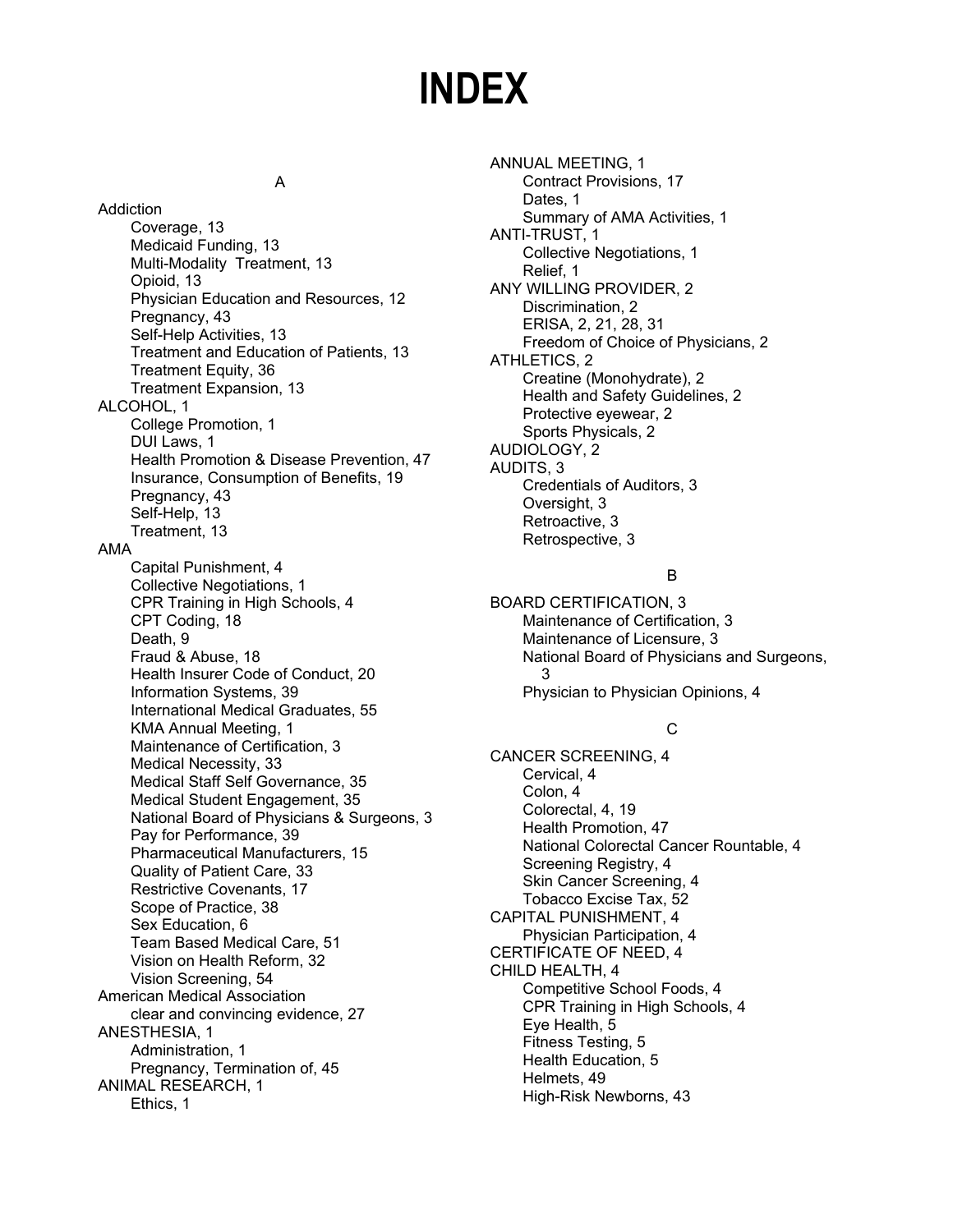HPV vaccination, 25 Immunization Registry, 25 Immunizations, 24 Increasing Nutrition Standards in Schools, 5 Infancy Quality of Care Standards, 44 Insurance Coverage for Dependents, 19 Insurance, K-CHIP, 54 Obesity, 4 Parenting and Family Life Skills, 5 Pediatric Cancer Research Funding, 5 Physical Activity, 5 Protective eyewear, 2 SCHIP, 32 School Health Care Examinations, 5 School Lunches, 5 School Nutrition, 5 Secondhand Smoke, 52 Sex Education, 5 Smoking Cessation, 51, 52 Smoking in Cars, 6 Sports Physicals, 2 Sudden Infant Death Syndrome, 6 Sunscreen Use in Schools, 6 Tanning Salon Use by Minors, 49 Tobacco, 51 Vaccine for Children, 6 Vision Screening, 54 COMMUNICATIONS, 6 COMMUNITY HEALTH WORKERS, 6 CONFIDENTIALITY, 6 Peer Review, 39 CONTINUING MEDICAL EDUCATION, 7 Maintenance of Certification, 3 Mandatory, 7 Systematic Participation, 7 CONTINUITY OF CARE, 7 Contract Termination, 7, 8 CONTRACTS - MANAGED CARE, 7 Agreements between Physicians/Insurers, 7 Gag Clauses, 7 Hold Harmless Clauses, 7 Most Favored Nation Clause, 7 Opt Out, 7 Parity in Compensation, 8 Standard Physician Service Agreement, 7 Termination, 8 Termination, Continuity of Care, 7 Third-Party Payers, 8 CREDENTIALING, 8 Claims Processing, 8 Economic, 8 Economic Profiling, 8 Managed Care Contracts, 7 Medical Review Committee, 40 Nuclear Medicine Technologists, 8 Patient Protection and Physician Fairness, 31 Physician, 8

Physician Assistants, 40

#### D

DEATH, 9 Active Euthanasia, 9 Brain, 9 Capital Punishment, 4 Certification of Cause of Natural Death, 9 Death Certificates, 9 Definition, 9 Electronic Death Registration System, 9 Liability Reform Policy, 28 Managed Care Liability, 30 DISASTER PREPAREDNESS, 9 Disruptions in Medical Care, 9 Liability Protection, 9 Local Planning, 9 Personal Protective Equipment, 9 DISPARITIES IN HEALTH CARE, 10 Actualizing Health Equity, 10 Equality Act, 10 Equality and Fairness, 10 Expungement of Criminal Records, 10 KMA Promotion of Equality, 10 DO NOT RESUSCITATE, 10 Standard Pre-Hospital DNR Form, 10 State Guardianship, 55 DRUG ABUSE, 11 Acquiring Gainful Employment, 11 Alcohol, 13 Community Partnerships, 14 Correctional Facilities, 11 Harm Reduction Programs, 12 KASPER, 11 Medicaid Funding, 13 Mental Health, 14 Methadone Maintenance Therapy, 11 Naloxone Availability, 11 NASPER, 11 Needle and Syringe Exchange, 12, 14 Opioid Addiction, 13 Opioid Dependence, 13 Opioid Use Disorder, Education, 11 Opioid Use Disorder, Treatment, 12 Physician Education and Resources, 12 Physician Efforts, 13 Physician Supervision and Authority, 13 Prescription Drug Abuse Law (HB 1), 12 Prescription Monitoring System, 12 Self-Help Activities, 13 The Model Policy, 12 Treatment and Education of Patients, 13 DRUGS, 14 Administered Drugs, 15 Alternate Medications, Promotion of, 16 Drug Formulary, 14 Experimental Treatment, 29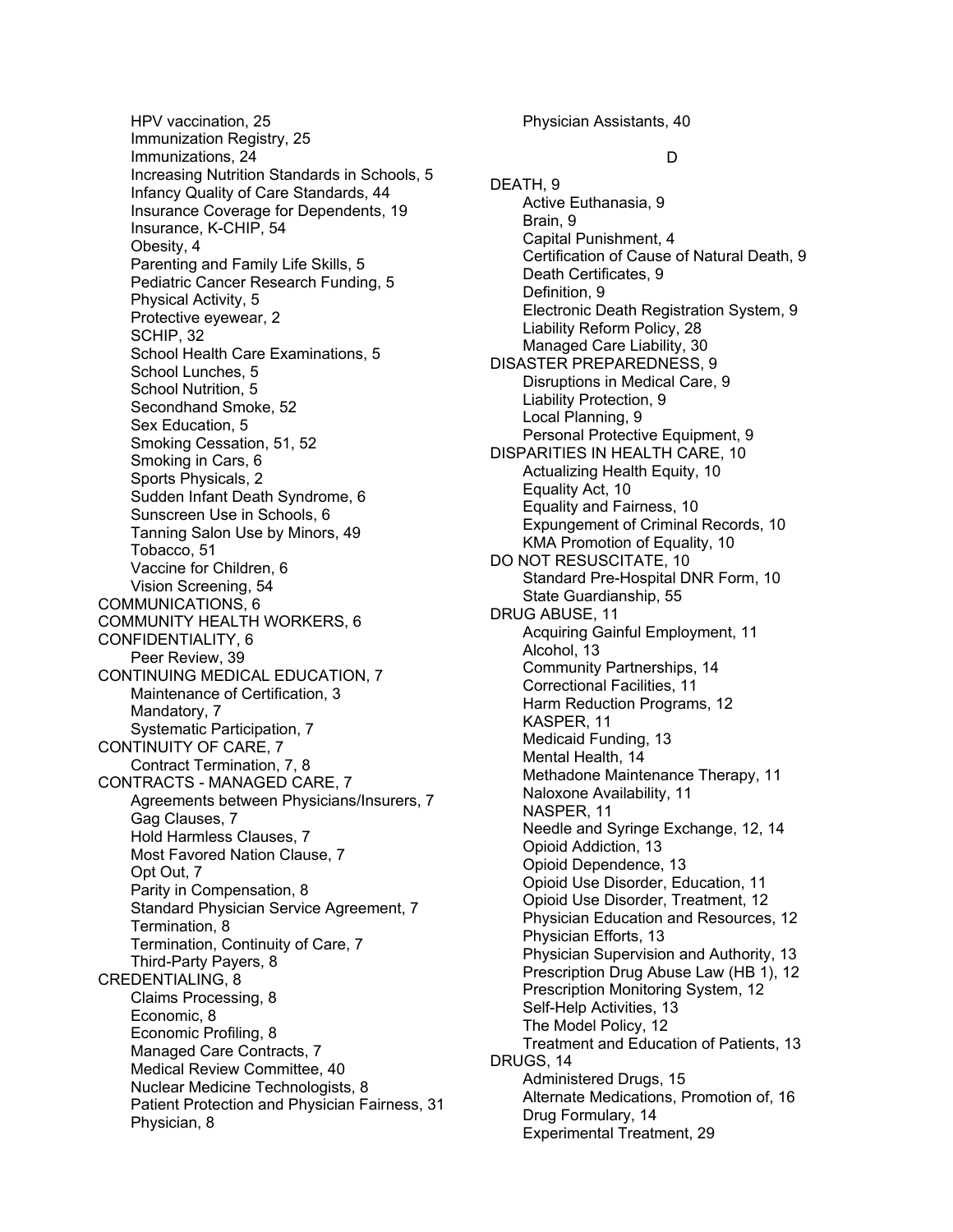Generic, 14 Insurance, Consumption of Benefits, 19 KASPER, 11 Medication Discontinuation Messaging, 14 Opioid Anti-Tampering Legislation, 15 Opioid Maintenance Medication Programs, 14 Opioid Prescribing, 14 Performance Enhancing, 2 Pharmaceutical Manufacturers, 15 Physician Prescribed, 15 Prescribing Data, 15 Prescription Drug Cost, 15 Prescription Drugs, 15 Prescription Refills, 16 Prior Authorization, 16 Pseudoephedrine, 16 Title XIX, 14 Wholesale Importation, 16

#### E

e-HEALTH, 16 Center of Excellence, 16 Electronic Medical Records, 16 Health Information Exchange, 16 Mandated Participation, 16 Medication Discontinuation Messaging, 14 Network, 16 Privacy of Data, 16 EMPLOYED PHYSICIANS, 17 Contractual Threats, 17 Hospitalist Programs, 17 Impediments to patient referrals, 17 Insurance Requirement, 17 Referral of Patients, 17 Restrictive Covenants, 17 ERISA Any Willing Provider, 2 Health Insurance, Data Collection, 19 Health Insurance, Point of Service, 21 Prompt Payment, 31 Tort Reform, 28

#### F

FRAUD AND ABUSE, 17 Legal Process for Alleged Fraud, 18 Search and/or Seizure, 18

#### G

GRADUATE MEDICAL EDUCATION, 18 Gun Violence, 47

#### H

HEALTH CARE FUNDING, 18 Health Care Reform, 32, 36

Physician Representation, 18 HEALTH INSURANCE, 18 Availability, 18 Bundling, 18 Chronic Care Management, 19 Claim Filings, 19 Claims Review, 19 Colorectal Screening, Deductibles, 19 Consumption of Benefits, 19 Coverage for Dependents, 19 CPT Coding, 18 Data Collection, 19 Deductible Type Insurance Plans, 19 Electronic Claim Submission, 19 Emergency Departments, 19 External Appeals, 29 Government Rate Setting, 19 Health Insurance Exchange, 20 Health Insurer Code of Conduct, 20 Insurance Incentive Plans, 19 Kentucky's Health Benefits Exchange, 20 kyhealthnow Initiatives, 22 Language Interpretive Services, 20 Mandatory Provisions, 20 Medical Savings Accounts, 19 Modifier 25, 20 National Health Insurance, 21 Obstetrical Care, Coverage, 20 On Call Emergency Room Coverage, 21 Organ and Bone Marrow Donors, 20 Out of Network Care, 21 Out-of-Network, 21 Payment for Screening, 21 Point-of-Service, 21 Portability, 21 Pre-Existing Conditions, 21 Prior Authorization Denials, 21 Provider-Sponsored Networks, 22 Reimbursement, 22 Renewability, 22 Screening, 22 Smoking Cessation Reimbursement, 22 Standard Claim Form, 19 Tax Subsidization, 22 Third-party Payer Payments, 22 HEALTH KENTUCKY, 22 Kentucky Physicians Care Program, 22, 23 HEALTHY LIFESTYLES, 23 Compassion, 23 Ergonomic Hazards, 23 Events, 23 Insurance, Consumption of Benefits, 19 Physician Healthy Living, 23

Physician Well-Being, 23

HOSPITALS, 24

HEALTH DEPARTMENTS/BOARDS OF HEALTH,

18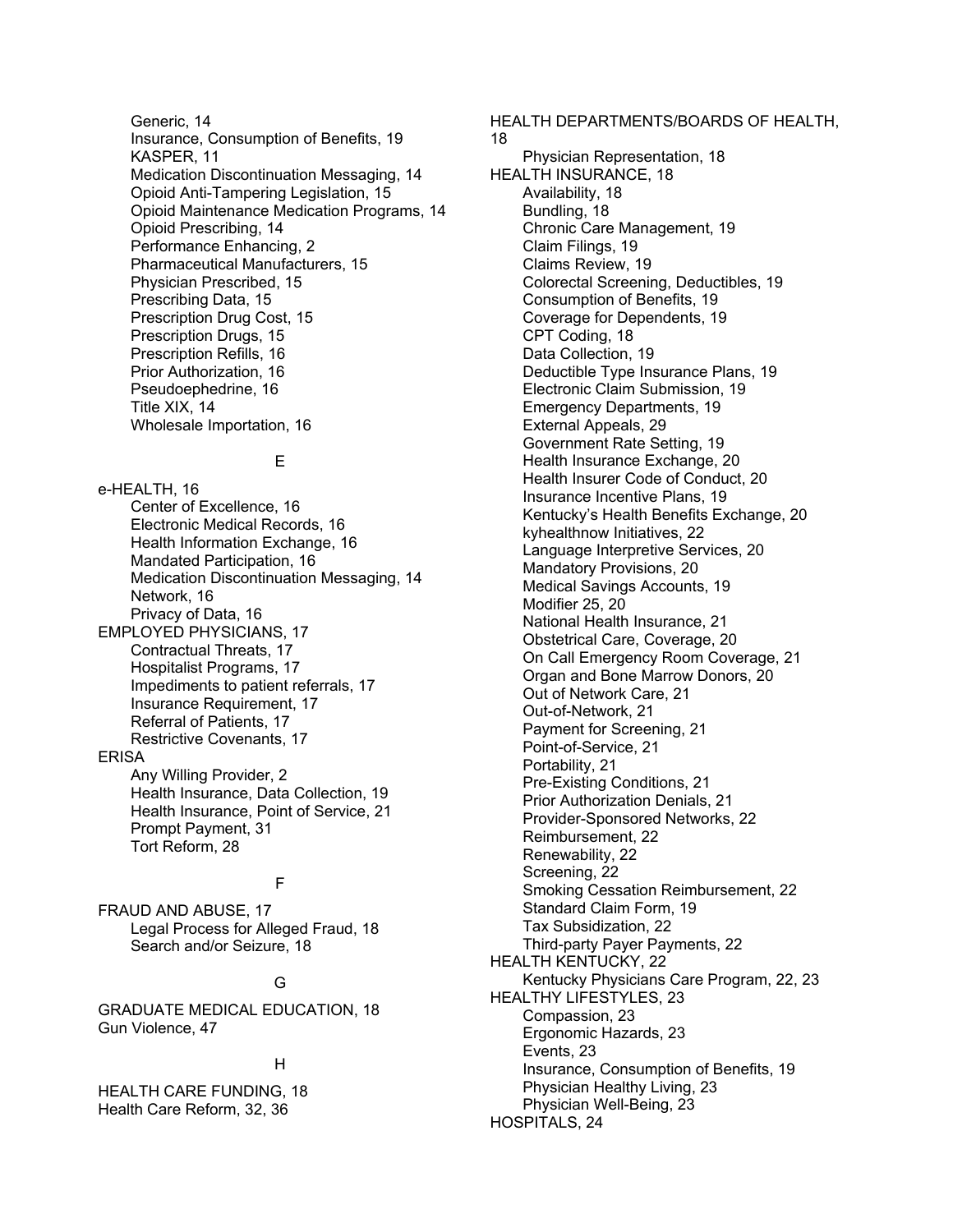Physician Owned Hospitals, 24 Stark Laws, 24 Universal Transfer Form, 24 Whole Hospital Exemption, 24 HPV VACCINE, 24 HUMAN IMMUNODEFICIENCY VIRUS (HIV), 24 Pre-exposure Prophylaxis, 24 Pregnant Women, Testing, 24

#### I

IMAGING SERVICES, 24 IMMUNIZATIONS, 24 Child Immunizations, 24 Hepatitis A Vaccination, 24 HPV Vaccination, 24 Immunization Registry, 25 Nonmedical Exemptions, 25 Refusal of Licensed Vaccines, 25 Unvaccinated, 25

#### K

KAPER-1, 25 KASPER, 11 Enhancement of, 11 Use of, 11 TEAM-BASED MEDICAL CARE, 51 KMGMA, 25 Observer Status, 25

#### L

LABORATORY SERVICES, 25 Accreditation, 25 Availability, 25 LEGAL TRUST FUND, 25 Guidelines, 25 LIABILITY INSURANCE, 27 LIABILITY REFORM POLICY, 27 Certificate of Merit, 27 Clear and Convincing Evidence, 27 Electoral Reform, 27 Expert Witness, 27 Limited License, 28 Medical Professional Liability Insurance, 28 Professional Liability Process Reforms, 28 Tort Reform, 27, 28 Volunteer Physicians, 28 LONG-TERM CARE INSURANCE, 29

#### M

Maintenance of Certification, 3 AMA, 3 State Board of Medical Licensure, 3 Maintenance of Licensure, 3 AMA, 3 MANAGED CARE

Continuity of Care, 7 CONTRACTS-MANAGED CARE, 7 MANAGED CARE REGULATIONS, 29 Anti-Trust Relief, 1 Association Health Plans, 29 Clean Claim, 31 Clerical and Documentation Requirements, 34 Consumer Assistance Program, 29 Consumption of Benefits, 19 Emergency Care, 29 Experimental Treatment, 29 External Appeals, 29 Federal Patient Rights Bills, 31 Gag Clauses, 7 Genetic Testing, 30 Grievance and Appeal Procedures, 30 Hold Harmless Clauses, 7 Liability, 30 Medicaid, 32 Mental Health Parity, 30 Most Favored Nation Clause, 7 Network Adequacy, 43 Organized Medicine, 36 Out-of-Network, 21 Pap Smear, 30 Patient Advocacy, 38 Patient Protection, 30 Physician Credentialing, 9 Physician Fairness, 30 Plan Certification, 31 Pregnancy, Quality Care Standards, 44 Prompt Payment, 31 Protection, 30 Prudent Layperson, 29 Quality of Patient Care, 33 Rights of Patients, 31 Screening, 22 Specialty Care, 42 State Patient Protections, 31 Tort Reform, 28 Utilization Review, 31 Workers' Compensation Plans, 32 MEDICAID, 32 Electronic Medical Records, 16 Evaluation and Management Services, 32 Health Kentucky, 23 Language Interpretive Services, 20 Managed Care, 32 Medicare Crossover, 32 Prescriber Only Participating Status, 32 Reimbursement and Funding, 32 SCHIP, 32 Substance Abuse, 13 Tobacco Excise Tax, 52 Uninsured, 54 Vision Screening, 54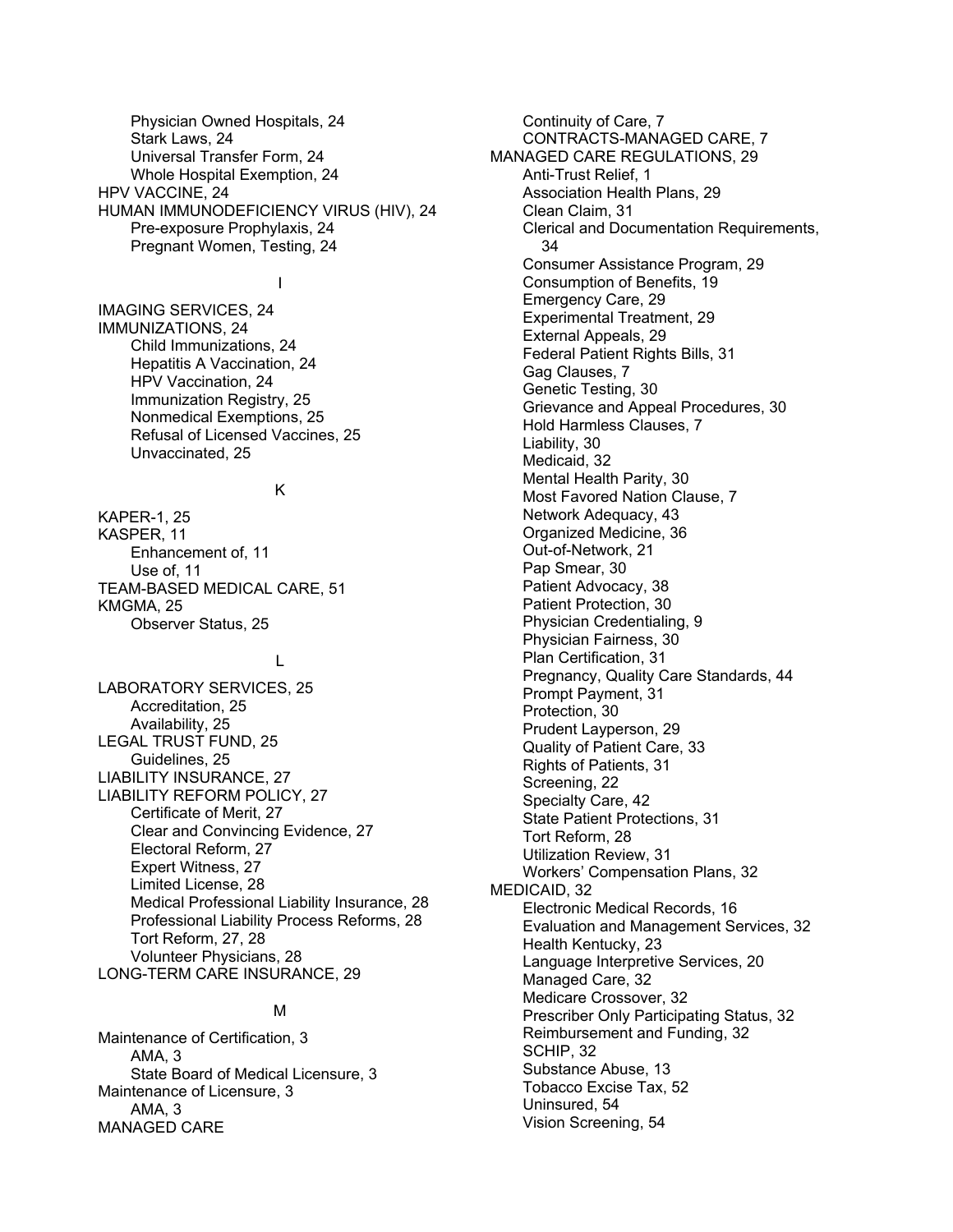MEDICAL CANNABIS, 33 MEDICAL NECESSITY, 33 MEDICAL PRACTICE, 33 Administrative Simplification, 33 Documentation Requirements, 34 Ethics Committee Training, 33 Informed Consent Procurement, 33 Physician Fairness, 33 Quality of Patient Care, 33 Reduction of Regulations, 34 MEDICAL PRACTICE REGULATIONS Maintenance of Certification, 3 Maintenance of Licensure, 3 MEDICAL STAFF, 34 Hospital Patient Care Activities, 34 Legal Representation, 34 Liability Insurance Requirement, 34 Representation on the Hospital Governing Board, 34 Self Governance, 34 MEDICAL STUDENTS, 35 MEDICAL WASTE, 35 Disposal, 35 MEDICARE, 36 Crossover Claims, 32 Electronic Medical Records, 16 Evaluation and Management Services, 36 Pre-existing Conditions, 36 Reimbursement, 36 Retroactive Audits, 3 MEMBERSHIP, 36 Elective Office, 36 Networking Opportunities for Young Physicians, 36 Physician Representation by Organized Medicine, 36 Mental Health Community Partnerships, 14 Confidentiality, 6 Physician Reimbursement, 36 Treatment, 13 MENTAL ILLNESS, 36 Medical Benefits Programs, 36 Physician Reimbursement, 36 Treatment Equity, 36 MENU LABELING, 37 MILITARY MEDICAL CARE, 37 Funding, 37 Tricare, 37 VA Medical Center, 37

#### N

NASPER, 11 NURSING, 37 Advanced Registered Nurse Practitioner, 37 Scope of Practice, 37 Workforce, 37

#### O

OPHTHALMOLOGY, 38 Children, 5 Primary Care Providers, 38 OPTOMETRY, 38 Primary Care Providers, 38 Surgery Law, 38

#### P

PATIENT ADVOCACY, 38 Physician Responsibility, 38 PATIENT/PHYSICIAN RELATIONSHIP, 38 PAY FOR PERFORMANCE, 39 Guidelines, 39 Information Systems, 39 Measure Validation, 39 PEER REVIEW, 39 Confidentiality, 39 Medical Review Committee, 39 PHYSICIAN ASSISTANTS, 40 Certification, 41 Guidelines, 40 Modification of Co-Signature Policy, 41 Reimbursement, 41 Scope of Practice, 41 Supervision, Collaboration, and Other Relationships, 42 Team-Based Care, 51 PHYSICIAN NETWORKS, 42 Access to Specialty Care, 42 Network Adequacy, 43 Referral, 42 PHYSICIAN, TITLE OF, 43 PREGNANCY, 43 Addiction, 43 Alcohol, 43 Breastfeeding, 43 Folic Acid, 43 High-Risk Newborns, 43 Maternal Mortality Rates, 43 Primary Care, 44 Quality Care Standards, 44 Smoking, 44 PREGNANCY, TERMINATION OF, 44 Guidelines for Facilities, 45 PROVIDER TAX, 46 Balanced Health Kentucky, 46 PUBLIC HEALTH, 46 Awareness, 46 Climate Change, 47 Communications, 6 Conversion Therapy, 47 Critical Public Health Activities, 47 Diabetes and Prediabetes, 47 Disease Prevention, 47 Food Deserts, 47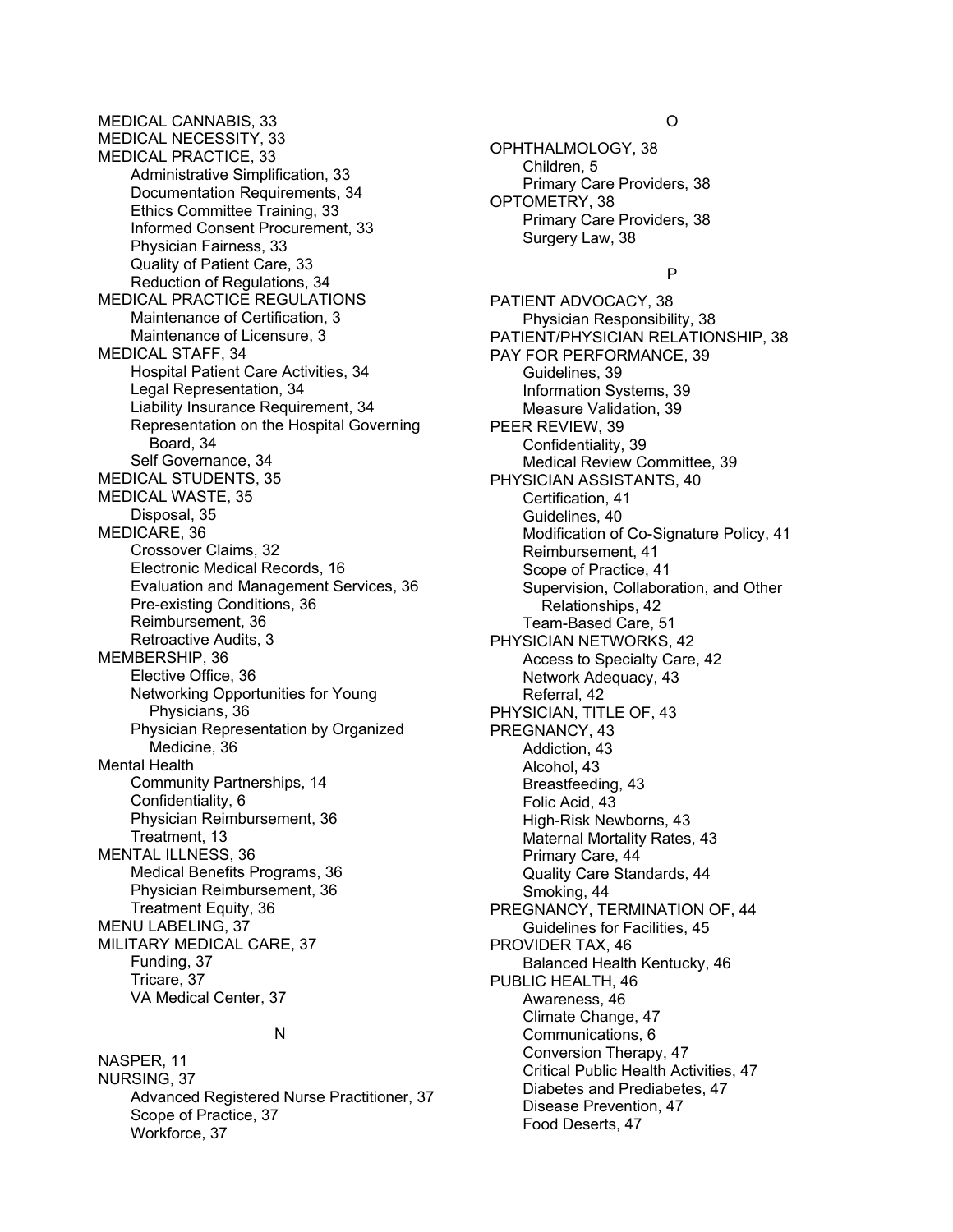Gun Violence, 47 Health Promotion, 47 Kentucky Lung Health Trust, 46 Medication Education, 47 Nickel Allergen Advisory, 47 Obesity, 47 Stop the Bleed Campaign, 48 Sugar-Sweetened Beverages, 48 Trauma Informed Care, 48 Violence Prevention, 47

#### R

RESIDENTS, 48 Engagement in Organized Medicine, 48 Family Practice Residency Program, 48 Program Funding, 56 Service Requirement, 48 RETAIL CLINICS, 48 Employed Health Providers, 48 Limited Service Clinics, 48 Regulation and Standardization, 48

#### S

SAFETY ISSUES, 49 ATVs, 49 Firearms, 49 Fireworks, 49 Gun Violence, 47 Helmets, 49 Tanning Salon Use by Minors, 49 Scope of Practice Advanced Registered Nurse Practitioner, 37 Audiology, 2 Opioid Prescribing, 15 Optometrists, 38 Pharmacists, 37 Physicians Assistants, 37, 38, 40, 41, 42, 51 SEXUAL ASSAULT VICTIMS, 49 Electronic Tracking System, 49 Resources, 49 Smoking Cessation Children, 6, 51 Health Promotion, 47 Pregnancy, 44 Reimbursement, 22 Workplace Wellness, 53 SOCIAL MEDIA, 50 Stark Laws, 24 STATE BOARD OF MEDICAL LICENSURE, 50 Appointments, 50 Capital Punishment, 4 Collaborative Agreements, 37 Due Process Protections for Physicians, 50 Maintenance of Certification, 3 Maintenance of Licensure, 3 Maximizing the Physician Workforce, 55

Medical License Renewal, 50 Officers and Panel Chairs, 50 Opioid Prescribing, 15 Physician Assistants Certification, 41 Physician Assistants Guidelines, 40 Physicians Previously Licensed in USA, 56 Prescription Drug Abuse Law (HB 1), 12 SUNSET PROVISION, 50 SUPPLIES OVER SEAS, 50 SURGERY, 51 Definition of, 51 Laser Therapy, 51

#### T

TEAM-BASED MEDICAL CARE, 51 KAPA, 51 TELEMEDICINE, 51 Payment Parity, 51 Third-Party Payers Contracts - Managed Care, 8 Contractual Agreements, 7 Generic Drugs, 14 kyhealthnow Initiatives, 22 Language Interpretive Services, 20 Methadone Maintenance Therapy, 11 Pay for Performance, 39 Prompt Payment, 31 Screening, 21 Smoking Cessation, 22 Terminating Contracts, 8 TOBACCO, 51 Children, 51 Deleterious Effects, 52 Electronic Nicotine Delivery Systems, 52 Excise Tax, 52 FDA Regulations, 52 Insurance, Consumption of Benefits, 19 Legal Minimum Age, 52 Prevention and Cessation Program, 53 Sale of, 52 Secondhand Smoke, 52 Smoking in Cars with Children, 6 Statewide Ban on Smoking, 53 Workplace Wellness, 53 TRAUMA SYSTEM, 53

#### U

UNINSURED, 53 High-Risk Individuals, 53 Provision of Insurance, 54 Reducing the Number, 53 Treatment of, 54 Universal Health Insurance Coverage, 54

V

VISION SCREENING, 54